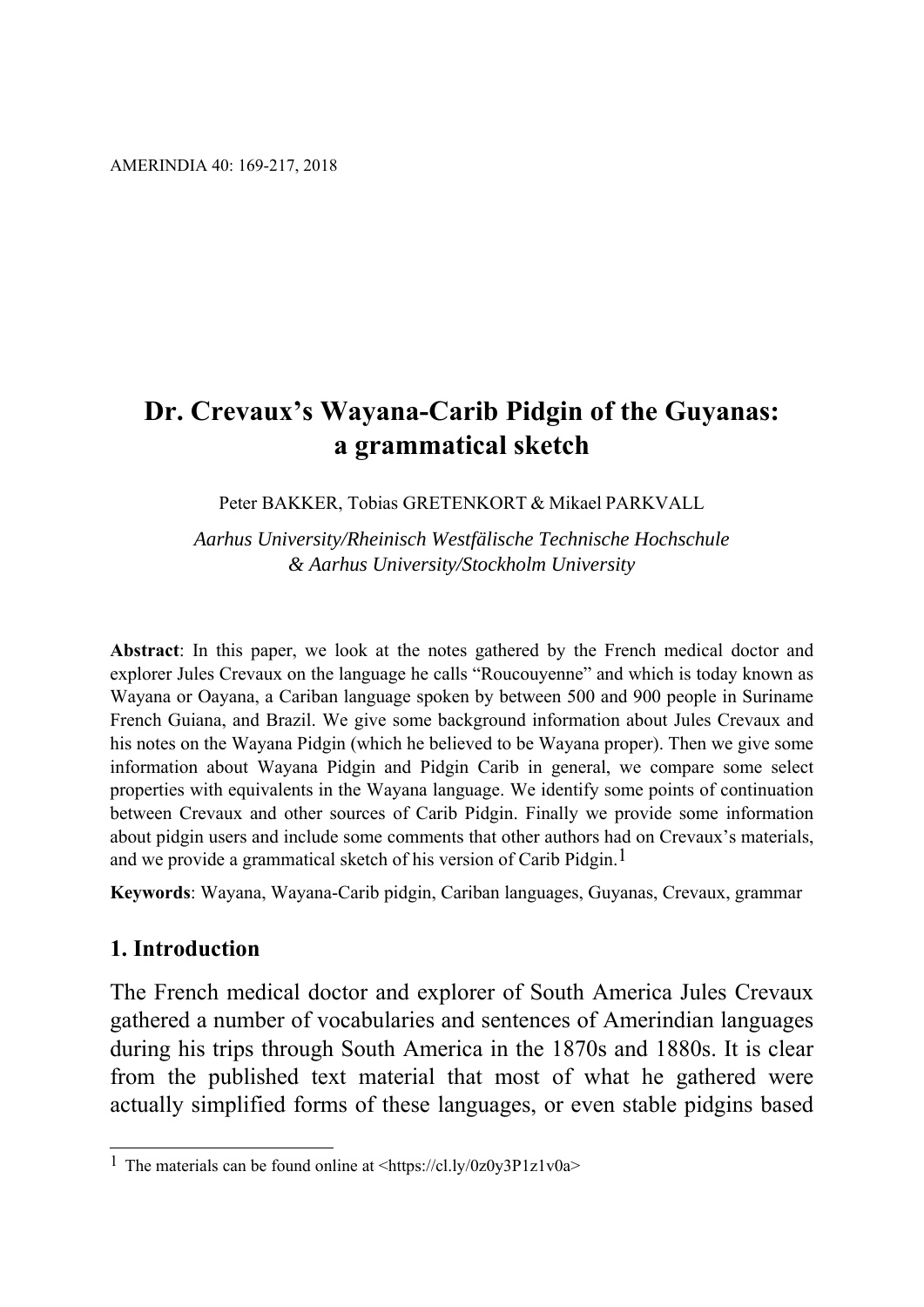on these Amerindian languages, and not the daily language of the ethnic groups he encountered.

In this paper, we will look at his notes on one of these languages in detail, namely the language he calls "Roucouyenne" and which is today known as Wayana or Oayana. Wayana is a Cariban language spoken by between 500 and 900 people in Suriname, French Guiana, and Brazil. In his French-Wayana dictionary (1882) with some 350 entries, Crevaux lists 175 phrases and sentences. Another 25 or so can be found in his travel account (1883). The ordering processes and morphological patterns are quite consistent throughout the materials, indicating that he documented a pidgin with a high level of stability. Even though a number of traits (words, patterns of simplification) clearly go back to traits found in  $17<sup>th</sup>$ century sources of Pidgin Carib, another pidgin used in the same region, it is a distinct pidgin. The influence of the Wayana language is clear and dominant, especially in phonology, lexicon and syntax. Crevaux's Pidgin Wayana is not just a variety of Pidgin Carib.

We will first give some background information about Jules Crevaux (section 2) and his notes on the Wayana Pidgin (which he believed to be Wayana proper). Then we give some information about Wayana Pidgin and Pidgin Carib in general. We will compare some select properties with equivalents in the Wayana language. We identify some points of continuation between Crevaux and other sources of Carib Pidgin, we provide some information about pidgin users and include some comments that other authors had on Crevaux's materials. Many of them have recognized the pidginized nature of his materials. In section 4, we provide a grammatical sketch of his version of Carib Pidgin. In section 5 we end with a brief conclusion.

### **2. Jules Crevaux and his linguistic notes**

Jules Crevaux was a medical doctor, born in France in 1847. He made several trips to South America, the first one in 1876-77, the second in 1878-1879, the third one in 1880-1881 and the fourth and last one in 1882, which ended abruptly when he was killed.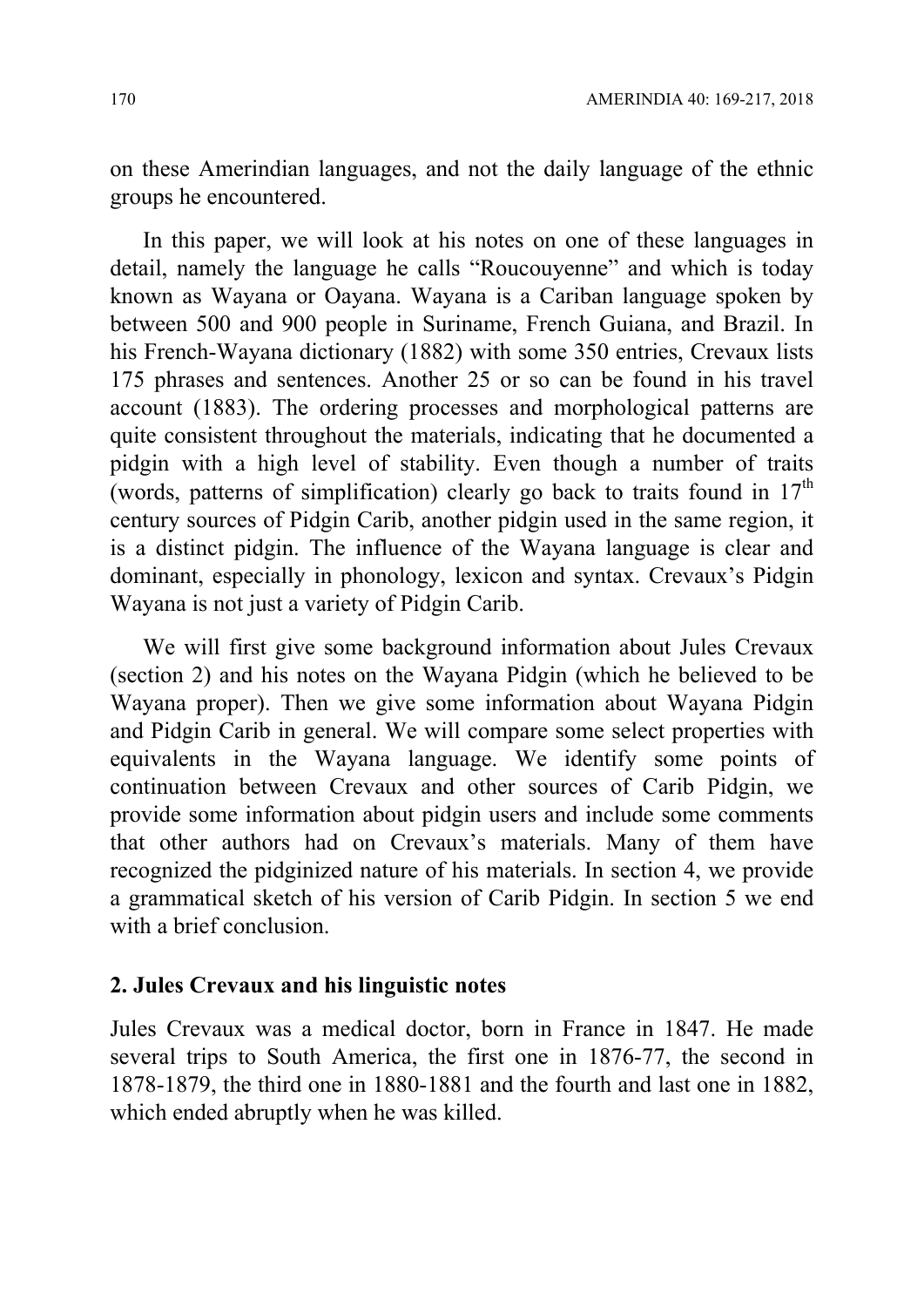He published several popularized accounts of his travels, in which he shows the eye of a keen observer. Some of his publications were signed as "*Médecin De Première Classe de la Marine Française*". In his accounts, he describes animals and plants, as well as physical characteristics, habits and religious practices of the ethnic groups he encountered. He often mentions the names that the local people give to plants and animals, and occasionally he quotes literally what was said to him. His travel accounts are still being printed, and Crevaux even has a fan-site on the internet (http://jules-crevaux.com/).

During his explorations, he collected linguistic material from the indigenous people he met, as well as from the Eastern Maroons (speakers of an English-lexifier creole) residing in French Guiana. He also quoted a few brief narratives in French creole (the *lingua franca* of French Guiana) as used by an Aluku (Boni) Maroon. In a few cases, he included linguistic quotes and observations in his travel accounts. Almost all linguistic observations and notes were published separately.

One of these sets of "fieldnotes" relates to what he refers to as the "Roucouyenne" language, and which appears to be a pidgin based on Wayana and Pidgin Carib. Crevaux's fieldnotes on this pidgin were published in Crevaux, Sagot, Adam (1882). In this book, Lucien Adam (1882) also provided a grammatical sketch of *Roucouyenne* based on Crevaux's materials, supplemented with observations from earlier sources. At the time, no proper descriptions of Cariban languages were available, so there was not much to base it on.

In addition, Crevaux contributed with materials from three other Cariban languages to this book: (1) a brief word list of the Apalai, a Carib language spoken by a group from Brazil, but many of the words are so close to Carib and Wayana Pidgin that it is not likely to be pure Apalai; (2) the Carijona language, a Carib language spoken in Colombia, which is quite different from Carib and Carib Pidgin but the few sentences show influence from the Pidgin as well;<sup>2</sup> (3) a brief Trio word list. But the two

1

<sup>2</sup> For example, *aoui maré maïconé* "come with me" uses the pidgin personal pronoun *aou*/*eu* and a postposition *maré* "with" that is identical to the Wayana one. The verb "to come" is different, though. The sentence *otisé oté moké* "what is he/it called" contains the Carib/"Roucouyenne" interrogative *ete* "what", known from 17th century pidgins as *oté* or *eté*, and the demonstrative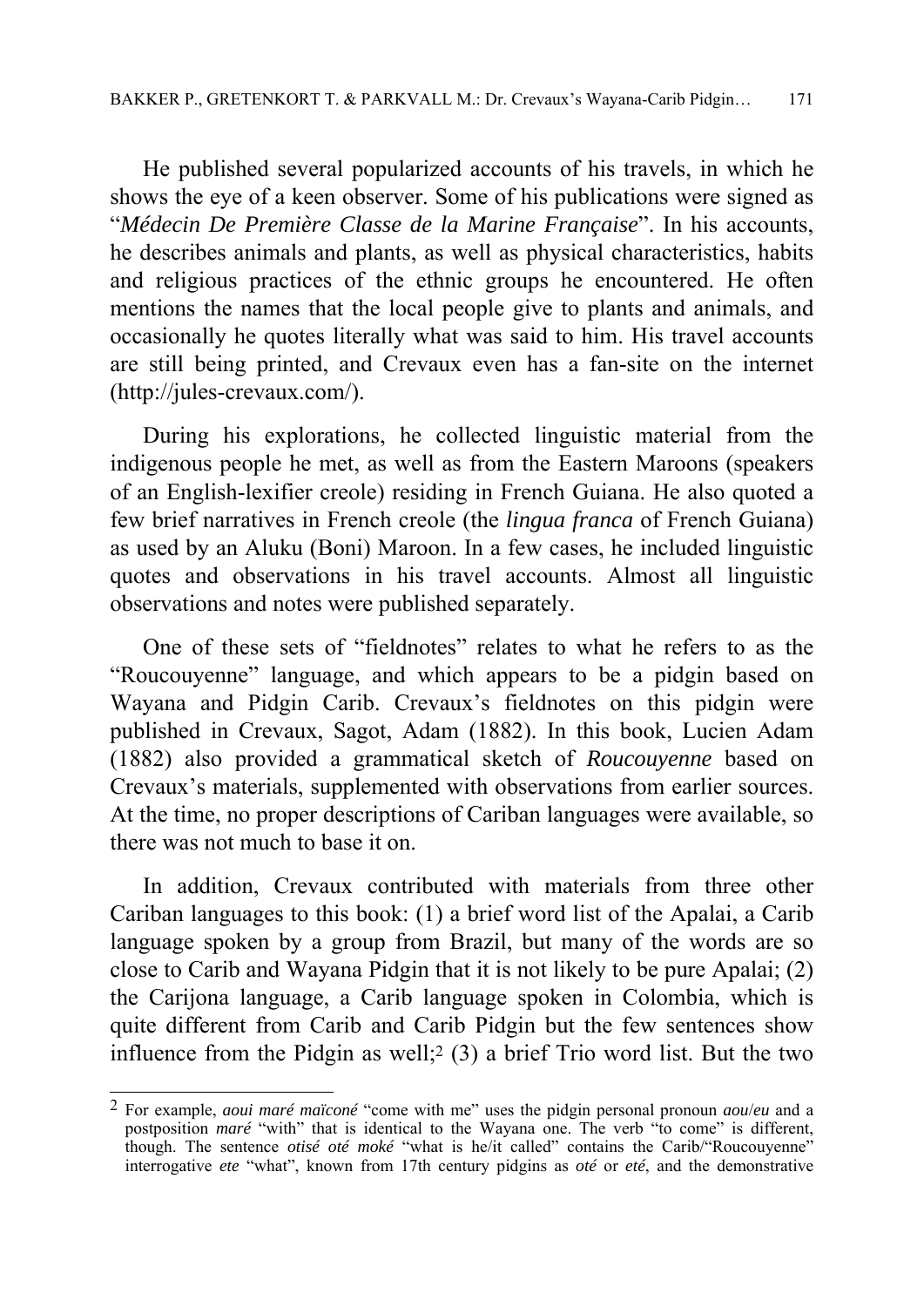sentences are in fact from the Trio-Ndyuka Pidgin (*cf*. Huttar & Velantie 1996, Meira & Muysken 2017; they were already identified as pidgin in De Goeje 1906: 38 n. 2). There is also a word list of the Oyampi or Wayampi language, a Tupi-Guarani language of Guiana, a brief word list of the Emérillon language, likewise a Tupi-Guarani language, but it appears to display a mixture of Emérillon and Pidgin Carib (Françoise Rose, p.c.). Finally, he lists a dozen words from the now extinct Tama language, a Tucanoan language of Columbia (Crevaux 1882: 32-52).

### **2.1. Authorship of the language materials**

An observer with eye for detail would have noticed that many of the words that Crevaux had collected from the different Amerindian groups were similar in form and meaning. In his own account of the two voyages, during which he must have collected most of these materials, he only mentions language work on the language of the Galibis (a Cariban group), perhaps based on written material rather than work with speakers, and the Boni (Aluku) or Eastern Maroons (speakers of an English-based creole). No Galibi/Carib word list was published by Crevaux, but his Boni list was published as part of his travel account (Crevaux 1876-1877: 374-375), and not separately. Crevaux mentions making notes on the creole language of the Alukus: "During this forced stay of one month in the middle of these people, I collected many notes on the history of Bonis, their habits, their religion and their language, notes that I transcribe verbatim here"3 (Crevaux 1883: 30; our translation from French; also the following).

Crevaux may have been a speaker of the French creole of Guiana as well, since he quotes some texts verbatim, and also dialogue, but he does not usually cite himself speaking Creole. Among the quotes that he noted, the following is worth repeating here, where he speaks simplified French in response to Creole:

1

documented in 17th century Carib Pidgin as *moc*, *mocé* or *moncé,* and it was also used as a third person pronoun. The first word could be *oti* "what?" and *se* "this", *cf*. "Roucouyenne" s*éné*. A more synthetic form is also found with the same meaning: *etékenaï*. The analytic form of *aoui chiti* "my wife" is also suspicious; most languages of the region indicate possession with affixes, and not separate possessive pronouns. 3 *Pendant ce séjour forcé d'un mois au milieu de ces sauvages, j'ai recueilli de nombreuses notes sur* 

*l'histoire des Bonis, sur leurs moeurs, sur leur religion et leur langage, notes que je transcris ici textuellement* (Crevaux 1882: 354-355).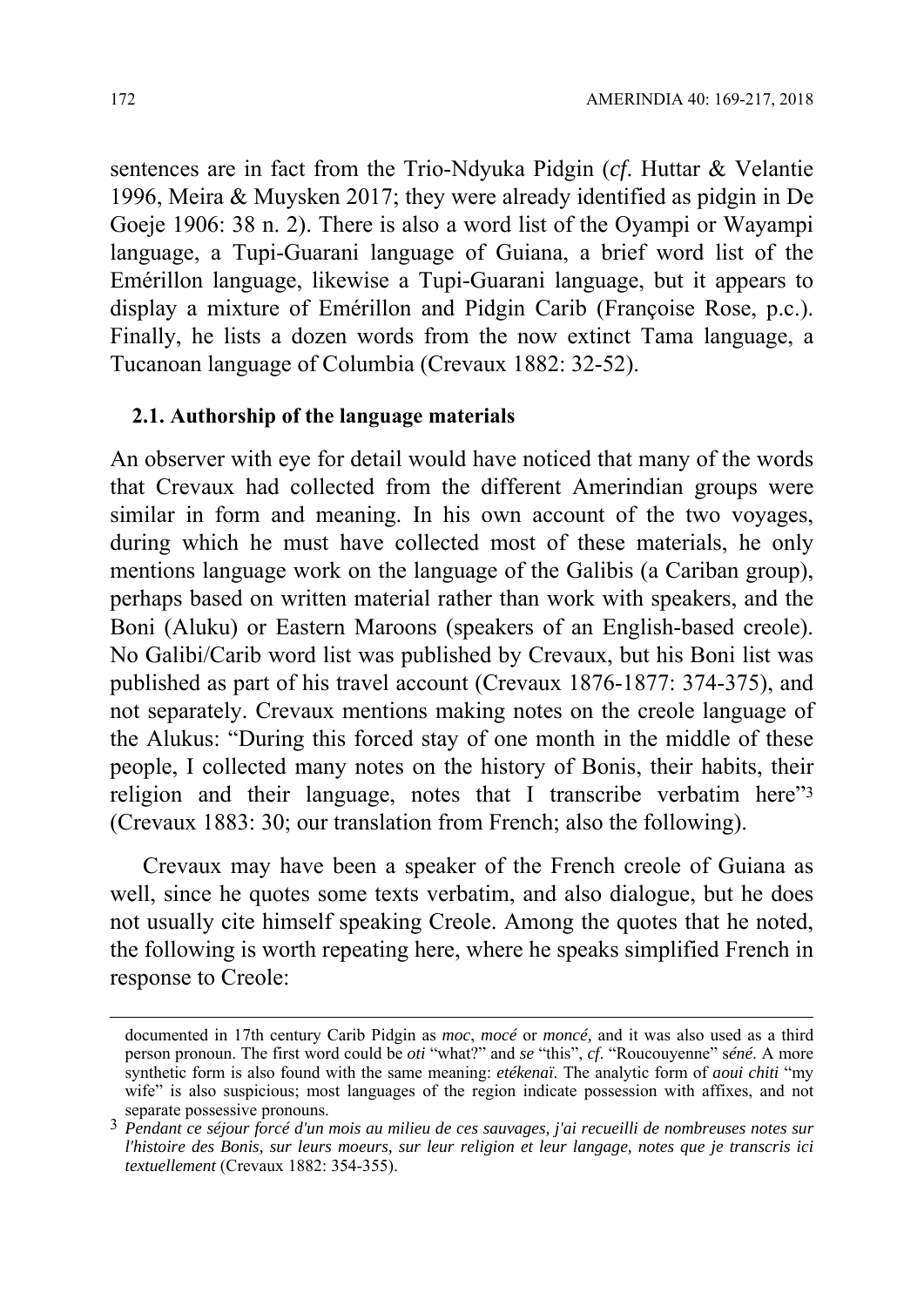October 18. - We meet around noon a group of Indians taking a bath in the river next to their canoes. One of them comes just in front us swimming, and shouts to me in the Creole language:

Where you will go?

– Amazon, I replied him. You come, knives, shirts [Spanish word], a lot.4

Crevaux's response is in broken French rather than creole.

We have to assume that it was Crevaux himself who collected these Amerindian language materials, even though he does not explicitly doing so at any time in his travel. This contrasts with his Aluku (Ndyuka) English creole materials, included in his narrative, where he also describes when and with whom he elicited the materials. Evidence in support of this comes from other travel narrative where he and his crew members explicitly mention his data collection (e.g. Crevaux 1883: 360, 508, 535, 544 and Le Janne in Crevaux 1883: 612). But Roucouyenne/Wayana is not included here.

In his travel account, he describes, for instance, that he sat down to make notes on the language of the Galibi: "I took advantage of my leisure at the Salut Islands to indulge in research on the language of the Galibis"5 (Crevaux 1876-1877: 344; 1883: 12-13). The Salvation Islands are tiny islands off the coast of French Guiana. He does not mention the company of Carib speakers, but he does mention an earlier author on the Galibi, Biet, who had spent time in Guiana in the mid-1600s and who also included materials on "Galibi", which is actually Pidgin Carib. He may have had a copy of Biet's book of 1664.

Interestingly, none of the 25 phrases and sentences in Wayana Pidgin that figure in his two travel accounts are included in his dictionary. Crevaux quoted one sentence in Pidgin Carib in his travel account of his first trip, *Séné oua*? "*Vois-tu?*", or "Do you see?" Strangely enough, this translation is wrong, as it should be "Don't you see" (Crevaux 1883: 122). The first word *séné* means "to see", and the word *oua* is a negative marker,

<sup>1</sup> 4 *18 octobre. – Nous rencontrons vers midi une bande d'Indiens prenant un bain dans la rivière à côté de leurs pirogues. L'un d'entre eux vient audevant de nous à la nage, et me crie en langage créole : Où qu'à allez?* 

*<sup>–</sup> Amazone, lui répondis-je. Toi venir, couteaux, camisas, beaucoup.*

<sup>5</sup> *J'ai profité de mes loisirs aux Iles du Salut pour me livrer à des recherches sur la langue des Galibis.*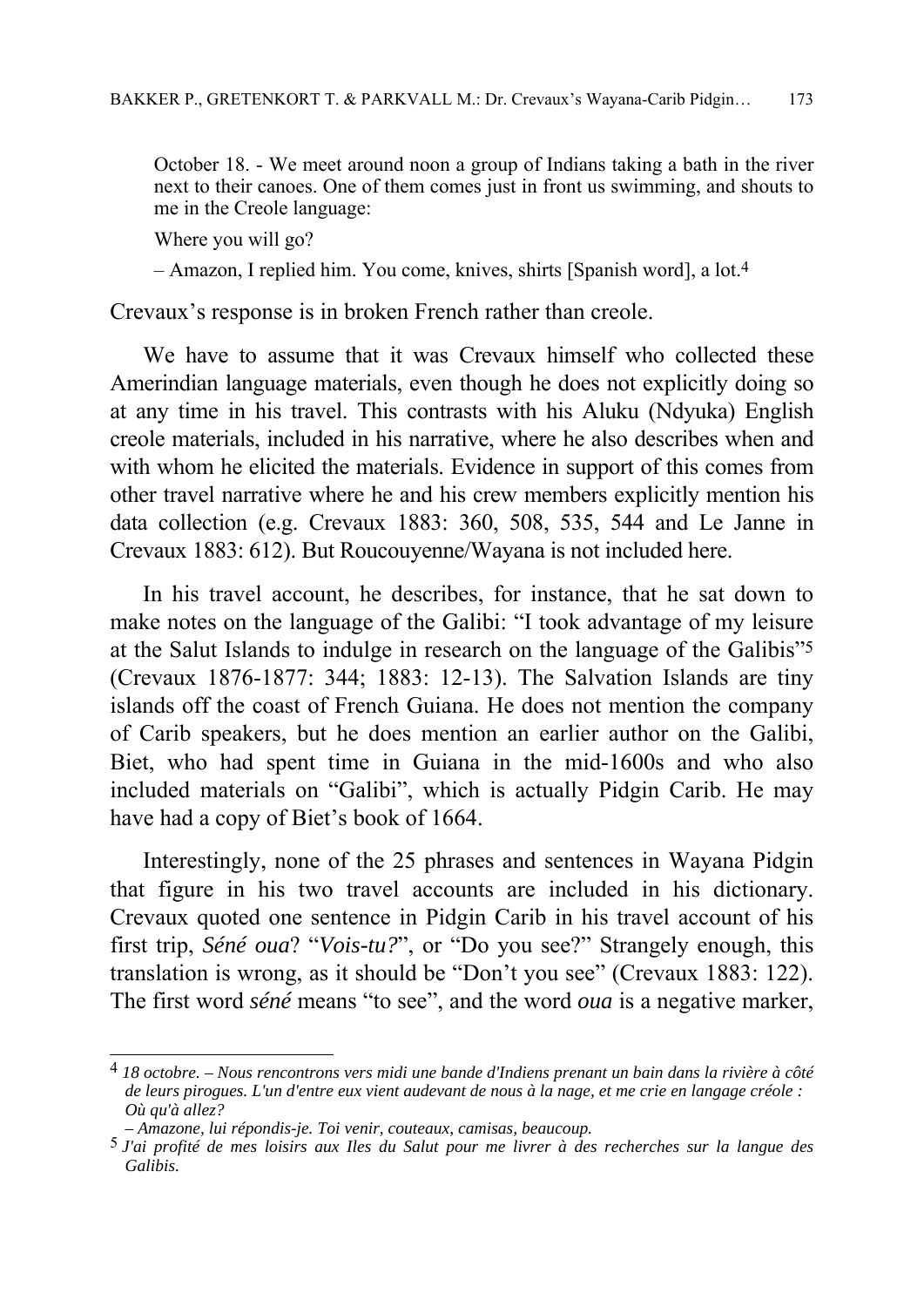given as meaning "*non*". The second person singular is given under "*toi*" (you) as *amolé, amoré* (Crevaux 1882: 14, 20). This sentence cannot be found in the language materials in Crevaux (1882). This raises questions about how the word list came about. Perhaps Crevaux did not really get a grasp of the Amerindian languages, pidginized or not. Did perhaps someone else from Crevaux's party compile the materials?

In his account of his second trip, along the Oyapock River, he quotes some 25 utterances in Wayan Pidgin. Again, none of these sentences are found in the Wayana word list in Crevaux (1882), and not all words from these sentences are included in the word list. This discrepancy suggests that the compiler of the word list and the author of the travel accounts were different persons. Coudreau (1893: 102) claimed that his Aluku friend and companion Apatou6 was his source for the reduced form of Wayana, but there is no mention of this in Crevaux's writings.

We must assume that Crevaux's Wayana words and phrases were collected in 1876-1877, and in 1878-1879, during his first two trips (*expéditions*) into the interior of South America because he devotes several sections of his travel account first published in the journal Le Tour du Monde in 1876-1877 to his stay and travels with the Wayanas. The linguist Lucien Adam who edited Crevaux's Amerindian language materials was also aware of Crevaux's popularized travel accounts and could have easily included these sentences.

#### **2.2. Pidgin speakers in Crevaux's account.**

There is no information on the users of Wayana Pidgin in the vocabulary, but there is a surprising amount of information on this topic in Crevaux's first two travel accounts. He supplies quotes in Wayana from a few people about whom we also receive information such as their name and their ethnic identity.

Araouata is the name of a Wayana chief who uses a couple of Pidgin Wayana phrases (Crevaux 1883: 237, 241). Araouata has a dialogue in pidgin with a man called Gongo, who is an Aluku Maroon. The dialogue is

1

 $6$  For an account of Apatou's life and reputation in France (which he visited) and at home, see Bilby (2004).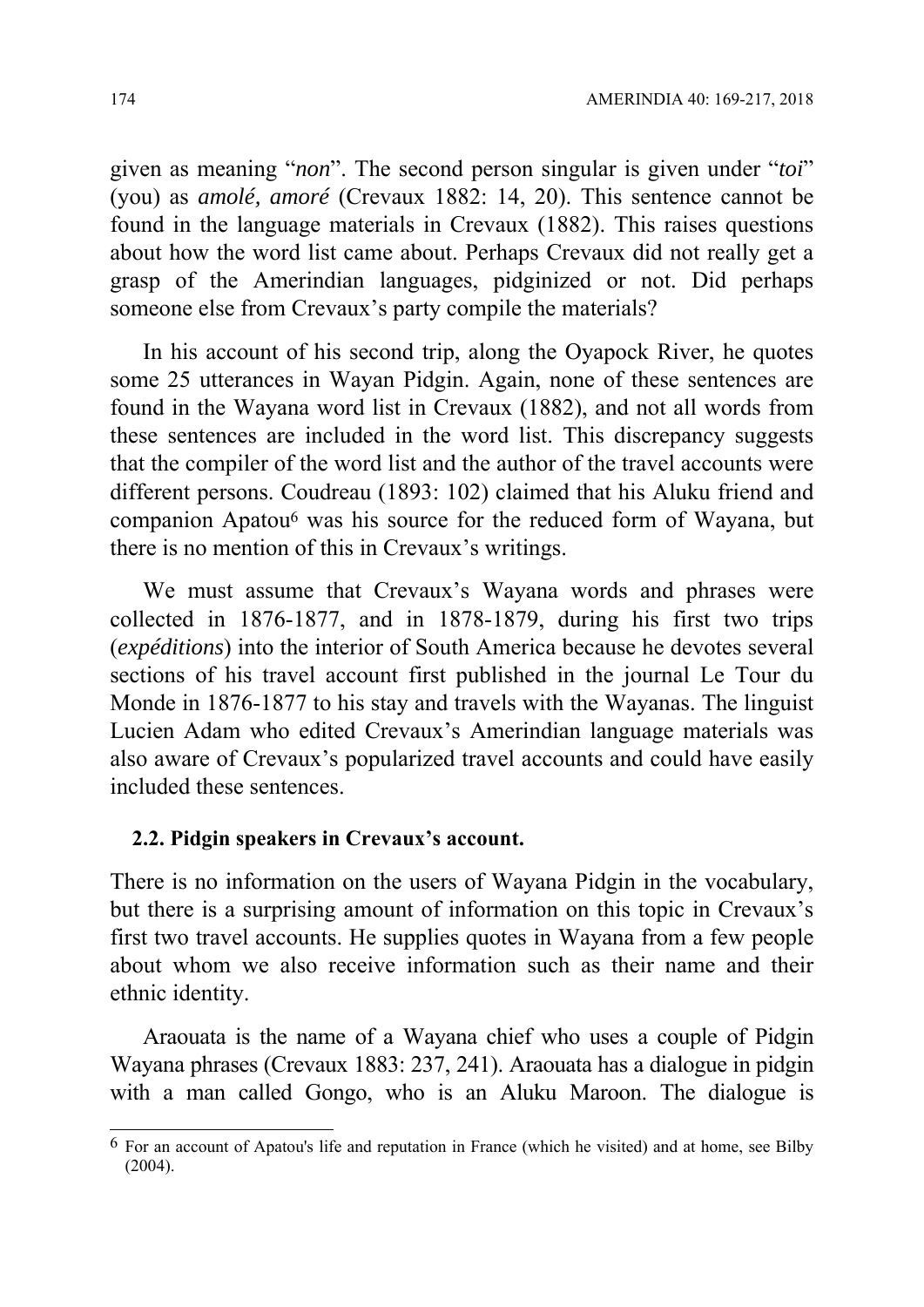embedded in a story told by Apatou, also an Aluku Maroon. Crevaux further quotes some anonymous Amerindians from upstream who use some compounds, but we do not take them into consideration here because its pidgin status is ambiguous. An Amerindian of unclear ethnicity called Yacouman is also quoted using pidgin when speaking to Crevaux.

An Amerindian of unknown ethnicity called Poumari addresses Crevaux in Pidgin. An anonymous Amerindian is recorded using one word, but its pidgin status is not quite clear. Later Crevaux visits a community where there are only women. He addresses one of them in Wayana Pidgin, and they reply in pidgin. Crevaux reports a brief dialogue in pidgin between chief Alamoïké and himself. Alamoïké's wife, who is Trio, is also quoted using Pidgin Wayana. Later, they arrive in a seemingly abandoned village, where they do locate some women after some searching, and the dialogue there takes place in Trio-Ndyuka pidgin (see Huttar & Velantie 1996), not in Wayana Pidgin. Later, Yacouman, an Indian chief, is quoted again in Wayana Pidgin. And an anonymous woman, probably Wayana, also uses Wayana Pidgin. Yelemeu, a Wayana, warns Crevaux in Pidgin. Later, two shamans called Apipa and Tiou of the Apalai/Aparai nation also address Crevaux in Wayana Pidgin (Crevaux 1983: 250-301). The Apalai language is close to Wayana (*cf.* Koehn & Koehn 1995).

In short, Wayana Pidgin was used by some ten known individuals who belonged to at least two Amerindian ethnic groups (Wayana, Apalai), and by persons of both sexes, as well as Dr. Crevaux himself. The Amerindian speakers also have different roles in society, including chiefs and shamans. It can be safely assumed that knowledge and use of Wayana pidgin was widespread in interior French Guiana at the time.

### **2.3. Conclusion**

There is a striking lack of overlap between the quotes in Wayana Pidgin in Crevaux's travel accounts and the sentences that illustrate the Wayana words in the word list. In principle, that could have been the result of a coordinated effort to avoid overlap between the travel account and the lexical description of the language. However, this is unlikely as there is no scientific or other reason for separating the two. In contrast, the brief Trio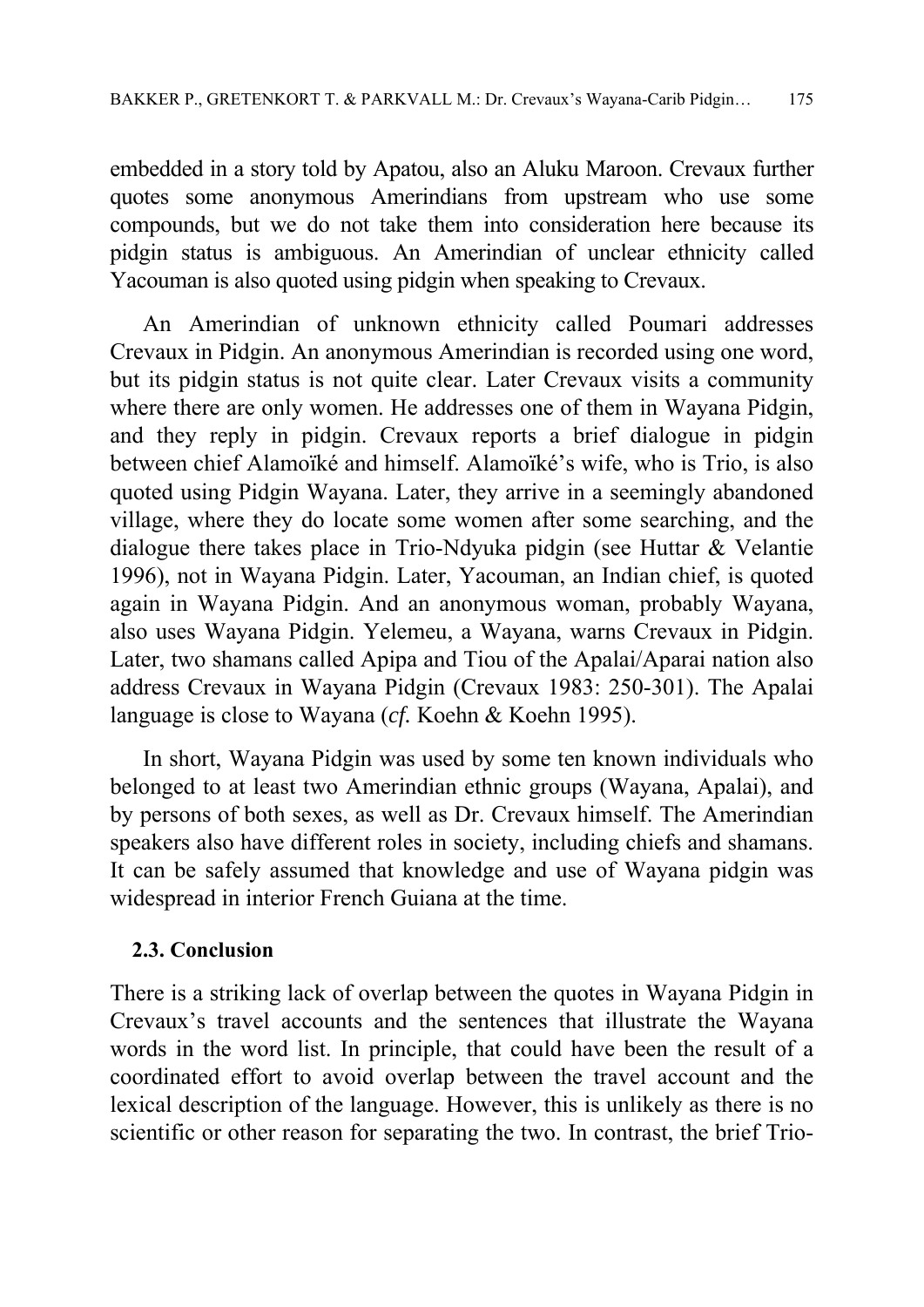Ndyuka narrative is found both in the travel account and in the language materials.

There are a few other possible explanations, though. It is possible that the lack of overlap between the two is due to the fact that Lucien Adam, who edited the language materials, only had access to the purely linguistic material. He must have been aware, however, of the existence of the travel account, as it is mentioned on the first page of Crevaux, Sagot & Adam (1882). Being a travel account, Adam may have judged it irrelevant, or perhaps his access was internally or externally restricted, or he simply forgot about it.

Another possibility is that the word list and the quotes were collected by different persons. As Crevaux does not mention in this account when and where he collected his word list and phrases, the absence in the language materials of the sentences in Pidgin Wayana, opens the possibility that he did not in fact collect the materials himself. In that case, we could have expected that sentences from the travel account to be part of the language corpus as well.

But if it was not Crevaux, who else could have been the collector? There are no obvious candidates, but a closer scrutiny of the text might reveal a potential fieldworker in Crevaux's company.

Evidence in favor of the two sets of materials originating with the same author is that there are no striking differences between the two sources, not in word choice, grammar or spelling.

The lack of overlap between the two sources is not readily explainable. There is no reason to have doubts about the authenticity, as all the materials are clearly original and not copied from other published sources, not even from the Pidgin Carib materials in Biet, which Crevaux probably studied before arriving in mainland Guiana. As such, the dictionary and the travel account are important sources for Wayana Pidgin, and it is of less importance whether it was Crevaux himself or a crew member who made the language notes.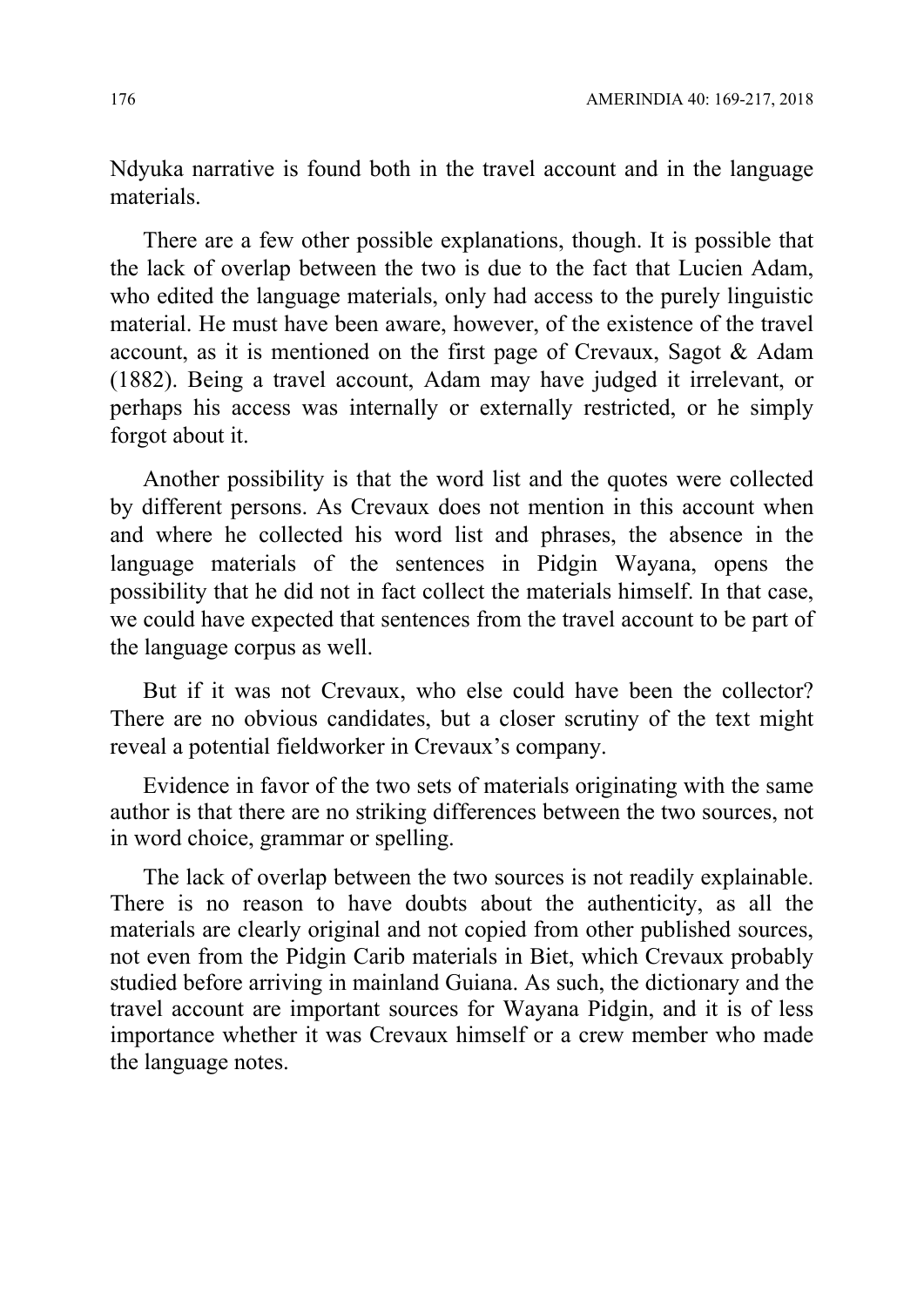# **3. Wayana, Carib Pidgin and Wayana Pidgin**

Crevaux's Roucouyenne materials are clearly pidginized, used in quotes by several Indians, and structurally consistent. Apart from significant structural simplifications, there are quite a few words that are not Wayana.

### **3.1. Wa**y**ana and Crevaux's "Wayana" materials**

Wayana is a language of the Cariban family spoken in French Guiana, Suriname and Brazil. It is a morphologically complex language, with several sets of agreement markers on the verb, possessive prefixes, noun incorporation, nominal aspect marking, negation marking on nouns, etc. (*cf*. De Goeje 1946a, Jackson 1972, Tavares 2005). Suriname and French Guiana varieties of Carib show a similar morphological complexity (Hoff 1968, Courtz 2007).

In Pidgin Carib and Wayana Pidgin, almost all of these complexities have been removed or lost. Whereas most words in Carib and Wayana texts are complex, virtually none are in the two pidgins.

Pidgin Carib is based on Carib varieties spoken in the Guyanas, notably the Kalinha/Kariña variety of French Guiana and Surinam. The lexifiers of Carib Pidgin and the Wayana language are thus fairly closely related, but distinct enough to note that roughly a third of the "Wayana" forms are actually Carib pidgin. The forms that are not independently attested for Pidgin Carib, are also pidginized forms of, in this case, Wayana. Table 1 lists Wayana Pidgin words with their Wayana meaning equivalents (from Jackson 1972; see also Camargo & Tapinkili 2010). The letter J with a number refers to Jackson (1972) with the page number, the number in the Crevaux column refers to the number in the Wayana Pidgin data set (see note 1).

**Crevaux Modern Wayana Meaning** -ken (115) -ken (j73) also, in addition -poc -po (j48) -po (j48) (causative suffix) -psic (129) -psik (j73) (diminutive) akéré (20) akëlë (j67) with (company) akinamé iwalip (j68) behind amamhac (p. 3) emëm-hak (j61) greedy amentaï "below" ametai (j68) "downstream" down(stream), under amole (155) ëmë (j65) you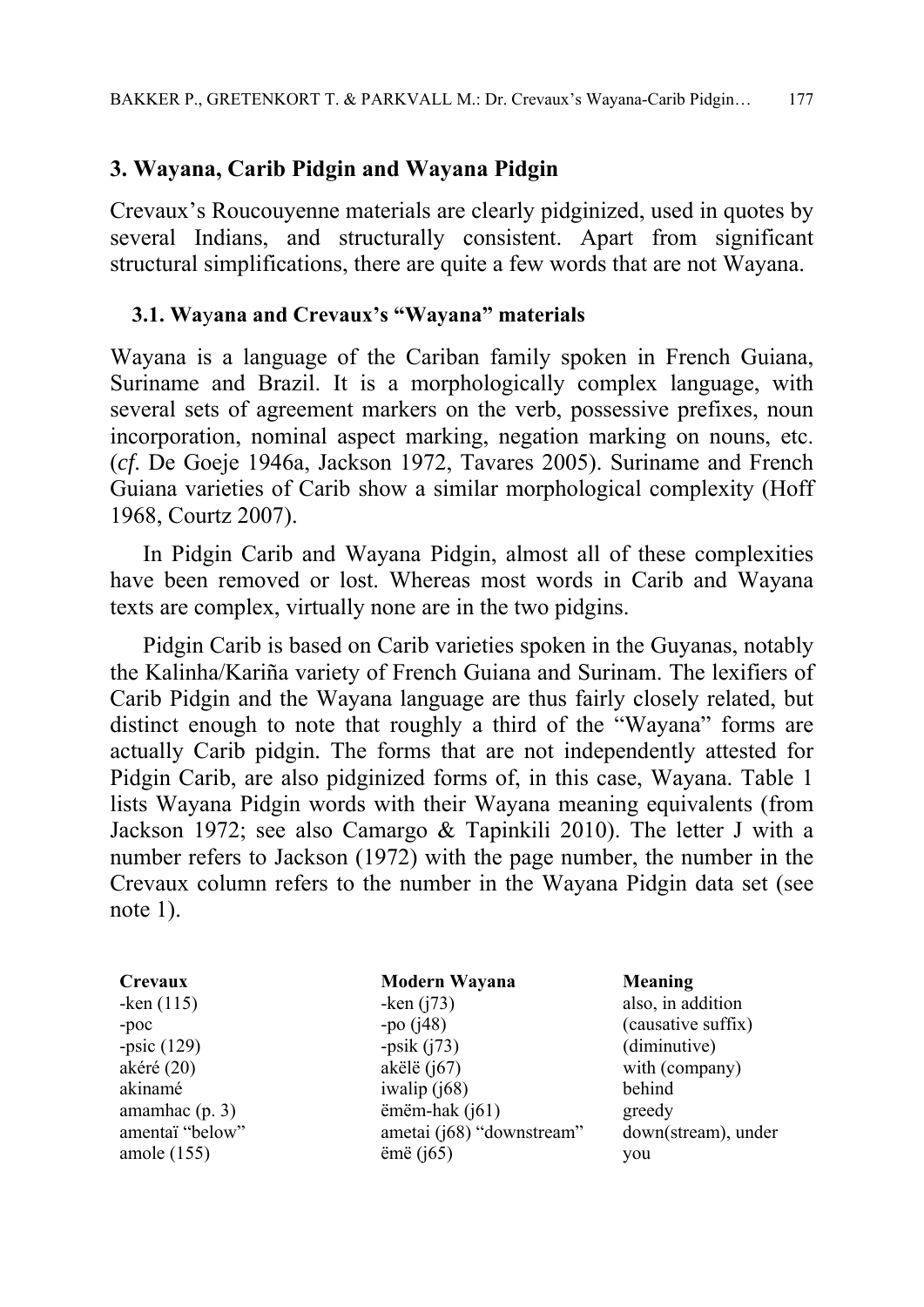machiriké "for that reason" (123, 124). nepo (119, 120, 121), tëna (j65) "whereto", ëltë oupac (114) uhpak "long ago", upak

amou (80) akono (j64) other anoumalélé (49) anu-malë (j61) tomorrow aouempo  $(146)$  -ënat- $(j60)$  finish aouini "one" (150) akena (j65) "first" one, first appoï (29) "very" ahpoi (j68) "higher" very, high apsic (113) apsik (j61) little, a little canoua (7) kanawa (j76) canoe chapiri (35), soupi (46) -upi- (j56) search chapoui -epeka- (j49) buy chicapoui, aket -ï- (j50) make, fix chimalélé (163), couchi (26) wantë (j53) soon, in future chiri (63) -ëkalë- (j60) give coconé (96) kokone (j61) yesterday  $\text{col\'e}(144)$  kole (j61, j65) many, a lot enepta  $(89)$  -enep(i)-  $(i49)$  bring enic (139) "which" ënïk (j65) who éou (4) ïu, yu (j60, j65) I etati (124) -etat (j49) -etat hammock etè, eté ëti (j65) what etè, eté ta (j65) ta (j65) what, how hélé (41) helë "this" (inanimate) (j65) this inele (77) inëlë (j65) he, she, it io (30) ïhi, ëhë (j77) yes, ok ioti "meat" (32) kot (j63) meat  $i$ rapa, iroupa (29)  $i$ pok (j $61$ ) good iroupa oua ipok-ela (j62) bad itengmé (p. 12) teng-me (j61) heavy léken (153), liken (3) lëken (j76) only masike (j66) therefore malé (126) male (j67) with, and maria (157) maliya (j65) knife mompalélé (21) mïnpalë (j63) possession moro (32) "to be" molo (j68) "there" be, there mounou (144) mïwu (j70) blood mourou  $(72)$  mumu  $(j64)$  son "where"  $(i65)$ nompoui -umëk-, -umuk- (j50, j60) come oua (40) wwa (j77) no (negative)  $ouapott (85)$  wapot  $(i48)$  fire "early"  $(i48)$  $pacolo (61)$  pakolo  $(i57, i66)$  house papa yum (j70) father pati (17) eutë (j67) village peïto (155) peito (j70) "servant" servant, warrior

where long time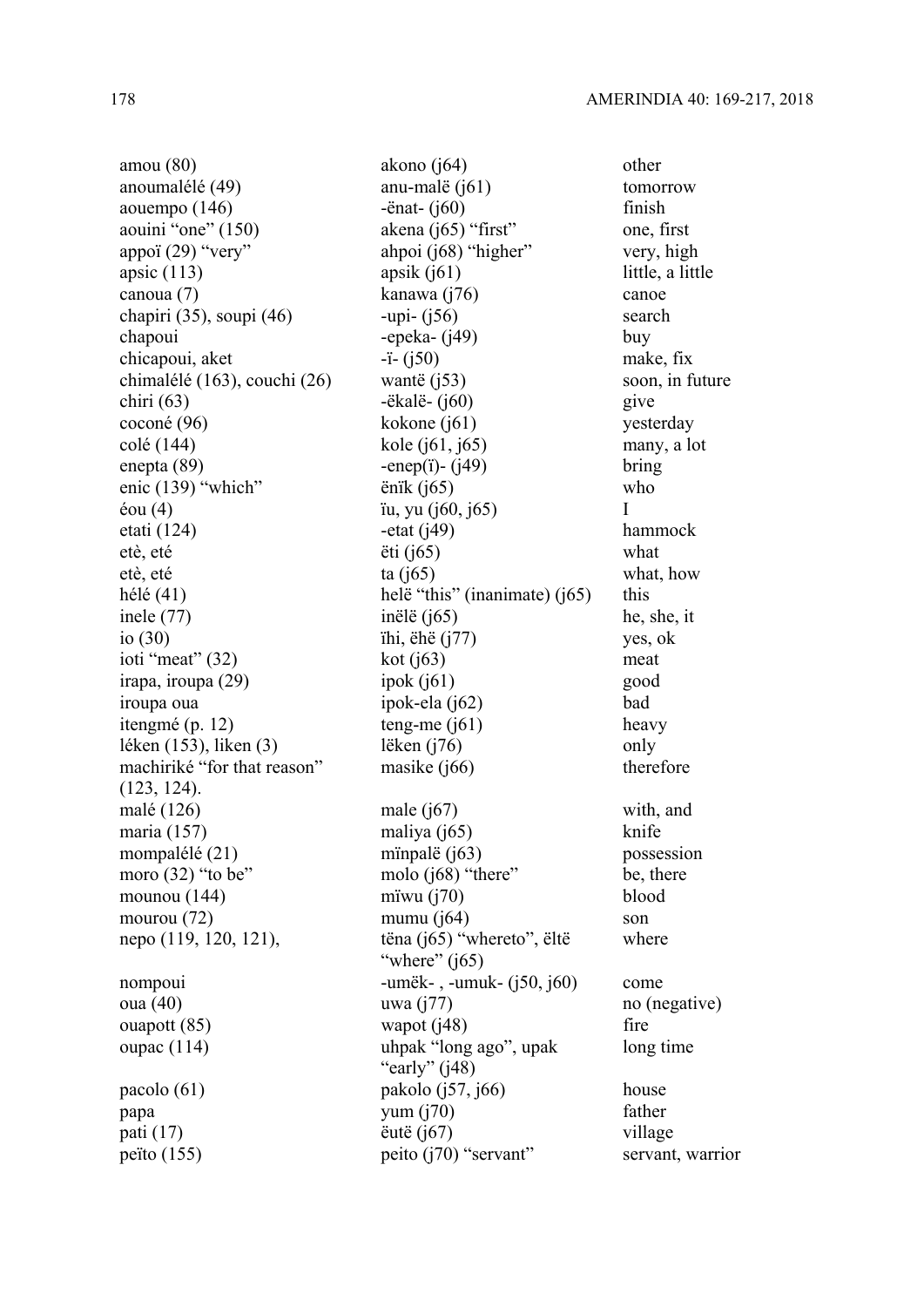| pepita $(111)$                   | pepta $(j76)$                                                    | big       |
|----------------------------------|------------------------------------------------------------------|-----------|
| pétoucourou (99)                 | pëtuku (j61)                                                     | beautiful |
| pitani (100)                     | pëi (j65)                                                        | child     |
| saré                             | -alë-, ili $(i49, i60)$                                          | carry     |
| sékéteï (54)                     | -oko- ( <i>j</i> 49)                                             | cut       |
| séné (96)                        | -ene- $(i49)$                                                    | see       |
| senéli (28)                      | $-$ eli $-$ (j49)                                                | drink     |
| séré (44) "this one"             | sïn "this" animate $(j65)$                                       | this      |
| sétaï (73)                       | $-(i)$ panangma- $(j54, j71)$                                    | hear      |
| tachiké (122), tachioriqué (137) | talasike $(i65)$                                                 | why       |
| tale $(153)$                     | tale $(i68)$                                                     | here      |
| tamaminé (159)                   | -emaminum- $(i52)$                                               | work      |
| tamouchi (9) "chief"             | $tamu$ (j $65$ )                                                 | elder     |
| taouanaï $(p. 3)$                | awaina $(i60)$                                                   | dawn      |
| tiniksé $(25)$                   | $\text{inik}$ ( $\text{i}49$ ), $\text{inigma}$ ( $\text{i}57$ ) | sleep     |
| toaké $(53)$                     | tawake $(i61)$                                                   | happy     |
| toppé $(p, 8)$                   | t-apik-he $(j61)$                                                | hard      |
| toppé $(p, 8)$                   | anum-hak $(j61)$                                                 | strong    |
| touna $(143)$                    | tuna $(j67)$                                                     | water     |
| trané $(47, 48)$ , enimi         | ta-phele $(i65)$                                                 | how many  |

Table 1: a list of words in Wayana Pidgin and Wayana proper (from Jackson 1972). Numbers refer to example number in dataset or to the page number in Crevaux (1882).

#### **3.2. Crevaux's "Wayana" materials**

Crevaux's chapter on the Wayana language is basically intended to be a French-Wayana word list (*Vocabulaire Français-Roucouyenne*), but in fact, it is a dictionary of a Wayana-Carib Pidgin, with example sentences. Crevaux's dictionary of *Roucouyenne* (Wayana) is alphabetized according to French, and it contains ca. 350 French words, with one or more equivalents in *Roucouyenne*. Apart from that, cognates are also given in other, related languages. These languages include *Galibi*, i.e. Carib from the Guyanas (Kalinha/Kariña), which in fact are often Pidgin Carib, (from Biet (1664), Boyer (1654)) or partly pidgin (from Pelleprat 1655a,b), or *Caraïbe*, presumably the Carib component of the language of the Island Caribs. It is not clear whether all these extra bits of information were part of Crevaux's notes (which would imply that he had access to  $17<sup>th</sup>$  century books), or whether these observations on cognates were added by Adam, who has edited Crevaux's notes. Crevaux remarked that he studied *Galibi* (as Carib, of its pidginized form, was called in the 1600s) before he actually embarked on his first trip into the interior of French Guiana. Whatever the written materials he had access to when he prepared Crevaux's notes for publication, they did not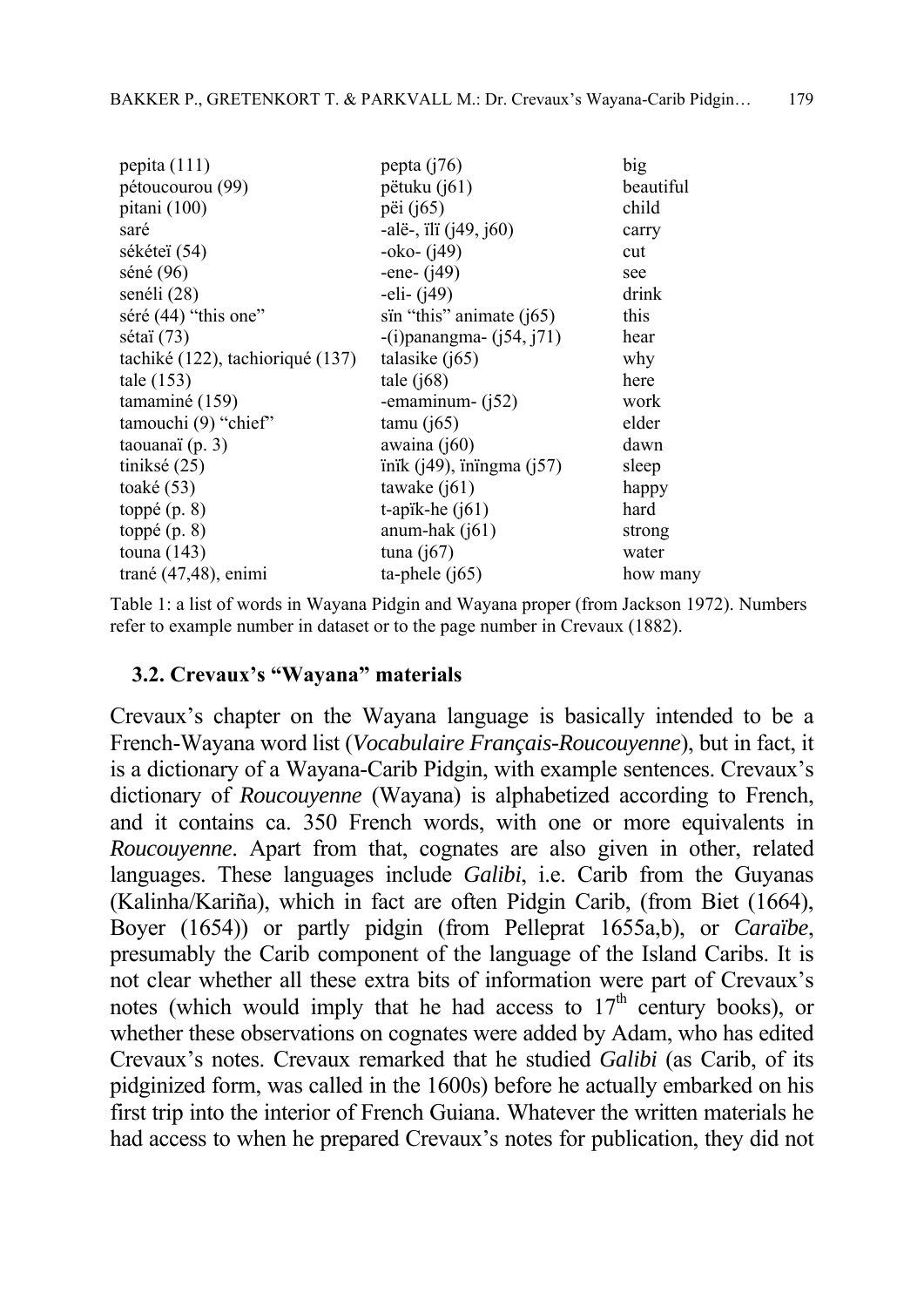influence his recordings, as there is no overlap beyond the level of chance. The differences are clear both in the transcription and in the selection of words (see Table 2). Table 2 lists words from Crevaux's Pidgin Wayana and the meaning equivalents in Carib Pidgin from the mid-1600s, and Wayana Pidgin from 1946. The similarities are striking, but there are also clear differences.

It is worth noting that there are almost no variations in spelling in Crevaux's materials, which may point to a process of standardization, either by Adam or the collector of the words. Note that the vocabularies were published in the year that Crevaux was killed, after he had arrived in Bolivia in December 1881.

Two centuries before Crevaux (1882), Antoine Biet (1664) wrote a grammatical sketch of what he thought was the Carib language, but which was in fact Pidgin Carib. The sentences he provided are remarkably similar in vocabulary to those from Crevaux who produced his word list 250 years later. In Table 2, we list a number of word meanings and the forms of the words in Biet (1664), Boyer (1654) and Crevaux (1888), and from  $20<sup>th</sup>$  century Wayana Pidgin Carib sources (Nimuendajú 1929, De Goeje 1946b). Comparison of the different sources shows that many forms have a history of almost 400 years. This is remarkably long for a pidgin to exist, and may even beat the documentation history of the Mediterranean *lingua franca*.7

The identical forms of the verbs indicate most likely a shared history, as it is not likely that pidgin creators in different times would choose exactly the same inflected forms among hundreds of available ones, to cover the basic meaning of a state or action. An exception is the word for "to break" *natambouti, natanbouti* in Biet and Crevaux, and *sambutí* in Nimuendajú. The *n-* verbs are derived from intransitive inflected verbs, and the *s-* verbs from transitive ones (see 4.2.7.); both conceptualizations make sense in the case of "to break".

1

<sup>7</sup> *cf*. <https://pantherfile.uwm.edu/corre/www/franca/go.html>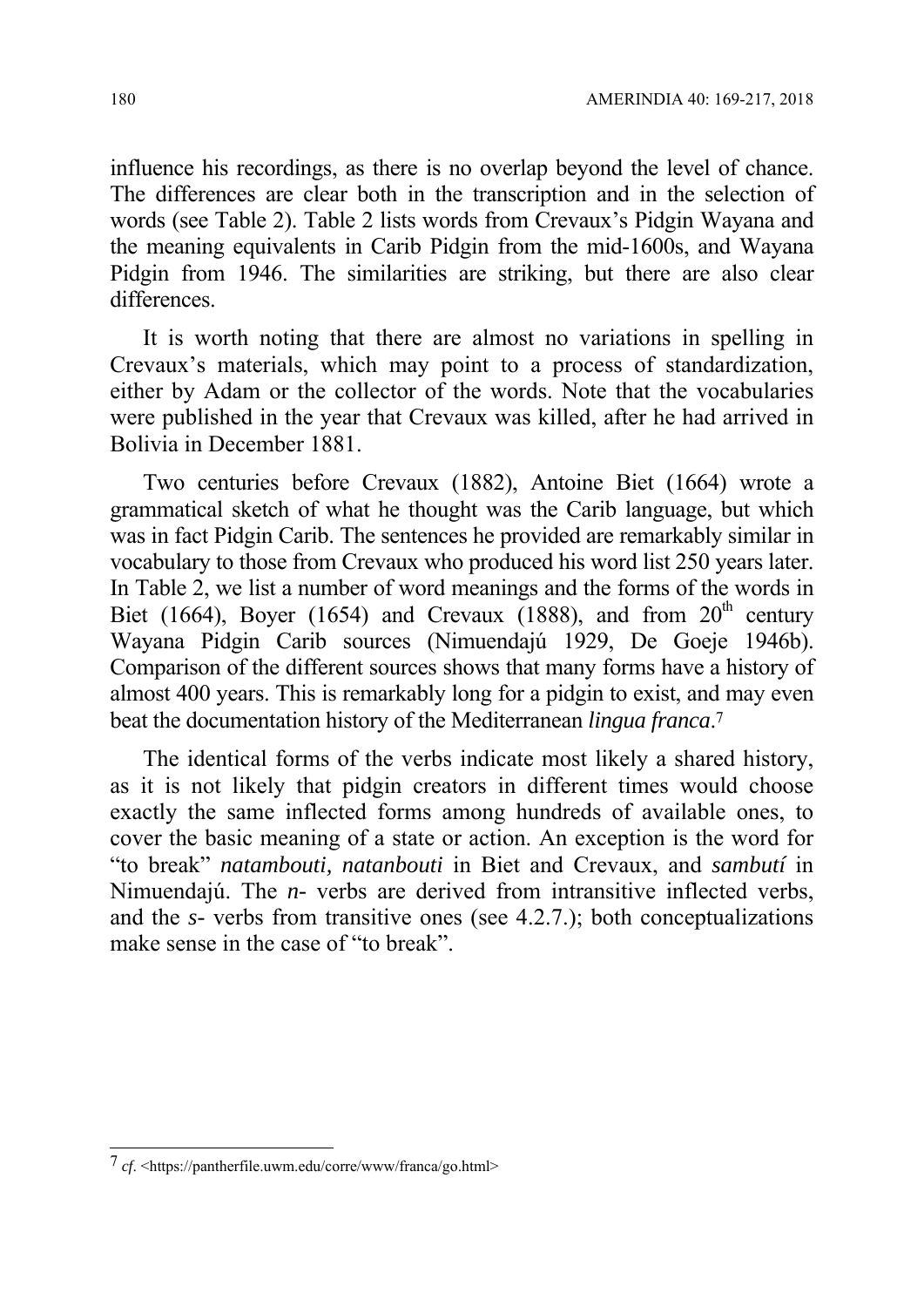|                                 | Verbs in<br>Crevaux<br>(1882) | <b>Equivalent in</b><br><b>Biet</b> (1664) | <b>Equivalent in</b><br><i>Boyer</i> $(1654)$ | <b>Equivalent in</b><br>Nimuendajú<br>(1929) | <b>Equivalent in</b><br>De Goeje<br>(1946b) |
|---------------------------------|-------------------------------|--------------------------------------------|-----------------------------------------------|----------------------------------------------|---------------------------------------------|
|                                 | Wayana<br>Pidgin              | <b>Carib Pidgin</b>                        | <b>Carib Pidgin</b>                           | <b>Carib Pidgin</b>                          | Wayana<br>Pidgin                            |
| acheter (buy)                   | chapoui                       | sibégati                                   | cibegati                                      | sepekatana                                   | š-apui                                      |
| aller $(go)$                    | ita, nissan,<br>touté         | nisan, itanque                             | itanesue                                      |                                              | n-isan                                      |
| apporter<br>(bring)             | enepta                        | ameneque                                   | cenebi,<br>amenique                           |                                              |                                             |
| arriver<br>(arrive)             | natapui                       | natapoüi                                   |                                               |                                              |                                             |
| boire (drink)                   | senéli                        | sineri                                     | sineri, ceneury                               |                                              | s-eneli                                     |
| bouillir                        | touroua                       | timoca                                     | nimocen                                       |                                              |                                             |
| casser (break)                  | natambouti                    | natanbouti,<br>toupoukaï                   | natanbouty                                    | sambutí                                      |                                             |
| chercher<br>(search)            | chapiri                       | soupi                                      | soubi                                         |                                              |                                             |
| couper (cut)                    | sékéteï                       | chiqueté                                   | cicoté                                        | sįkįti                                       | š-eketei "fight"                            |
| courir (run)                    | takané                        | tegané, ticané                             | nissente-cossi                                | takani                                       | t-akan-e "vite"                             |
| cuire, faire<br>cuire (cook)    | * touroua<br>"to boil"        | sibouli                                    | icommaque                                     | turapok                                      |                                             |
| donner (give)                   | chiri                         | iaré                                       | epeman                                        |                                              | š-iri, š-ili                                |
| dormir<br>(sleep)               | tiniksé, tinicsé              | temené,<br>nanegué                         | anaquay                                       |                                              |                                             |
| entendre (hear,<br>understand)  | setaï                         | secouti                                    | sicouti                                       | setáu "listen!"                              | š-etai<br>s-ukuti                           |
| faire (make)                    | chicapoui                     | chicassan, ou<br>chicapoüi                 | cicoura, bogué,<br>seicapoüi                  |                                              | š-ikapui                                    |
| fini (finished)                 | aouempo                       |                                            |                                               | šimakau                                      | awempo                                      |
| Manger (eat)                    | soné                          | aminé                                      | aminé                                         |                                              | s-one                                       |
| mourir, mort                    | natati                        | niramboüi                                  | iromboüy                                      |                                              | n-atati                                     |
| (die, dead)                     |                               |                                            |                                               |                                              |                                             |
| porter (carry)                  | saré                          | saré                                       |                                               |                                              | s-alei "carry,<br>transport"                |
| regarder, voir<br>(see, watch)  | séné                          | sené                                       | seney, ceney,<br>senes                        |                                              | s-ene                                       |
| tomber (fall)                   | namaï                         | nomé                                       | nomayé                                        |                                              | n-amai                                      |
| venir (come)                    | nompoui                       | noboüi,<br>seneboüi                        | népoüi, nobouy,<br>nebouy                     |                                              | n-ompui                                     |
| travailler<br>(work)            | tamaminé                      |                                            | mansiremé,<br>cicouramai                      |                                              |                                             |
| tuer (kill)                     | soueï                         |                                            | sibogué                                       |                                              |                                             |
| laver, baigner<br>(wash, bathe) | soucoumouti<br>"wash"         |                                            | opitò,<br>opiboussay                          |                                              | s-ukumuti<br>"bathe"                        |

Table 2: comparison of verbs in Pidgin Carib and Pidgin Wayana from five sources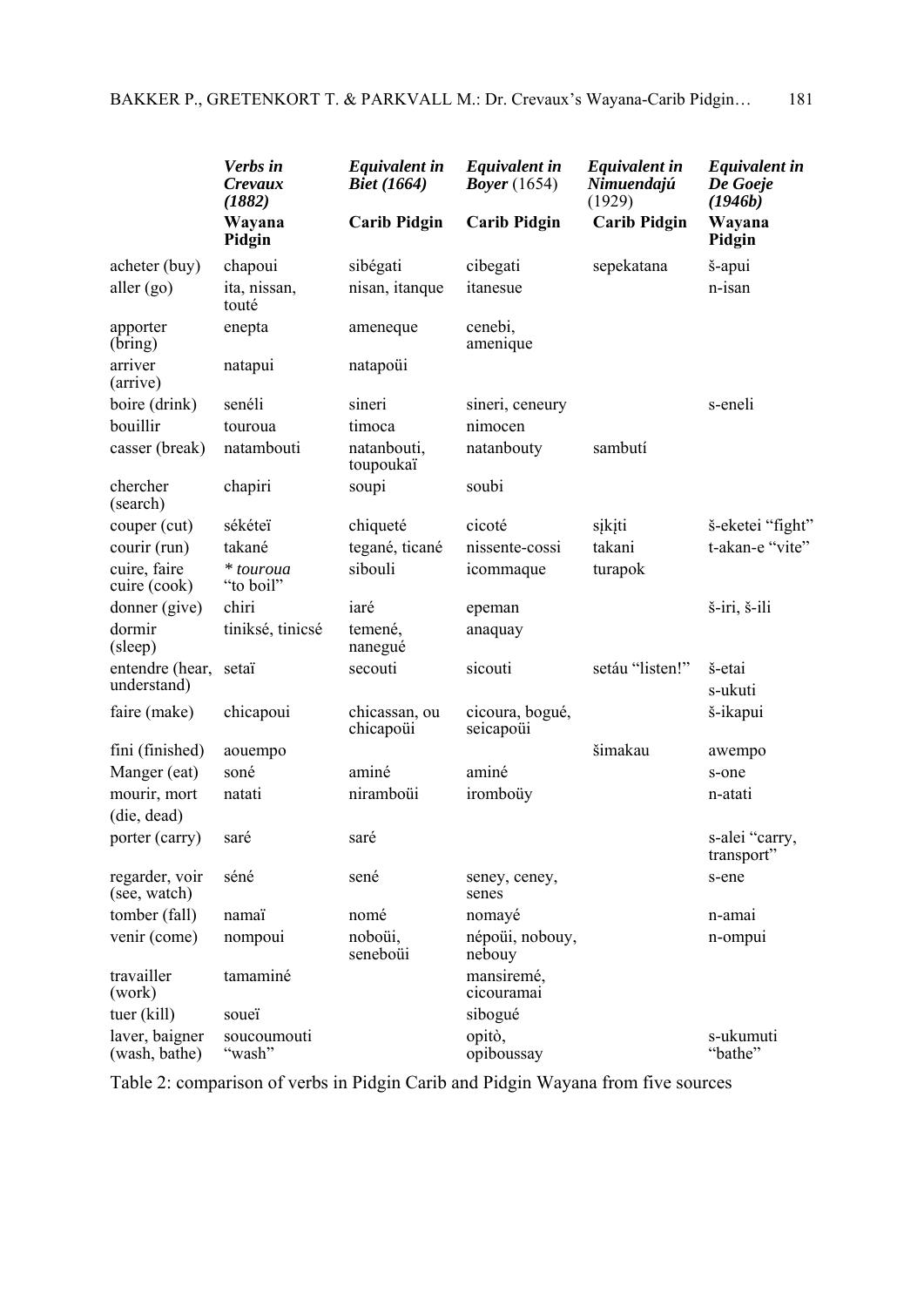#### **3.3. Crevaux's Wayana as a pidgin**

The identification of Crevaux's materials as pidginized or a "trade jargon" is not new. The simplified or pidginized nature was already mentioned by Adam  $(1882: 25)$ ,  $(8)$  Adam  $(1892a)$ , Coudreau  $(1893)$  and more recently by Huttar & Velantie (1996: 119). Crevaux himself did not reveal any awareness of the fact that the speech he recorded differed from the way the Wayanas must have spoken among themselves. Neither did he seem to realize that many words recurred in his recordings among different groups, despite otherwise quite different lexicon (e.g. Emerillon, which belong to an entirely different language family than Wayana and Carib), but there are also some typical Pidgin words of Cariban origin.

Henri Coudreau, who spent four years in the interior of Guiana fifteen years later, was aware that some of Crevaux's language materials were not what they were intended to be. According to Coudreau, the Trio word list was in fact the Trio-Ndyuka pidgin, or "a trade jargon invented by the Boni negroes" (Coudreau 1893: 79-80). Coudreau also identified the *Roucouyenne* materials collected by Crevaux as pidginized, and he suggested that it was in fact a pidgin as used by the Maroons, speakers of an English-based creole:

Others [collectors of vocabularies], in perfect honesty, are only able to collect truncated and distorted word lists, dictated by some ignorant interpreter, who does not understand the indigenous language well and neither understands that of the traveler well. Crevaux's Roucouyenne vocabulary, for example, has been carefully compiled from the dictation of Apatou [a Boni maroon]; but the method of hasty travel that the unfortunate explorer had decided for, prevented him from seeing that what he took for the true Wayana dialect was really a trade jargon, of which the inventors are the Boni Negroes<sup>9</sup> (Coudreau 1893: 102).

1

<sup>&</sup>lt;sup>8</sup> "Indeed, even though he pidginizes his speech, the Roucouyenne can not completely remove himself from the grammatical environment that he is used to". French original: *En effet, alors même qu'il jargonne, le Roucouyenne ne peut s'abstraire complètement du milieu grammatical qui lui est propre* (Adam 1882: 25). Adam (1882: 24) also mentioned that the Indians made "use of an instinctive grammar" rather than the complex system of their mother tongue.

instinctive grammar" rather than the complex system of their mother tongue. 9 *D'autres [collectionneurs de vocabulaires], parfaitement honnêtes, ne peuvent recueillir que des vocabulaires tronqués et défigurés, dictés par quelque interprète ignorant, qui comprend mal la langue indigène et qui comprend mal celle du voyageur. Le vocabulaire roucouyenne de Crevaux, par exemple, a été colligé consciencieusement sous la dictée d'Apatou; mais la méthode de voyager précipitamment qu'avait adoptée l'infortuné explorateur, l'a empêché de voir qu'il prenait pour le véritable dialecte roucouyenne un patois de traite dont les inventeurs sont les nègres bonis.*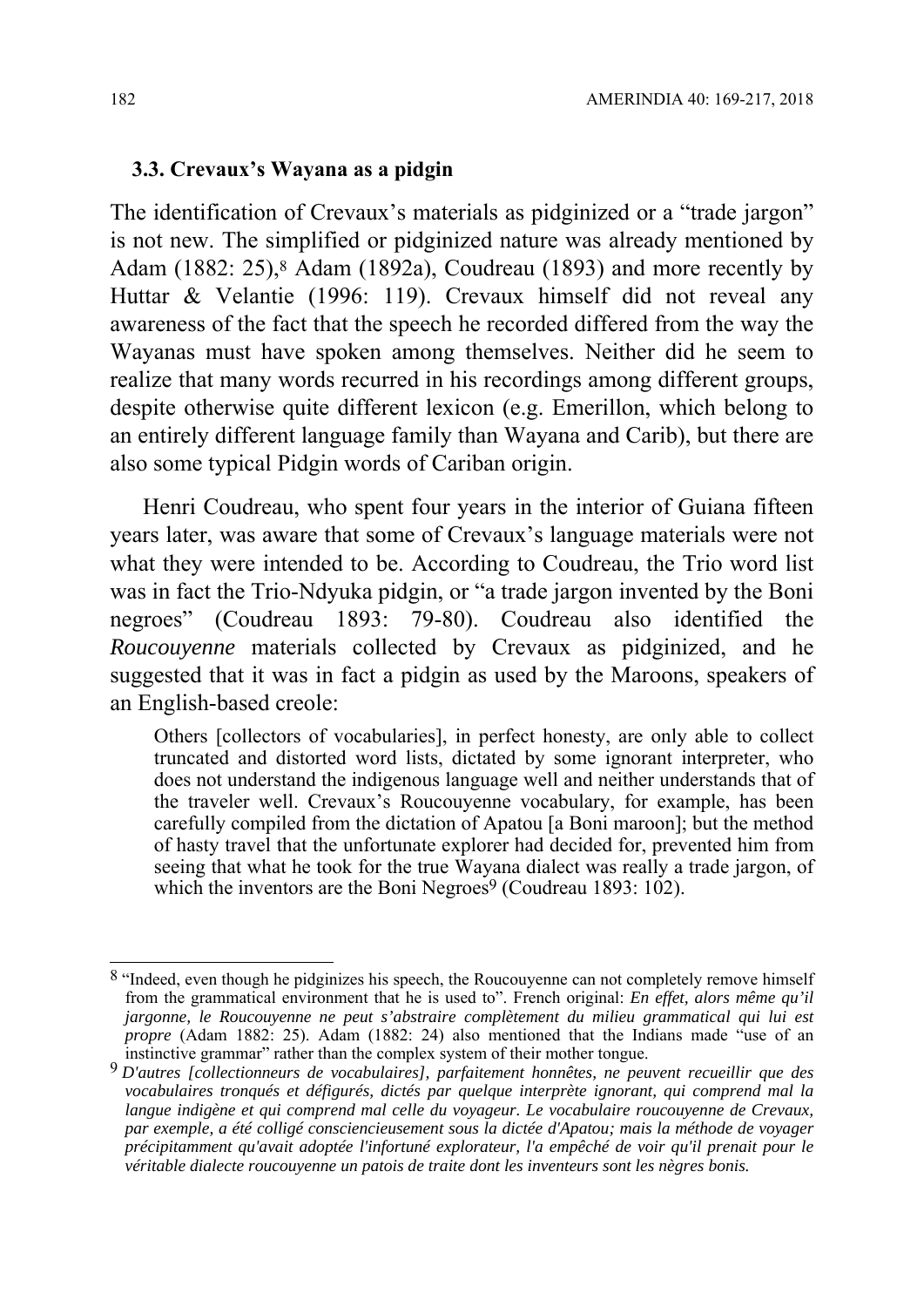Coudreau repeats this characterization later in his book where he brags that he would do a better job, namely collect data on the "real Wayana" language rather than the "jargon":

I use my stay in the quaint town of the intelligent and complacent Marière to learn the true Roucouyenne language, pure Wayana. The Boni-Wayana jargon reported by Crevaux is so different from pure Wayana that Indians like Marière, who have had much contact with these negroes, say they do not completely understand it. It is "a jargon that the Bonis have fabricated on the basis of pieces of mispronounced Galibi, and which they have imposed on the Wayanas when selling them knives, swords and axes. I am using this jargon with Marière in order to get vocabulary and phrases of the real Wayana language<sup>10</sup> (Coudreau 1893: 530-531).

Still, Coudreau was not much more successful in obtaining "Pure Wayana" data. He quotes *iroupa-tinicksé* for "good night" (1893: 137), which is also pidgin, consisting of the words "good" and "sleep". In fact, his materials published in 1892 also mostly represent pidginized Wayana.

Lucien Adam also noted the pidginized nature of Crevaux's materials in his introduction to Crevaux's and other people's vocabularies. "Mister H. Coudreau confirms that this speech is a fabricated trade jargon"11 (Adam 1892a: 612). He repeated this statement a few years later: "In fact, that what was noted down by Crevaux and which he assumed was pure Roucouyenne/ Wayana, does not differ substantially from the trade jargon that Biet, Boyer and La Sauvage have taken for being Carib"12 (Adam 1892b: 4).

# **3.4. Carib Pidgin with Wayana influence, or Wayana Pidgin with Pidgin Carib influence?**

We mentioned Pidgin Carib several times, as having influenced Wayana Pidgin. What is the connection between the two?

<sup>1</sup> 10 *J'utilise mon séjour au coquet village de l'intelligent et complaisant Marière à apprendre la véritable langue roucouyenne, le ouayana pur. Le jargon boni-roucouyenne rapporté par Crevaux*  est tellement différent du ouayana pur, que des Indiens comme Marière, qui ont beaucoup *fréquenté avec ces nègres, disent qu'ils ne l'entendent pas complètement. C'est "un jargon que les Bonis ont. fabriqué de toutes pièces avec un galibi mal prononcé pour base, et qu'ils ont imposé aux Roucouyennes en leur vendant des couteaux, des sabres et des haches. Je me sers de ce jargon*  pour prendre avec Marière un vocabulaire et des phrases de vrai ouayana.<br>
11 M. H. Coudreau affirme que ce parler est un patois de traite fabriqué.<br>
12 en effet ce que le Dr Crevaux en a noté le prenant pour du Roucouyenne

*pas sensiblement du jargon de traite que Biet, Boyer et La Sauvage ont pris pour du Galibi*.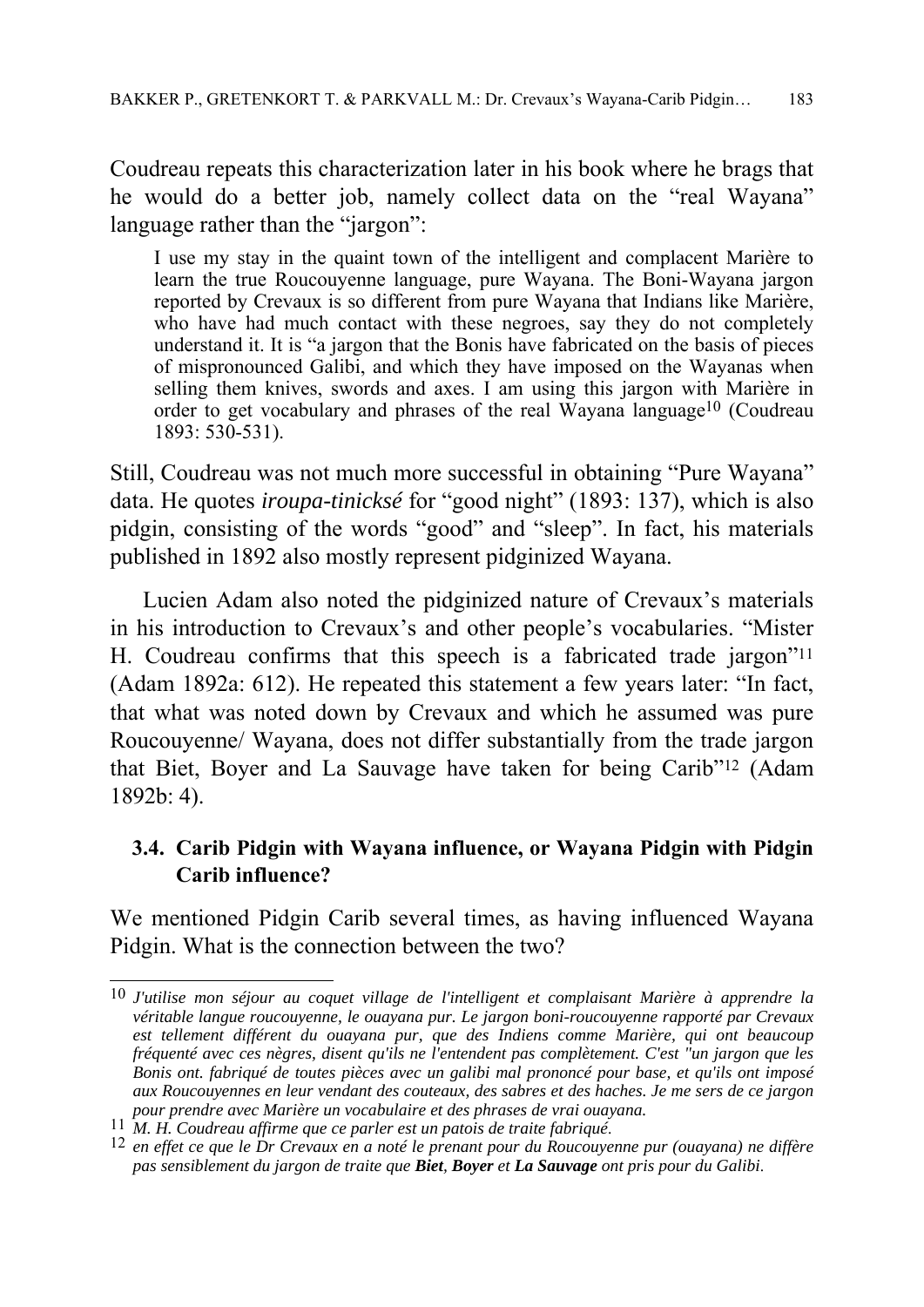Carib Pidgin has been documented since the 1650s, in supposedly Carib ("Galibi") materials collected by Biet (1664) and Boyer (1654) in what is now Cayenne and French Guian. In the mid  $20<sup>th</sup>$  century De Goeje and Nimuendajú collected some trade language data (De Goeje 1946b). The label *Galibi* was used for the Carib language of French Guiana, even when it is in fact a pidginized. Pidginized forms can be easily distinguished from non-pidginized forms in that all inflections from Carib have been eliminated, as is usual in pidgins (Parkvall & Bakker 2013).

Obviously, there are discrepancies between the different sources from the  $17<sup>th</sup>$  century and Crevaux's materials 220 years later, and these differences warrant a separate study. Below, we provide a sketch based on all of the 200 phrases and sentences that were in Crevaux's materials, all of them in Pidgin Wayana. The pidgin of the 1650s was documented from speakers of Kalinha Carib, and Crevaux' materials from the late 1800s from people who were believed to be speakers of Wayana.

Not all the words are derived from the Wayana language. There is also clear influence from Pidgin Carib in the materials. Pidgin Carib is a pidginized form of Carib documented from the mid-1600s to the mid-1900s from the Guyanas and Brazil. There are also clear differences between Crevaux's pidgin and the earlier attestations of Pidgin Carib. It is difficult to decide whether Crevaux's pidgin is a Wayana pidgin with influence from Carib Pidgin, or a Wayanized version of Carib Pidgin. It is not the goal of this study to make a thorough comparison. De Goeje characterized Wayana Pidgin as basically (pidginized) Wayana with some Carib Pidgin words. Huttar & Velantie (1996) devote some attention to Wayana Pidgin. They compared the vocabulary of Wayana Pidgin with that of Wayana, and they found that "very few of the forms given for the jargon are in fact traceable to Wayana. Two or three times as many correspondences, on the other hand, can be found with Trio forms as given in de Goeje (1906:71-87) and Leavitt (1971). Since even a cursory check of the above list against Hoff (1968) and Aloema *et al.* (1987) shows even more correspondences with Kalinha [Carib], it appears that de Goeje's list shows more of the "mixing" with Kalinha words than of the "very simplified Wayana" he mentions." (Huttar & Velantie 1996: 119). Thus, there are two views, De Goeje who suggests a Wayana Pidgin with Carib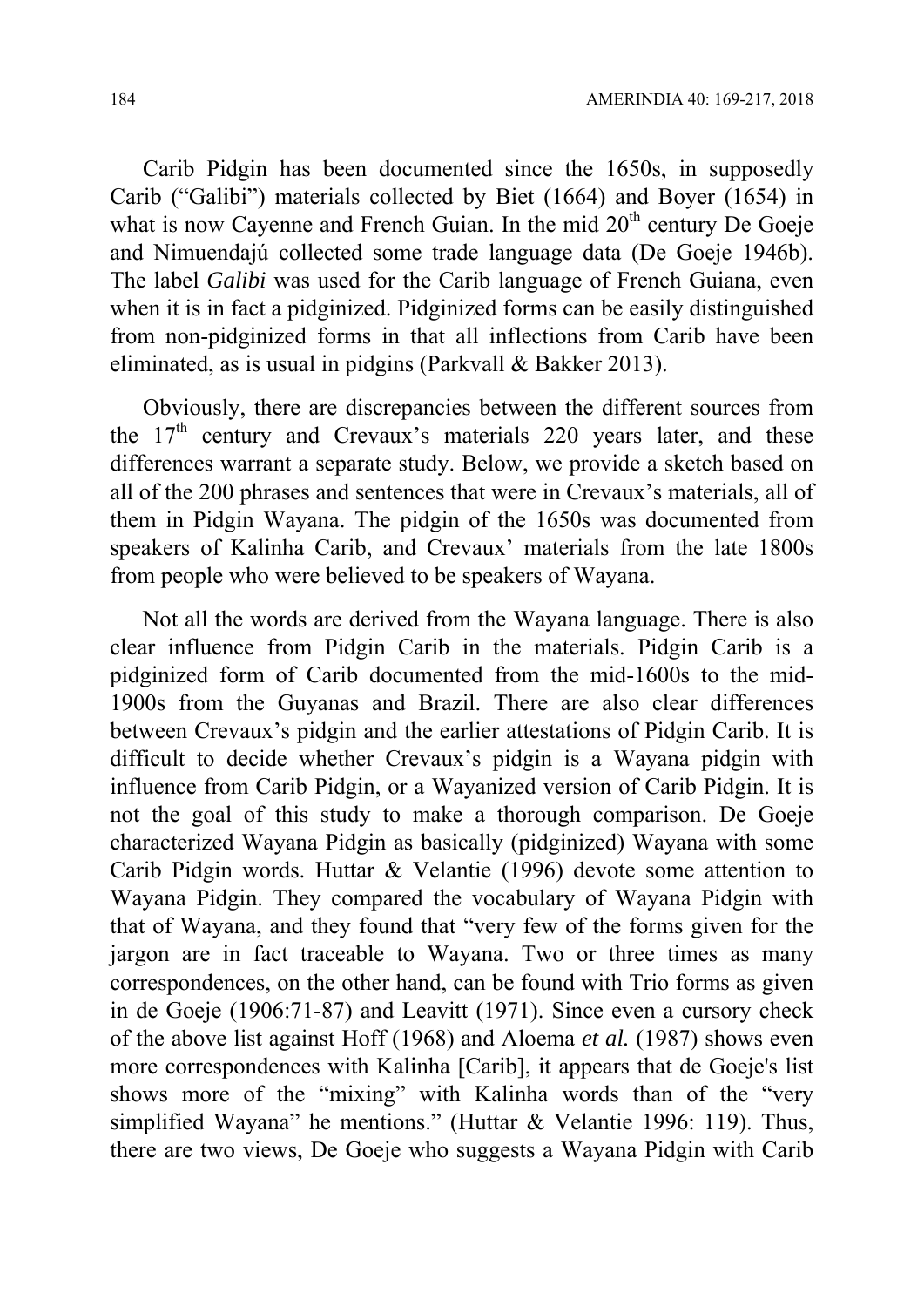Pidgin intrusion, and Huttar & Velantie who consider it more Carib Pidgin with intrusion from Wayana. Still, the clear differences justify calling Crevaux's pidgin not Pidgin Carib but Pidgin Wayana.

# **4. Grammatical sketch of Crevaux's pidgin Wayana**<sup>13</sup>

The sketch in this section is based on Dr. Crevaux's *Roucouyenne* language materials as edited by Lucien Adam in 1882, and Crevaux's travel account *Voyages dans l'Amérique du Sud* (1883), notably the accounts of his first two trips. No systematic attempt has been made to compare the pidgin with its lexifiers Carib and Wayana, or to other sources of Wayana Pidgin. We do point out occasional parallels, differences as well as source forms when we have the information and find it useful to include. The pidgin must be described in its own right. The other pidginized materials collected by Crevaux are not included in the sketch, and neither are Pidgin Carib materials from other sources. We do devote some attention to the historical connections with Pidgin Carib.

Examples are presented as written in the source. The glosses are based exclusively on internal evidence with regard to their meanings, i.e. either given explicitly in the vocabulary, or confidently deducible from the context.

The first line in each example contains the sentence as it is found in the sources. It ends with a number, which is the number of the phrase/sentence that we gave in our corpus. The second line is a gloss. The third line is an English translation based on the words of the gloss, and in line with the meaning given in the original French text. Sometimes the meaning of the given translation deviates from what can be deducible from the meanings of the individual words, and then we also translate the pidgin sentence based on knowledge of the individual words. An example where the two deviate is sentence 65, in which the two words simply mean "here sleep", whereas the French sentence translates as "Let's stop here to camp" (example 8 below).

In the examples we will give here, we will refer to the numbered sentences in our database, based on the materials in Crevaux. These

<sup>1</sup> 13 All materials with glosses can be found online at <https://cl.ly/0z0y3P1z1v0a>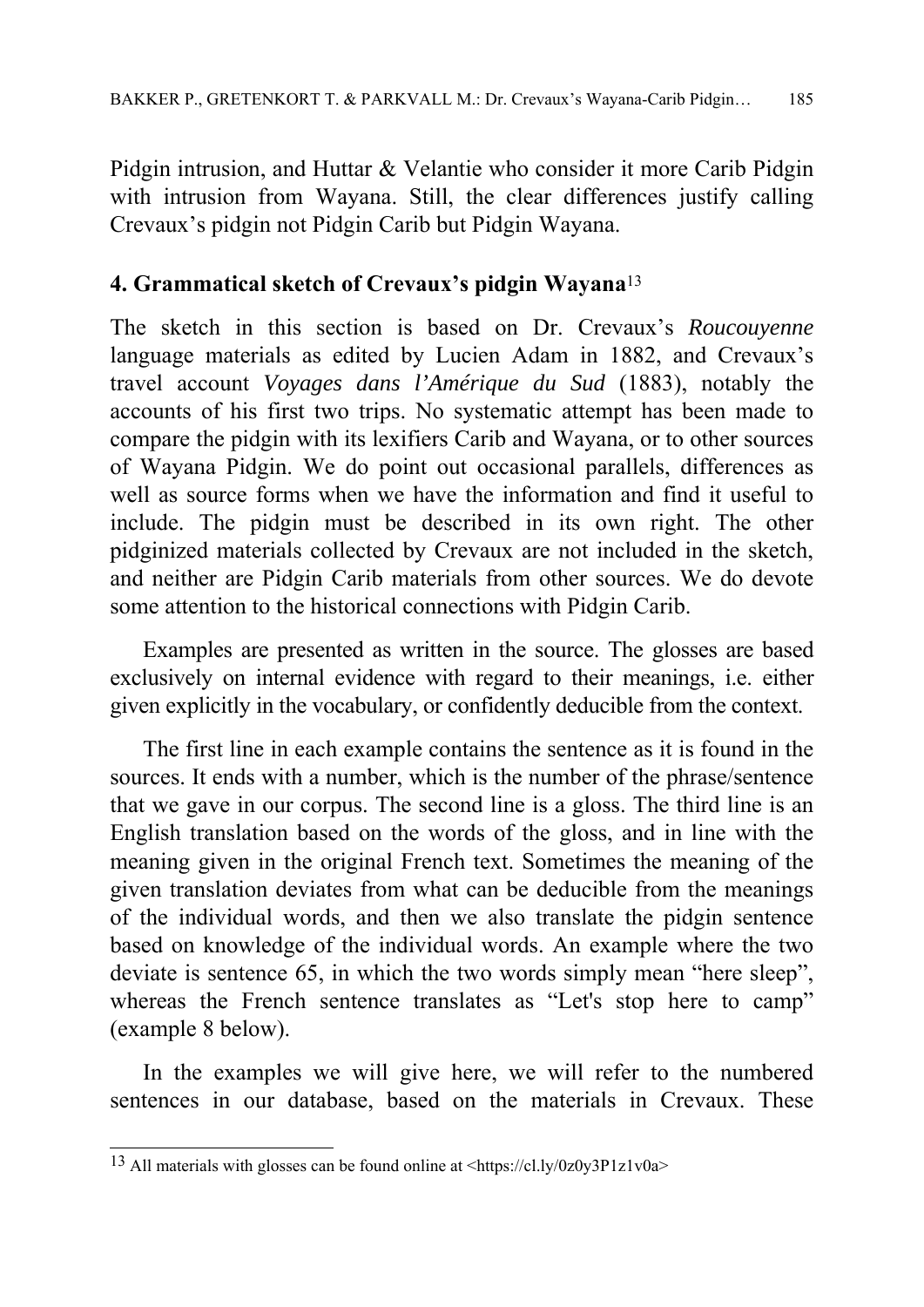numbers correspond with the following page numbers in Crevaux (1882): 1-8, p. 1; 9-12, p. 2; 13-25, p. 3; 26-34: p. 4; 35-46, p. 5; 47-55, p. 6; 56- 65, p. 7. 66-81, p. 8.; 82-94, p. 9; 95-100, p. 10; 101-106, p. 11; 107-117, p. 12; 118-124, p. 13; 125-129, p. 14; 130-141, p. 15; 142-150, p. 16; 151- 156, p. 17; 157-165, p. 18; 166-174, p. 19; 175-176, p. 20; and in Crevaux (1883): 177-181, p. 237; 182, p. 241; 183-184, p. 251; 185, p. 254; 186, p. 262; 187, p. 270; 188, p. 271; 189, p. 280: 190, p 285; 191-192, p. 298; 193-194, p. 299; 195-196, p. 300.14

#### **4.1. Lexicon**

The lexicon seems to be overwhelmingly from the Carib language and the related Wayana language, but without its inflectional markers. Some nouns and verbs do contain inflectional markers, but these have become part of the stems of the pidgin (see 4.2.7 below for examples).

A few loanwords from European languages can be identified: *parica*  "belly" is the Portuguese or Spanish word *barriga* "belly", *parachichi*  "French(man)" is probably from French *français*, or more likely Spanish *frances*, or Portuguese *francês*. Finally, *arcabousapoc* "shoot with rifle" is clearly a gallicism derived ultimately from Dutch *haakbus* "hookrifle", via French *arquebuse* or Spanish *arcabuz,* German *Hakenbüchse,* all meaning "hookrifle" by phonetic loan either from Dutch or German.

#### **4.2. Parts of speech**

1

It can be difficult to identify parts of speech in a pidgin. The word classes suggested here should therefore not be taken as a definite or theoretically motivated statement. In contrast to many other pidgins (see Parkvall & Bakker 2013), there are no forms that are used both as verbs and nouns. Nouns that are used as verbs, have a class-changing morpheme. Also, many adjectives seem to have a limited set of endings that characterizes them as a group. We start with minor classes, and then major classes.

<sup>14</sup> The following abbreviations are used: INTERJ "interjection", IO "indirect object", LOC "locative", O "object", PL "plural", POSS "possessive", S "subject", SG "singular", V "verb".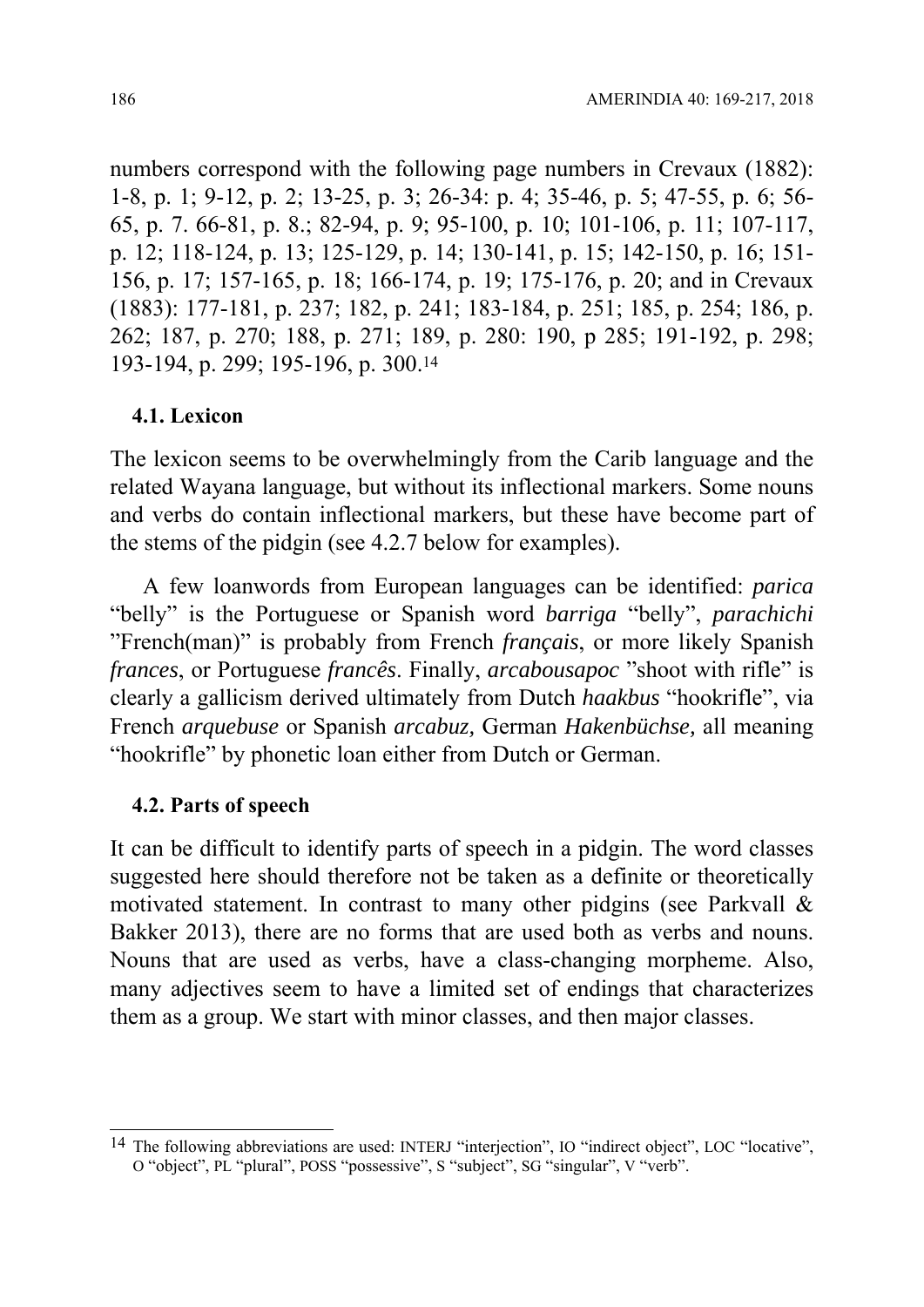4.2.1. Personal and possessive pronouns

The following personal pronouns are found, and they are used as subject (S), indirect (IO) and direct object, and also as possessive pronouns (POSS).

(1) Pronouns in Pidgin Wayana 1SG Éou/eou (4 S, 17 POSS, 40 POSS, 66 IO, 134, 159, 161 S, 163), you (44 S, 122, 165 POSS), ou (2 S, 65 S, 79 S) 2SG amolé (2 POSS, 39 POSS, 87 S, 106 POSS, 120 POSS?, 121, 126 POSS, 129 POSS, 132 S, 133, 160), amolita (66) 3SG inelé (82 POSS, 88 S, 113)

The third person pronoun is based on a Carib demonstrative form *ini* (Adam 1882: 26). There are no examples of plural pronouns in the material. The absence of plural pronouns is also known from other pidgins (Parkvall & Bakker 2013). There is a slight possibility that a first person plural exclusive suffix is present in the following, otherwise not completely transparent, example. Here the ending *-mna* is reminiscent of the exclusive first person pronoun plural pronoun *emna* found in Wayana (Jackson 1972: 65) or *amna* found in the Chayma dialect of Carib (Adam 1882: 26). The given translation "I have no name" is probably wrong.

(2) ehetimna amolé-ken (121) eheti-mna amolé-ken name-1PL? 2-also "I have no name, and you?" or alternatively "our name, and yours?"

There are also emphatic possessive prefixes, e.g. *inelé-malé* "he himself", French *lui-même*.

The personal pronouns are also used as possessive pronouns in Crevaux. No possessive prefixes are used, in contrast to the lexifiers Carib and Wayana, with the possible exception of example (2). Some examples of the use of possessive pronouns:

| (3) | éou papa $(17)$ | (4) | amolé étati (2) | (5) | inélé pati (82) |
|-----|-----------------|-----|-----------------|-----|-----------------|
|     | 1SG father      |     | 2SG hammock     |     | 3SG village     |
|     | "my father"     |     | "your hammock"  |     | "his village"   |

4.2.2. Demonstrative pronouns

There are two attested demonstrative pronouns: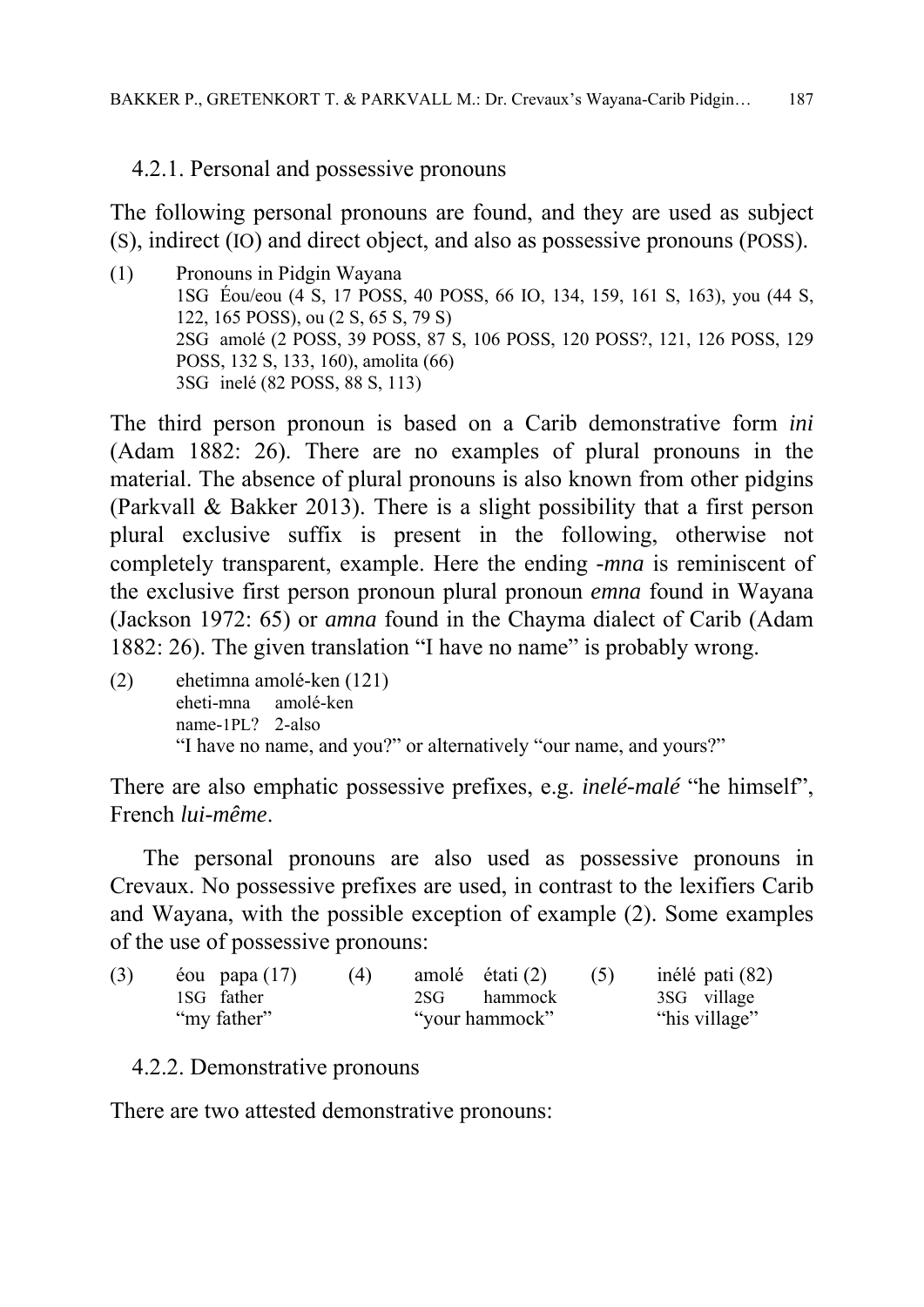$(6)$  séré "this one"  $(44)$ hélé "that" (41, 42, 123)

The forms are used independently and not attributively; there are no examples of the forms as part of a noun phrase. The meaning difference between the two forms is possibly based on distance, as *hélé* is translated all three times with *cela* ("that") and the only case of *séré* with "this".

4.2.3. Deictic adverbs

The particle *tale* or *talé* means "here" (68, 116, 161). There is no equivalent in the material meaning "there". The Wayana-derived word *moro*, whose original meaning is "there", appears only in sentences without a verb. Crevaux gives its meaning as "to be, to have". See 4.2.7.2.

- (7) pepita couissa tale (116) big swamp here "Here is a big swamp" "There is a big swamp here" **(**8) **talé** tiniksé (68) here sleep "let us sleep here" (given translation: "Let's stop here to camp") **(**9) **talé** léken nissa éou (161) here only go 1SG
- "I go only here"

The different positions of the deictic adverbs probably reflects variation and different forms of pragmatic functions, as found in many other languages. See also 4.2.7.2 for connections between deictic elements and locative verbs.

4.2.4. Interrogative pronouns

The following interrogative pronouns can be found in the material:

| (10) | Question words |                                                     |
|------|----------------|-----------------------------------------------------|
|      | enic           | "which?" (43; X N, 147; X N, 176; X N)              |
|      | etè, eté       | "which, how, what?" $(42, 123)$                     |
|      | trané          | "how many?" $(47, 48)$                              |
|      | enimi          | "how many?" (Crevaux $1882:15$ )                    |
|      | nepo           | "where?" (127, 128, 129), "what" (120)              |
|      | tachiké        | "why?" (130, 144) (cf. 131, 132 machiriké because") |
|      |                | tachioriqué "why?" $(145)$                          |

The form *enic* "which" always precedes the noun it is connected with, but in one case it is not immediately adjacent, unless the meaning is rather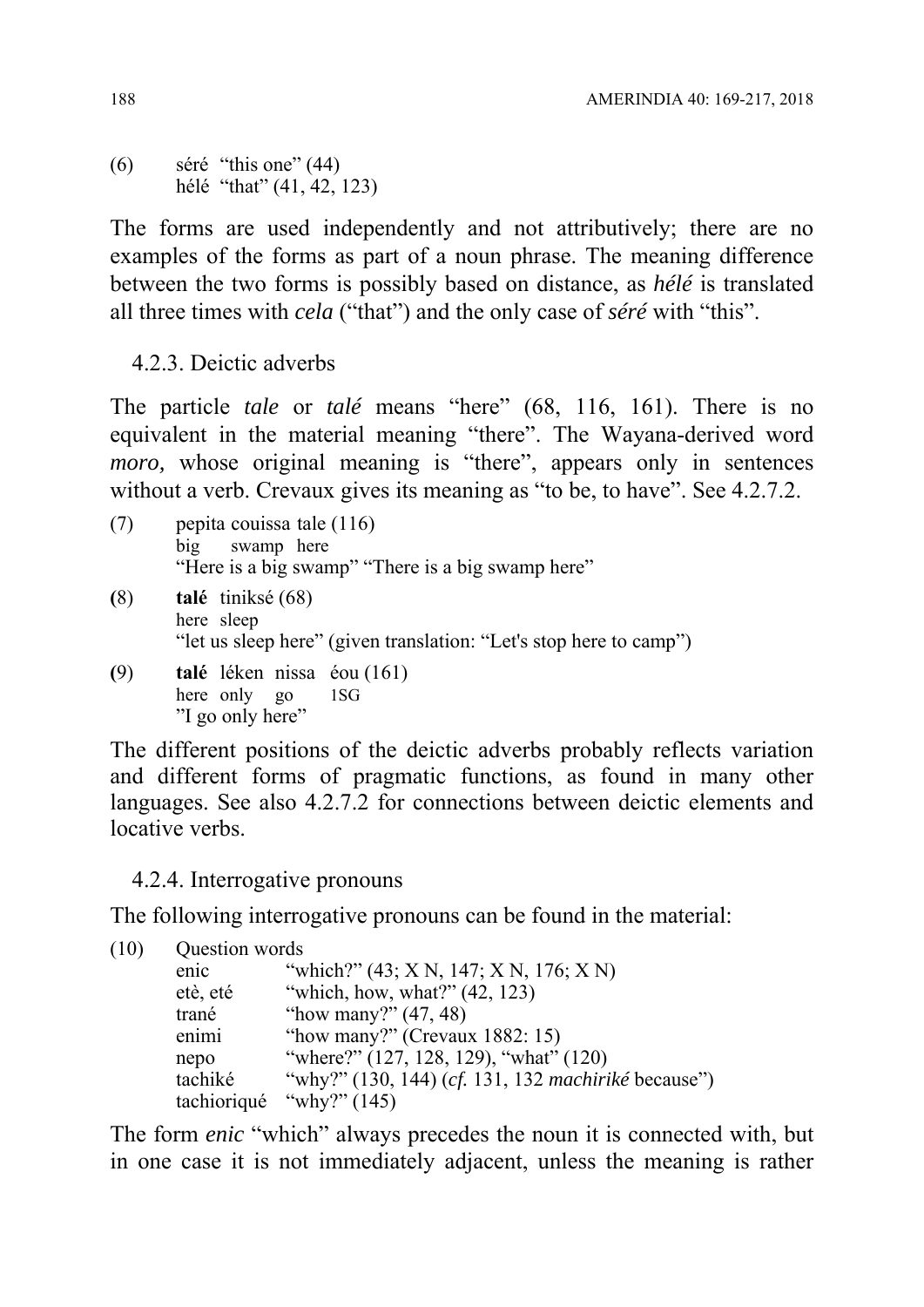"which one of the thieves is Indian?" or "which thief is Indian?", which deviates from the given translation, which is "which Indian is the thief":

- (11) enic mounamé calina (176) which thief Indian "Which Indian is the thief?"
- (12) enic maria icé (43) which knife want "Which knife do you want?"

The only case of *etè/eté* is ambiguous between a meaning "which", "what" and "how":

- **(**13) **Etè** éhed hélé (42, 123) Which/how name that "What name has this? How is this called? What is its name?"
- **(**14) **trané** okiri (47) How.many man "How many men?"
- **(**15) **trané** mecoro nompoui (48) how.many negro come "How many negroes have come?"

The form *nepo/népo* means "where", but also "whereto", "from where", and may contain the locative element *-po* (see 4.5.2).

- **(**16) **népo** amolé papa (129) where 2SG father "Where is your father?"
- **(**17) **népo** nissa (127) where go "Where do you go?"
- **(**18) **népo** nompoui (128) where come "Where do you come (from)?"

There are three sentences with "why". The question word *tachiké* and its variant *tachioriqué* are no doubt connected to *machiriké* "for that reason" (131, 132).

**(**19) **tachiké** amolé nissa (130) why 2SG NEG "Why do you go?"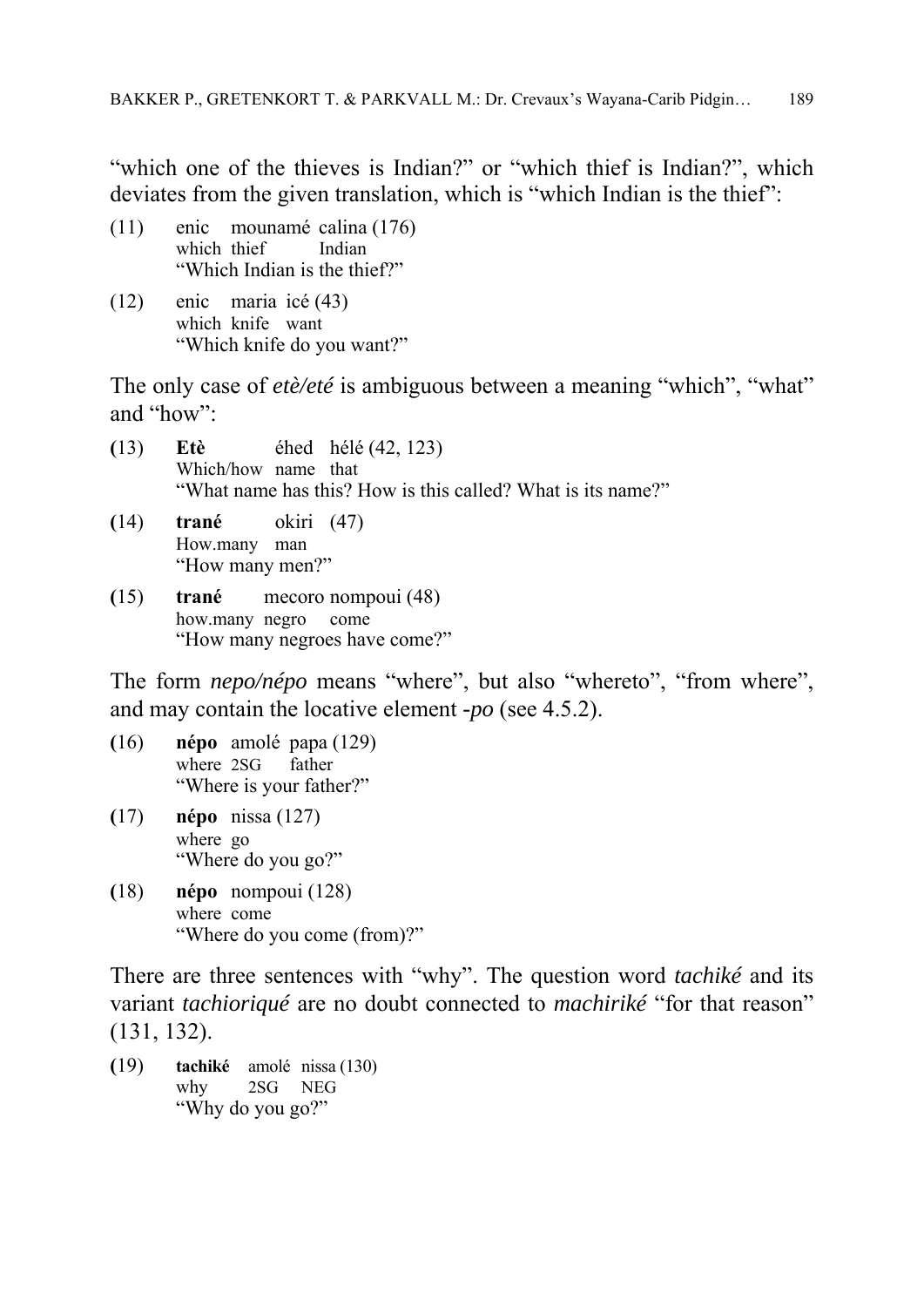- **(**20) **tachiké** nompoui oua (144) why come NEG "Why don't you come?"
- **(**21) **tachioriqué** chiri oua (145) why give NEG "Why don't you give?"

4.2.5. Nouns

Nouns denote entities, often more or less stable in time. Nouns are not inflected for case, number or gender, and there are no particles either with such functions. In Wayana, there are many nominal suffixes (Jackson 1972). In the pidgin there is a locative suffix *-po* (see 4.5.2, for example in No32 (4CR), No35 (5CR), No82 (9CR), No84 (9CR), No102 (11CR).

Biet (1664) had remarked in his grammatical sketch of (Pidgin) Carib two centuries earlier that plurality could be expressed with *papo* "all", but not a single example can be found in his own primary materials. In Crevaux, a cognate of this form is found but with a meaning "all" rather than plurality:

(22) papourou peïto chapoui (166) all servant buy "I buy (take) all of the servants"

There is also a diminutive suffix *-psic* (see 4.5.3): No103 (11CR) and No137 (15CR) and a verbalizing suffix *-poc* (4.5.4), generating a meaning "to do something with N", these can be found in the appendix as No13(3CR), No14(3CR), No14(3CR), No34(4CR), No97(10CR), No98(10CR), No105(11CR), No114(12CR), No133(15CR), No134(15CR).

4.2.6. Adjectives

A fair number of words with translations as adjectives are found in the material, but there is no hard evidence that there is a separate word class "adjectives". Meanings like "blue", "small", and "other" are attested, and they always precede the noun.

There is, however, an element that may indicate adjectival status of a form. A handful of forms with adjectival meanings are followed by *-mhac*, most of them indicating a physical sensation.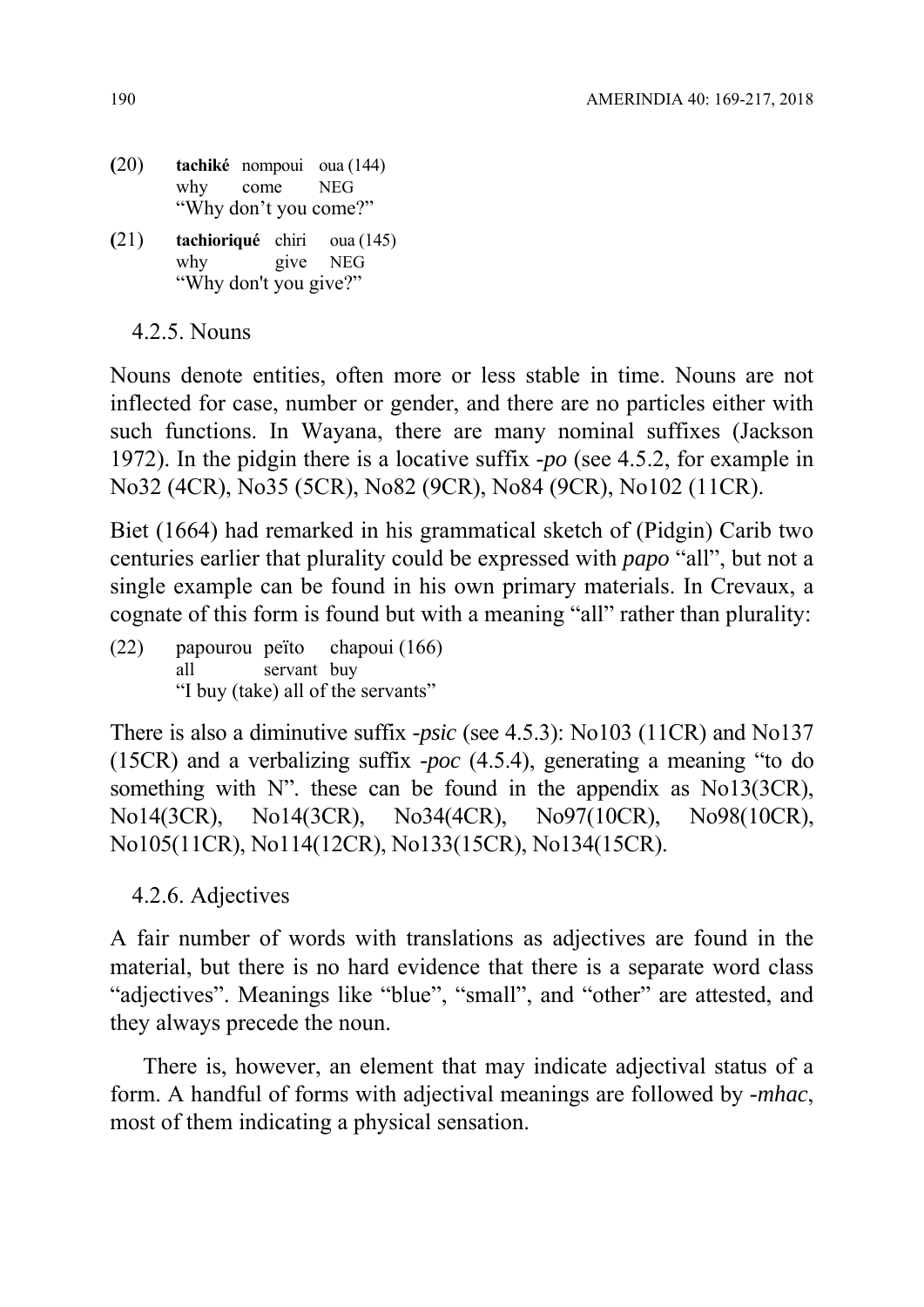- (23) parica tou**mhac** (173) belly bad "I have a stomach ache" (Wayana *etum-hak* "hurting"; Jackson 1972: 62)
- (24) parachichi ama**mhac** (18, also 19) French(man) miserly "Is the French(man) miserly?"
- (25) échi**mhac** (45) hot "it is hot"

Two additional forms are found in the dictionary: *yétou-mhac* "ill, sick", *anou-mhac* "tired". In addition, we find *capsac* "fat", *crepsac* "far", *akipsac* "lazy", *alamphac* "scared" (Crevaux 1882: 10-15). All these noun modifiers with adjectival meanings end in *-hac* or *-sac*.

As Adam (1882: 31) observed, a similar phenomenon can be found in the earlier materials in Biet (1664) and Boyer (1654), where all words which end in *-mbe* have an adjectival meaning. We found the following ones in 17th century materials ending in *-pe, -mbé, -nbé*:

(26) adjectives with affixes in Pidgin carib of the  $17<sup>th</sup>$  century. *acolopé* "far, tired" (Biet 420); Crevaux (1892: 9) *anou-mhac* "tired"; *amembé, amonbé* (Biet 432, Boyer 394), "bad/villain"; Crevaux *amamhac*; *amotchimbé* "healthy" ("heavy?") (Pelleprat 25), "heavy"; *amounbé* "teasing" (Pelleprat 25) *anquinopé* "lazy", (Boyer 420, Biet 424) *assimbéi* "hot" (Biet 429), "long", "massive"; *etombé*, yétombé "sick/ill" (also: sickness, pain) (Biet 409, 413, 420, Pelleprat 23); Crevaux has *yétou-mhac*; *mancipé* "long" (Biet 418); *maucimbé*, *mochimbé*, *mosimbé*, *mossimbé* (Boyer 410, 411, 414, 415, 416, 420, 421, Biet 425); *maucipé* "narrow" (Boyer 404); *polipé, balipé* "strong, harsh, rough, angry" (Biet 408, 412, 421, 431, Pelleprat 8, 28); *Toppé, pope* "hard" (Biet 411, 413, 431, Boyer 420). Crevaux has *coutampé* "angry" (1882: 9) and *tipongné* "smelling" (1882: 14).

Similarly, in Trio-Ndyuka Pidgin a suffix *-me(e)* was used in similar functions, parallel to a similar suffix in other Cariban languages (Trio: *-me*). Even though the shapes of the suffixes differ in the three pidgins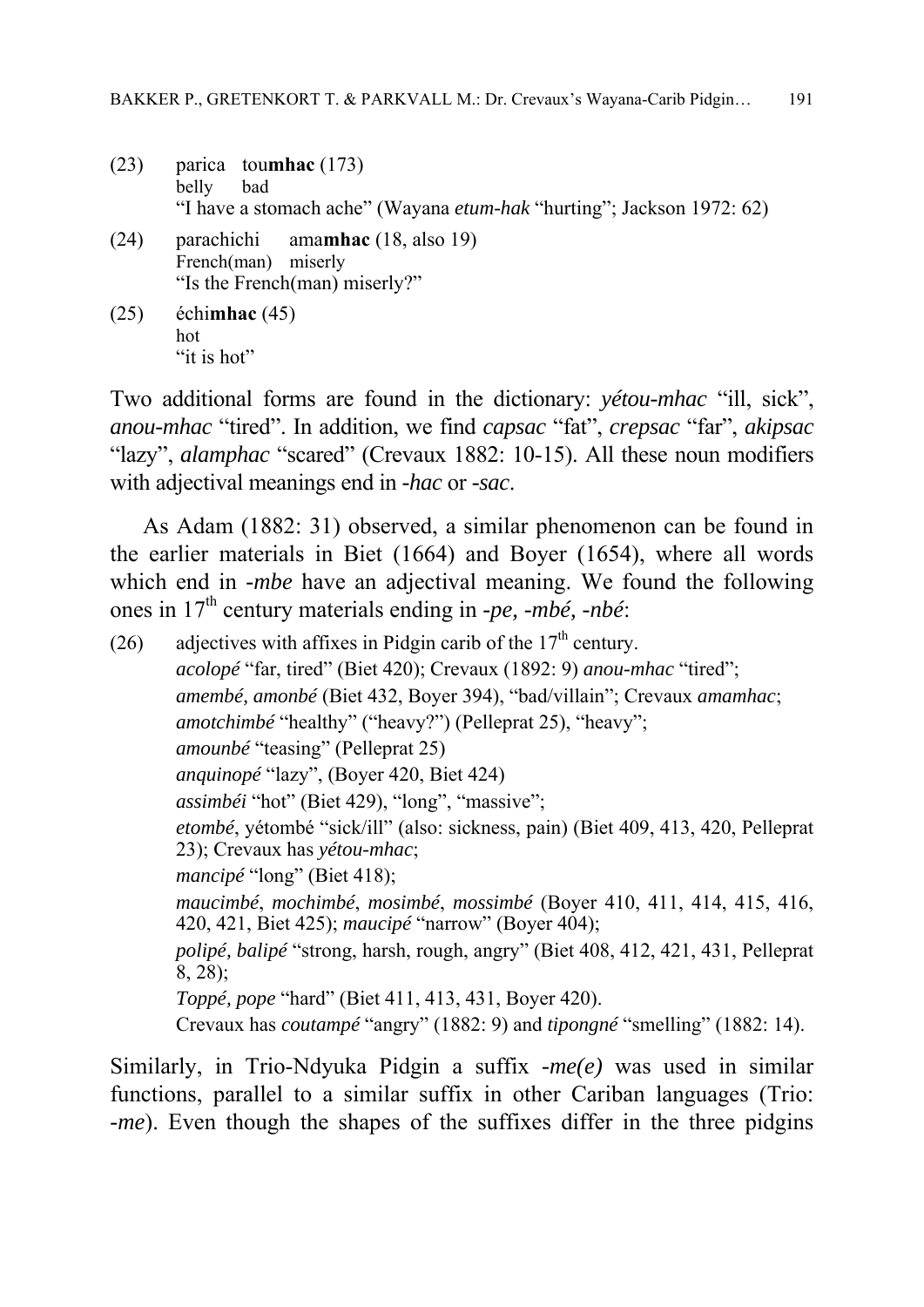(Pidgin Carib, Pidgin Wayana, Trio-Ndyuka Pidgin), the functions are surprisingly similar (see Huttar & Velantie 1996: 113).

#### 4.2.7. Verbs

There are two main characteristic features for verbs in this pidgin. First, as in all pidgins, there is only one uninflected form for each verb. Thus, pidgin verbs differ dramatically from the highly complex verbs in Wayana, Carib and other Cariban languages. Second, and that is specific for the different forms of Pidgin Carib, the initial consonant indicates whether the verb is transitive or intransitive. This was observed perhaps first by Taylor & Hoff (1980; see also Hoff 1995), for Pidgin Carib, and it turns out to be true for Wayana Pidgin as well. Adam (1882: 28) was maybe the first to observe that the initial consonants of the verbs in Carib Pidgin and Wayana Pidgin had their source in inflected forms and were "traces of synthetic conjugation", even though he did not link it to transitivity. The following verbal roots (i.e. roots with a verbal meaning in the French translation) are found in the sentences in Crevaux's material:

| (27) | Verbal roots |                                                          |
|------|--------------|----------------------------------------------------------|
|      | aket         | "to make" $(1)$                                          |
|      | alicolé      | "to wait" $(11)$                                         |
|      | aouap        | "to stop" or "stop!" $(11)$ (or: moment? <i>cf.</i> 19)  |
|      | aouempo      | "to finish" (59, 72, 93, 154)                            |
|      | caiké        | "to call" $(9)$ , "to sing" $(p. 14)$                    |
|      | calisétaï    | "to wait" $(16)$                                         |
|      | carachimeu   | "to discuss, dispute" (p. 8)                             |
|      | chapiri      | "to search, to get" $(35)$                               |
|      | chapoui      | "to buy" $(2, 39, 146, 166)$                             |
|      | chicaï       | "to untie" $(61)$                                        |
|      | chicapoui    | "to make" (33, 36, 85-89, 172)                           |
|      | chimaï       | "to burn" $(p. 13)$                                      |
|      | chinaï       | "to throw out, to reject" (e.g. water from canoe) $(71)$ |
|      | chiri        | "to give" (66, 67, 132, 145)                             |
|      | courouapoc   | "to close" p. 18 (from couroua "rope" + verbalizer -poc) |
|      | coussiouar   | "to draw (a picture" (p. 7)                              |
|      | enepta       | "to bring" (10, 94, 108, 136, 137, 164)                  |
|      | icari        | "to lie" $(p. 13)$                                       |
|      | icé          | "want" $(p. 20)$                                         |
|      | ita          | "to go" $(6, 7, 64$ FUT, 73, 80, 155)                    |
|      | namaï        | "to fall" $(165)$                                        |
|      | natambouti   | "to break" $(38)$                                        |
|      | natapui      | "to arrive" $(12)$                                       |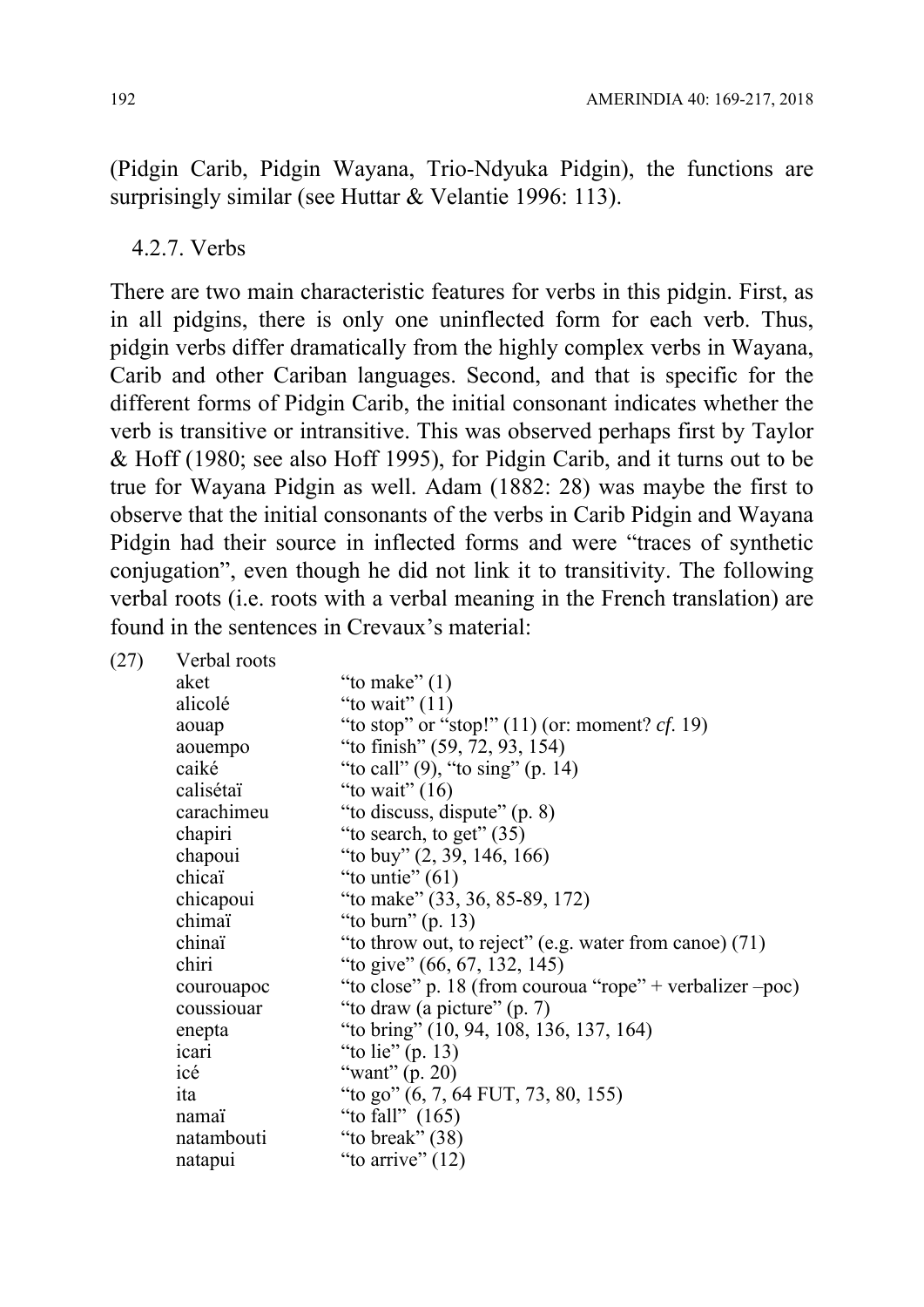| natati           | "to die" (26, 111, 119)                               |
|------------------|-------------------------------------------------------|
| nissa            | "to go" (4, 5, 6, 17 PAST, 20 IMPER, 63 FUT, 65 PRES, |
|                  | 112, 117, 127, 130, 143, 156, 171, 175 HORT)          |
| nompoui          | "to come" (23, 48, 77, 128, 144)                      |
| saleï            | "to pull in, to haul" $(100)$                         |
| saré             | "to carry" (142, 143)                                 |
| sékéteï          | "to cut" $(56, 57)$                                   |
| séné             | "to see" $(59, 101, 139, 140)$                        |
| senéli           | "to drink" $(28)$                                     |
| setaï            | "to understand, to hear" $(52, 78, 126)$              |
| soné             | "to eat" $(93, 115, 131)$                             |
| soucoumouti      | "to wash" $(108)$                                     |
| soucoupoc        | "to urinate" (soucou "urine") (Crevaux 1882: 19)      |
| soucouti         | "to understand/to know" $(51, 53, 54, 106)$           |
| soueï            | "to kill" $(170)$                                     |
| soupi            | "to seek" $(46)$                                      |
| takané           | "to run $(???)$ " (58)                                |
| tamaminé         | "to work" $(167)$                                     |
| tanissa          | "to climb" $(96)$                                     |
| ticoré           | "to smell, to stink" $(p. 16)$                        |
| tinamoï          | "go back, return" (p. 17)                             |
| tinéné           | "to hurry" $(p. 7)$                                   |
| tiniksé, tinicsé | "to sleep" $(25, 31, 68, 102)$                        |
| toupoukaï        | "to break" $(37)$                                     |
| touté            | "to leave" $(?) (62)$                                 |

The verbs starting in  $/k/ \langle \langle c \rangle$  are transitive, and so are the verbs starting in sibilants /s/ and /f/ ( $\langle s \rangle$ ,  $\langle ch \rangle$ ). All the verbs starting with  $\langle n \rangle$ , on the other hand, are intransitive, and so are the verbs starting with  $\leq t$ . In Wayana, stative verbs start with *t-* (Jackson 1972: 60).

It is typical for all sources of pidginized forms of Carib that the verbs have invariant forms, and that they almost always start with these consonants, which are indicative of (in)transitivity. This is also true for Wayana Pidgin. The verbs *enepta* "to bring" and *ita* "to go" are the only clear exceptions.

There are also four verbal forms in the list that start with *a-*. There is reason to assume that these are not verbs, or not originally verbs. Note that almost all other verbs end in a high front vowel *-i* or *-e*. Only one of the four "verbs" starting with *a-* does that. The form *aket* "to make" only occurs once, and its source is unclear. There is another, more frequent verb with the same meaning, *chicapoui*. The form *alicolé* "to wait" also has a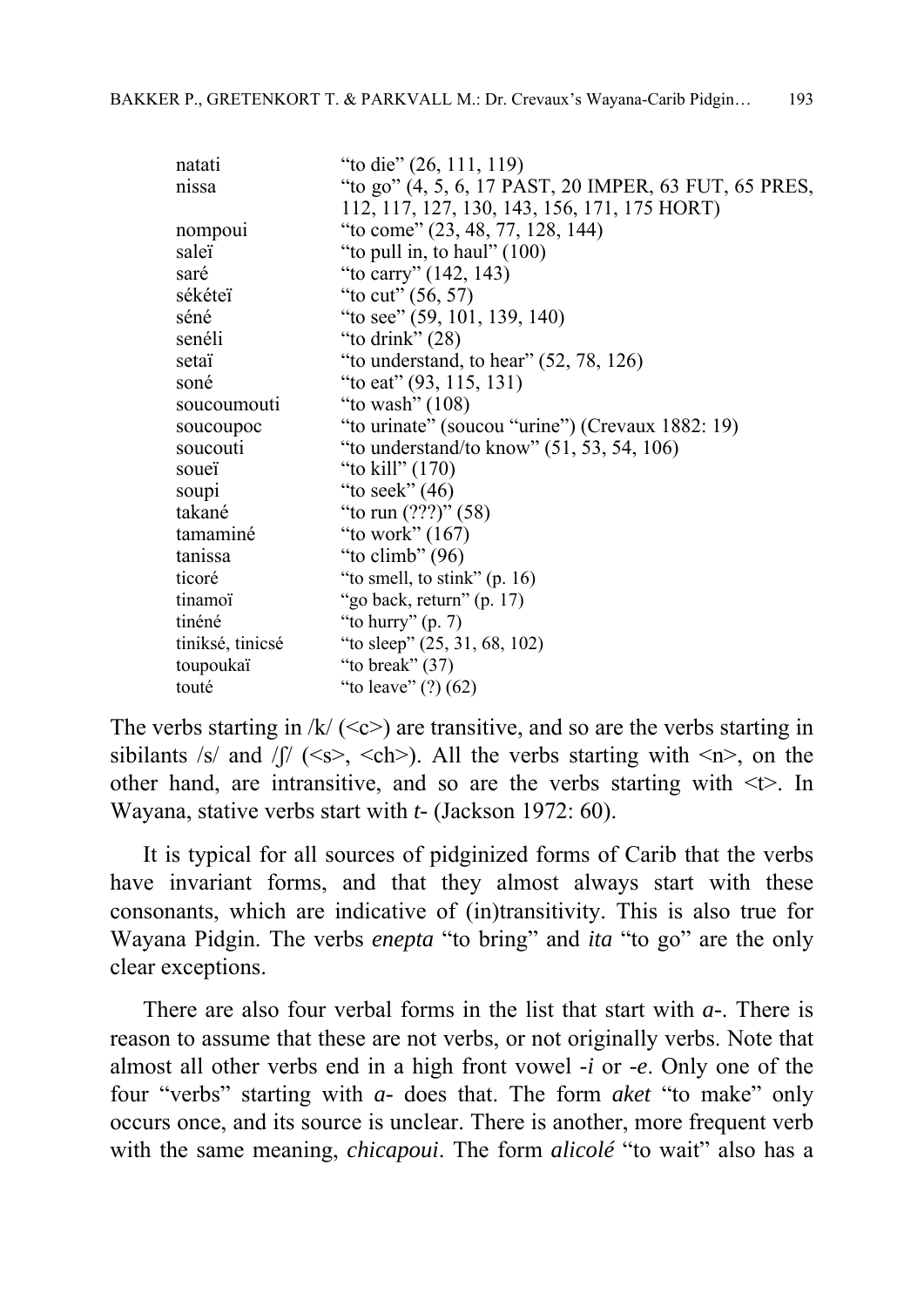meaning equivalent in which the sequence *-ali-* is also found: *calisétaï*. The form *aouap* may be a command meaning "stop!" or "moment". Based on similar internal evidence, the form *aouempo* may have a non-verbal source as well, but its source is unclear.

4.2.7.1. The verb(s) "to go"

The verb "to go" requires some extra attention, in that it is attested with three different forms: *nissa*, *ita* and *touté*. It is an exception to the observation that verbs have only one form. The form *touté* is the least frequent. It only appears once in the sentence material:

(28) anoumalélé touté (62) tomorrow go "We leave tomorrow"

Crevaux's dictionary lists *toutey* with the meaning "let's go" in the entry: "*partons!* – *aï, toutey*" (Crevaux 1882: 15).

The form *ita* appears at least six times (in a few cases it seems the form *ita* seems to be attached to other words), and *nissa* 15 times. In theory, these forms could be functionally different or not. If they would have been different, the most obvious distinctions would be mood (e.g. imperative *vs*. indicative), tense (e.g. past, present, future), number (singular *vs*. plural).

Both *ita* and *issa* are used for hortatives: *oma ita* (155) and *oma nissa* (156) are both translated as "Let's follow the path". Thus, all three forms (also *toutey*) are used for hortatives.

Also, all three forms are used in sentences with future reference: *anoumalélé touté* (63) "we will leave tomorrow", *anoumalélé cocopsic nissa* "we will leave tomorrow morning", *coropo pacolo ita* (64) "tomorrow we will go to the dwelling".

In short, no meaning distinction between the three forms can be found.

4.2.7.2. Other grammatical verbs

In addition, there are a number of verbal elements that have a more or less grammatical function: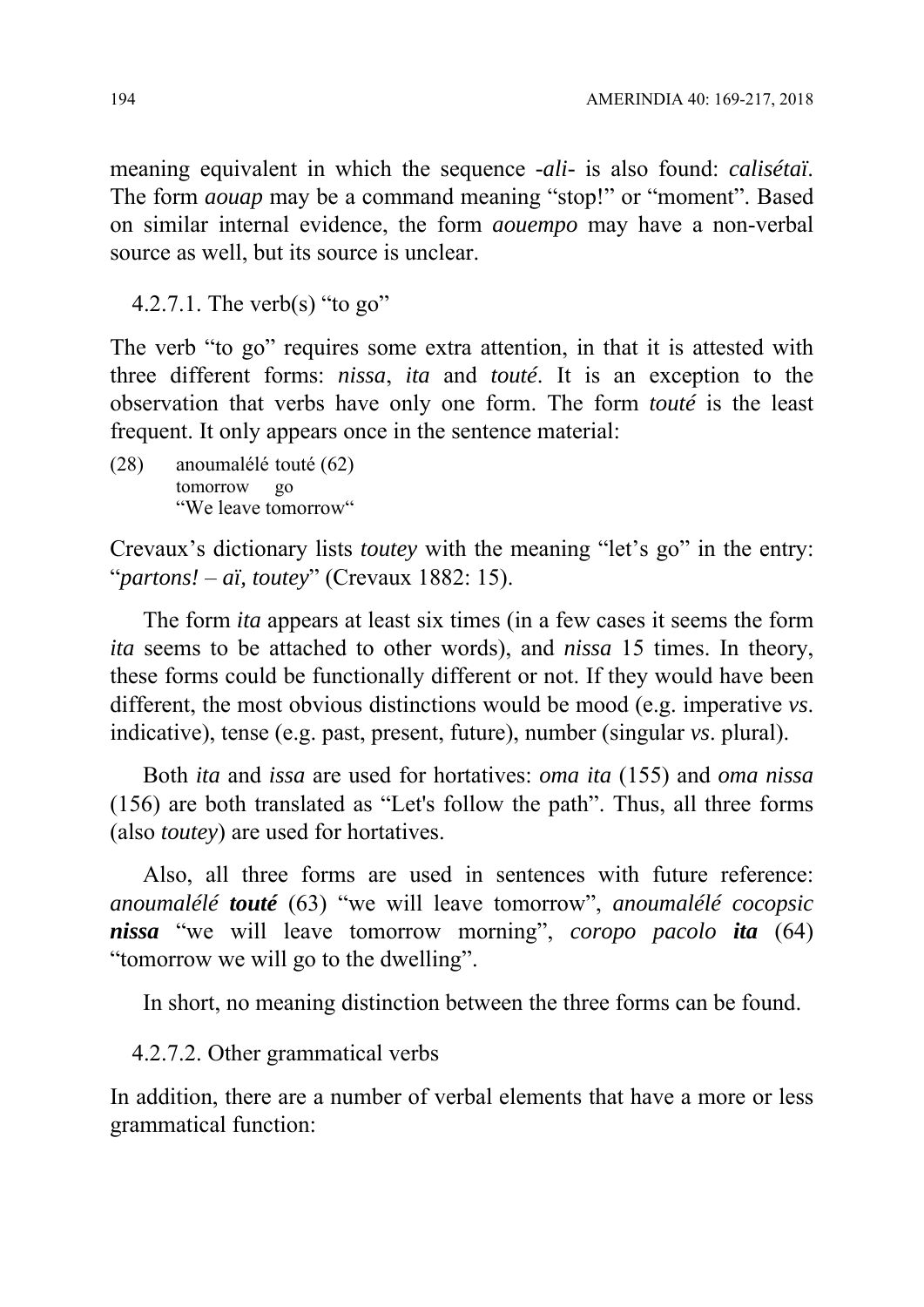(29) functional verbs icé "to want" (146, 147, 153, 157, 158)<br>icé-pa "to refuse, not want" (150) "to refuse, not want"  $(150)$ moro "to have, to be (locative)" (32, 82, 83, 84) tapé "to be"??? (40)

Here are some examples with these verbs or auxiliaries:

- (30) ioti moro yara-po (32) meat BE smoker-LOC "Is there any meat on the barbecue?"
- (31) tamouchi **moro** inele pati-po (82) chief moro 3SG village-LOC "The Tamouchi (chief), is he in his village?"
- (32) io **moro** (83) yes moro "Yes, he is"
- (33) **moro** ourou canaoua-po (84) BE manioc boat-LOC "There is manioc in the boat"

The form *moro* is a locative verb "be (at), (in)". It is derived from a deictic pronoun *moro* "there" in Wayana. There is one example with *tapé*.

(34) Oua éou etati **tape** (40) no 1SG hammock **tapé** "No, it is not my hammock"

The meaning of *tapé* cannot be deducted from this single example. It may be a deictic element, or a locative verb. In this connection we can also mention the deictic pronoun *tale* "here" (116) (see 4.3), as there seems to be a connection between deictic pronouns and locative verbs.

4.2.7.3. Non-verbal predicates

The category "copula" should not exist, as it is not uniform, not universal and confusing. We prefer the term "non-verbal predicates", which is more open to diversity. Nevertheless, we will give some examples beyond those in the preceding section, of sentences where French and other Western European languages would have a copula.

In existential constructions, there is often no copula: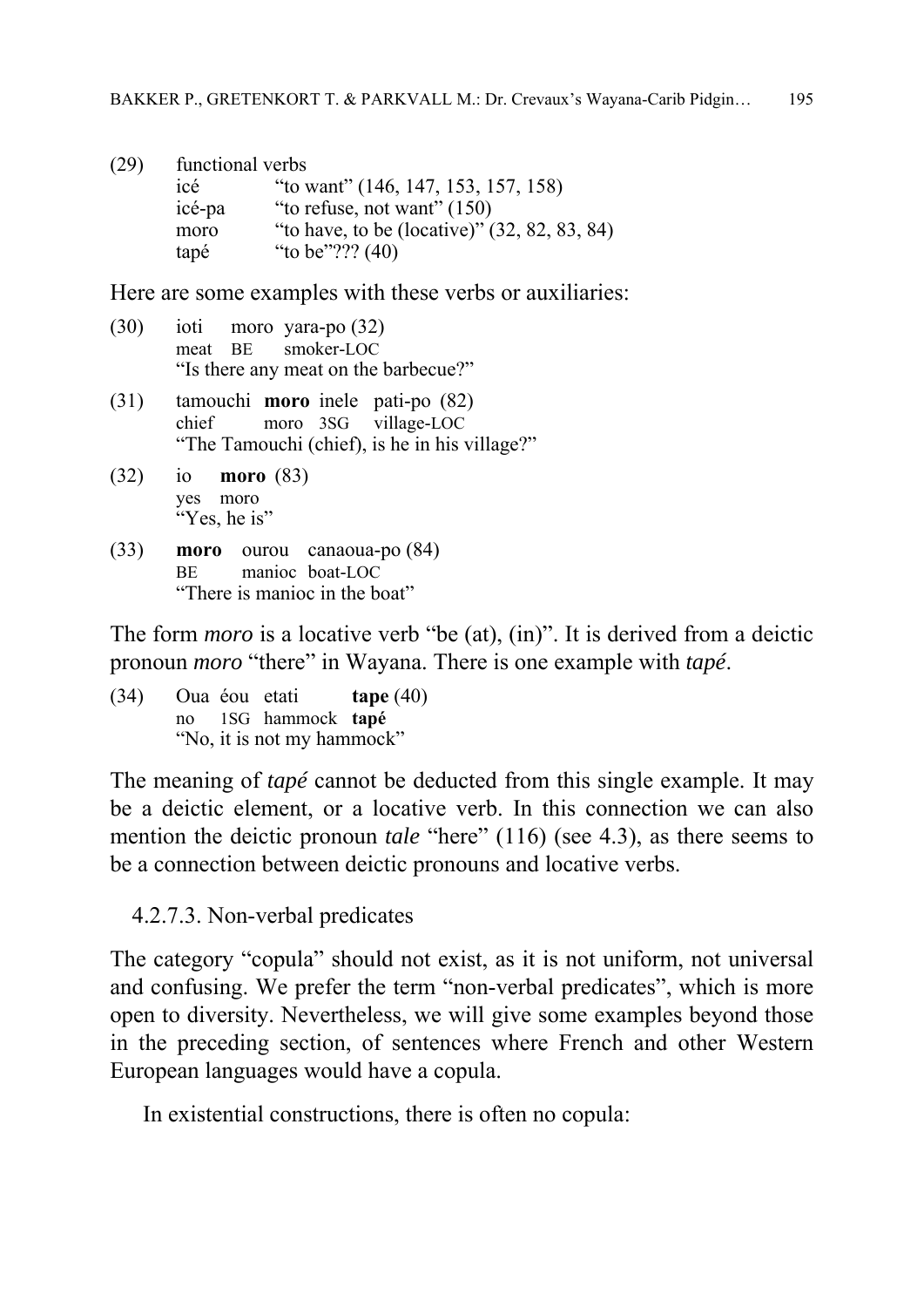- (35) apsic touna (70) little water "There is little water"
- (36) touna tepou colé (151) water rock many "There are many rocks in the water"

In section 4.2.7.2, we gave some examples with locative verbs or copulas with *moro* and *tapé*. In locative sentences, the copula can be lacking, however.

(37) népo amolé papa (129) where you father "Where is your father?"

No difference in meaning or function can be deducted between presence and absence of *moro*.

In identificational sentences and sentences with class inclusion, there is no copula:

| $(38)$ enic mounamé calina $(176)$<br>which thief Indian | "Which Indian is the thief?" (see also (11) above) |
|----------------------------------------------------------|----------------------------------------------------|
| (39) Macouipi etati hélé (41)                            |                                                    |

- (name) hammock this "This is Macouipi's hammock"
- (40) parachichi amamhac (18) French(man) miserly "Is the French(man) miserly?"

In stative sentences, there is no copula:

(41) chichi ouayameu (162) sun dangerous "The sun is dangerous"

4.2.7.3. Verbal modifiers and adverbs

Verbs can be modified by adverb-like elements. The particle *appoï* "very, completely" follows adjectives (29, 104, 138) and verbs:

(42) parana aouempo **appoï** (154) salt finish very "The salt is completely finished"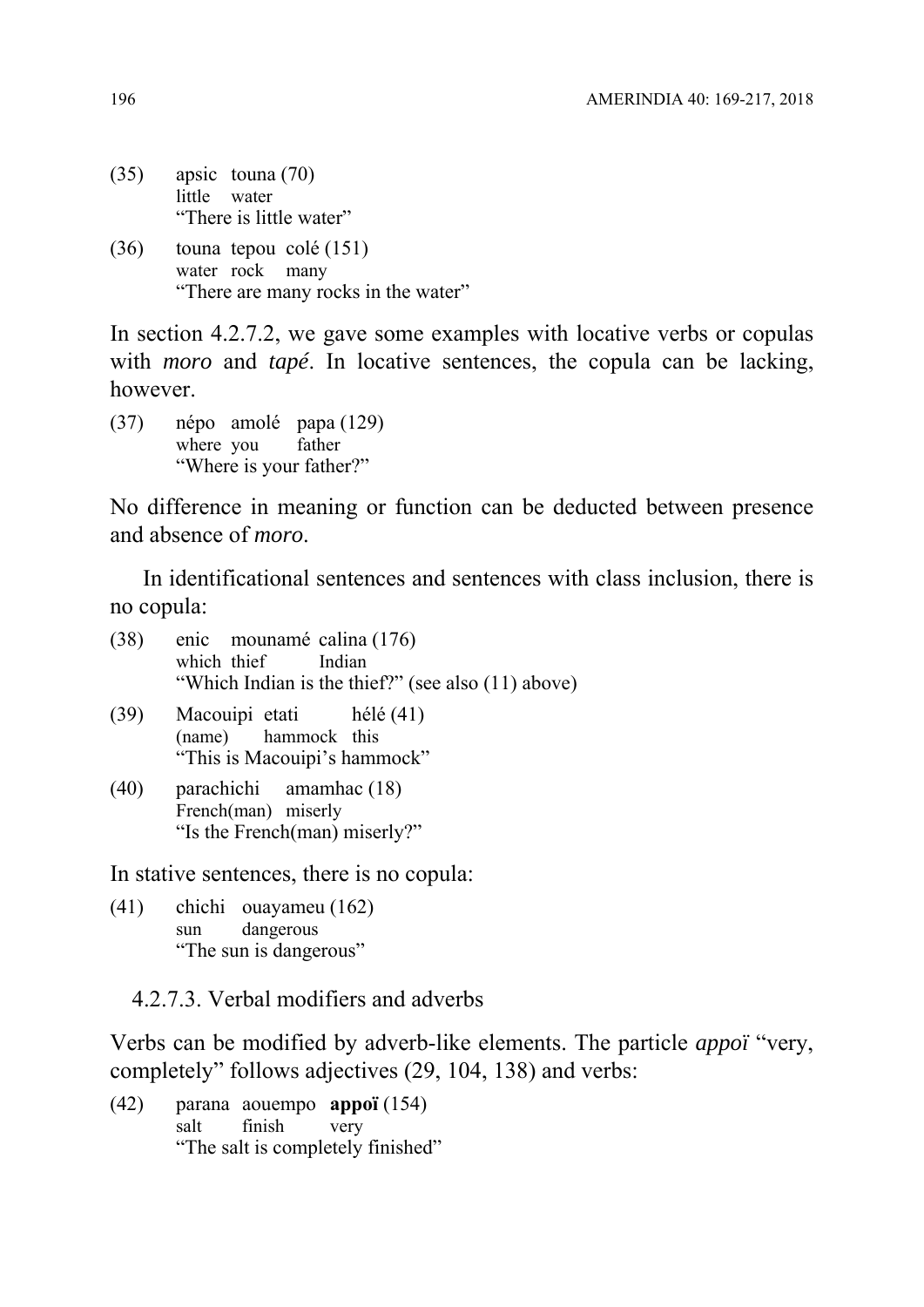The same is true for the element *ohamna* (30, 54, 55, 58):

- (43) io soucouti **ohamna** (54) yes know very "Yes, I know very well"
- (44) yèpé toaké **ohamna** (55) comrade happy very "Comrade, (I am) very happy"
- (45) yépé, acouri takané **ohamna** (58) comrade hare run very "Comrade, the hare runs very (fast)"

This element is undoubtedly connected to the Wayana suffix *-(V)mna* meaning "very" (Jackson 1972: 72). It is not clear whether there is a functional difference between the two forms *ohamna* and *appoï*.

There are also temporal adverbs, as in:

(46) **coropo** pacolo ita (64) tomorrow house go "Tomorrow we go to the house"

Their position will be discussed below in 4.4.2.8.

4.2.8. Discourse markers and interjections

The terms for "yes" and "no" are *io* (30, 54, 83, 86) and *oua* (40) respectively. No other function of *io* "yes" is known. The particle *oua* is also used to create negative sentences, usually appearing sentence-finally (see 4.3.3). As anaphoric negation, the forms always appear sentence-initially.

In addition there is an interjection *hé*, which seems to be a way to get the attention of a potential interlocutor (33, 34, 39). In all three cases, the HE element is preceded by a vocative (name of generalized "friend") and followed by a command or request, as in the following examples:

|      |                             |  | (47) yepé hé yara chicapoui (33)        |      |
|------|-----------------------------|--|-----------------------------------------|------|
|      | comrade HE barbecue make    |  |                                         |      |
|      | "Hey comrade, make a grill" |  |                                         |      |
| (48) |                             |  | Yelemeu hé amole etati chapoui ice (39) |      |
|      |                             |  | (first name) HE you hammock buy         | want |
|      |                             |  | "Yemeleu, I want to buy your hammock"   |      |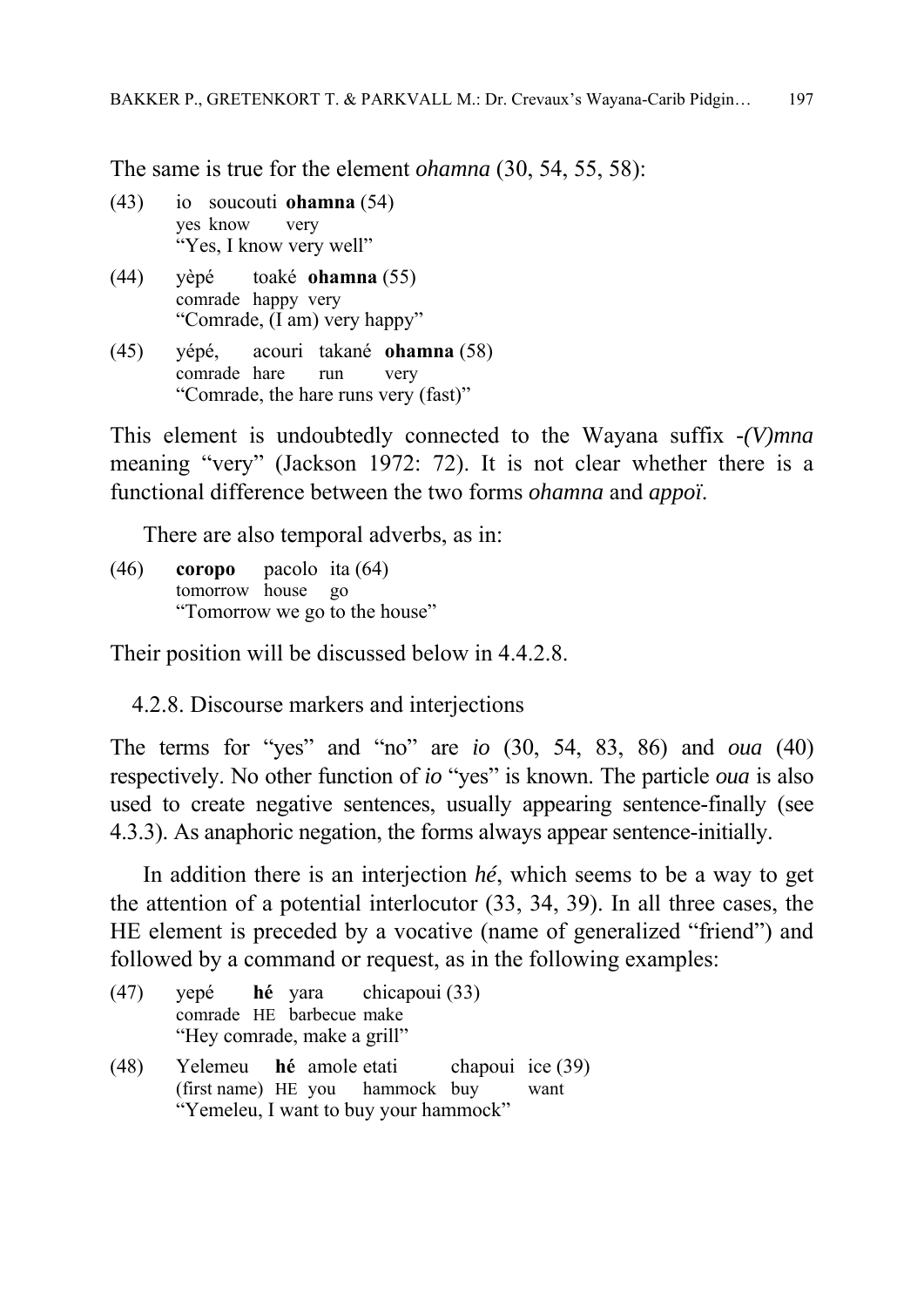The only exception may be the following sentence, but here the meanings of the words are uncertain:

(49) alicolé **hé!** aouap (11) stop? HE wait "Stop, wait"

### **4.3. Tense, aspect, mood, negation**

Tense, aspect, mood and negation play an important role in the genesis of pidgins and creoles, and in the history of their study. Almost all creoles have a set of preverbal and sentence-final markers indicating tense, mood and aspect (but not evidentiality), and pidgins typically have no obligatory means of expression tense, mood and aspect (TMA) (Parkvall & Bakker 2013). Pidgins optionally express tense and mood (but rarely aspect) through separate markers, often sentence-initial, with concrete meanings like "soon", "some/long time ago", "tomorrow", "yesterday", but they are grammaticalized in that the meanings in the pidgin are broader than in the lexifier. For these reasons, we devote special attention to TMA marking. As negation is connected to this, we also deal with it in this section.

4.3.1. Tense and aspect

No aspectual distinctions are made in the material. There is no morphological tense.

In the few cases where several verb forms are used with the same basic meaning ("to go"), there is no indication that tense, aspect, mood (or person) distinguish them (see also 4.2.7.1).

Sentences with a present, past or future translation usually have no elements at all referring to tense, be it affixes, auxiliaries or particles, as in:

(50) amou calina soueï (170) another Indian kill "He has killed another Indian" (past reference)

However, the element *ita* is sometimes written attached to other elements in sentences, for example here the second person pronoun: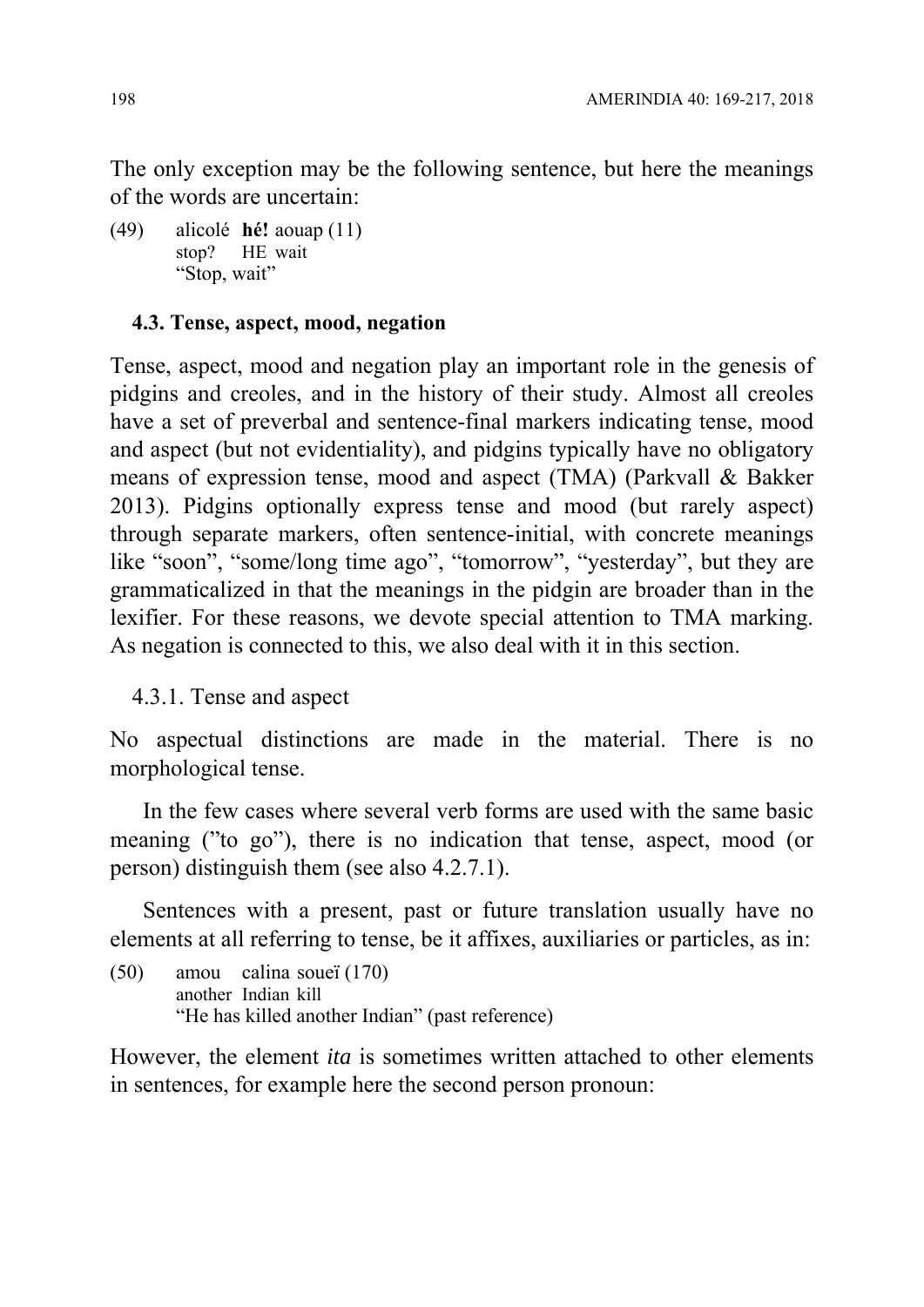(51) eou amol-ita chiri (66) 1SG 2SG-go give "Are you going to give (it) to me?" or: "are you going to give me?" (future ref.) (French: "*vas-tu me donner*?")

Other examples may be *méné cocouita* "skilled at paddling" (99) and *amole oli amolita chiri*, with an unclear meaning: "you will give it to the woman"

In rare cases, a marker can be found, as in the following where an adverb or particle meaning "soon" seems to indicate future reference (171, 172):

- (52) chimalélé chicapoui (172) soon make "I am going to make it"
- (53) couchi natati (26) soon die "He will die soon"
- (54) coropo pacolo ita (64) tomorrow house go "Tomorrow we will go to the house/settlement"
- (55) anoumalélé touté (62) tomorrow go "We leave tomorrow"
- (56) oupac nissa eou (115) long.time go 1SG "I go for a long time"

The following future markers are found: *couchi* "soon" (*bientôt*) (26), *chimalélé* "immediately" (*tout à l'heure*) and perhaps also *oupac* "long time" (also: "long time ago") or just future tense (171, 172), *coropo* "tomorrow" (64), *anoumalélé* "tomorrow" (62) and *anoumalélé cocopsic* "tomorrow morning" (60). The following meaning equivalents can be found in Suriname Carib (Courtz 2007): *koròpo* "tomorrow" (pp. 217, 300), *kokoro* "tomorrow" (p. 298), and in Wayana: *anu-malë* "tomorrow" (Jackson 1972: 61), *uhpak* "long ago", *upak* "early" (p. 48), *upake* "long ago" (Tavares 2005: 353) *hëmalë* "today" (Tavares 2005: 353). *Coconé* means "yesterday", but it is not used with reference to time of an event. It is from Wayana *kokone* (Jackson 1972: 61).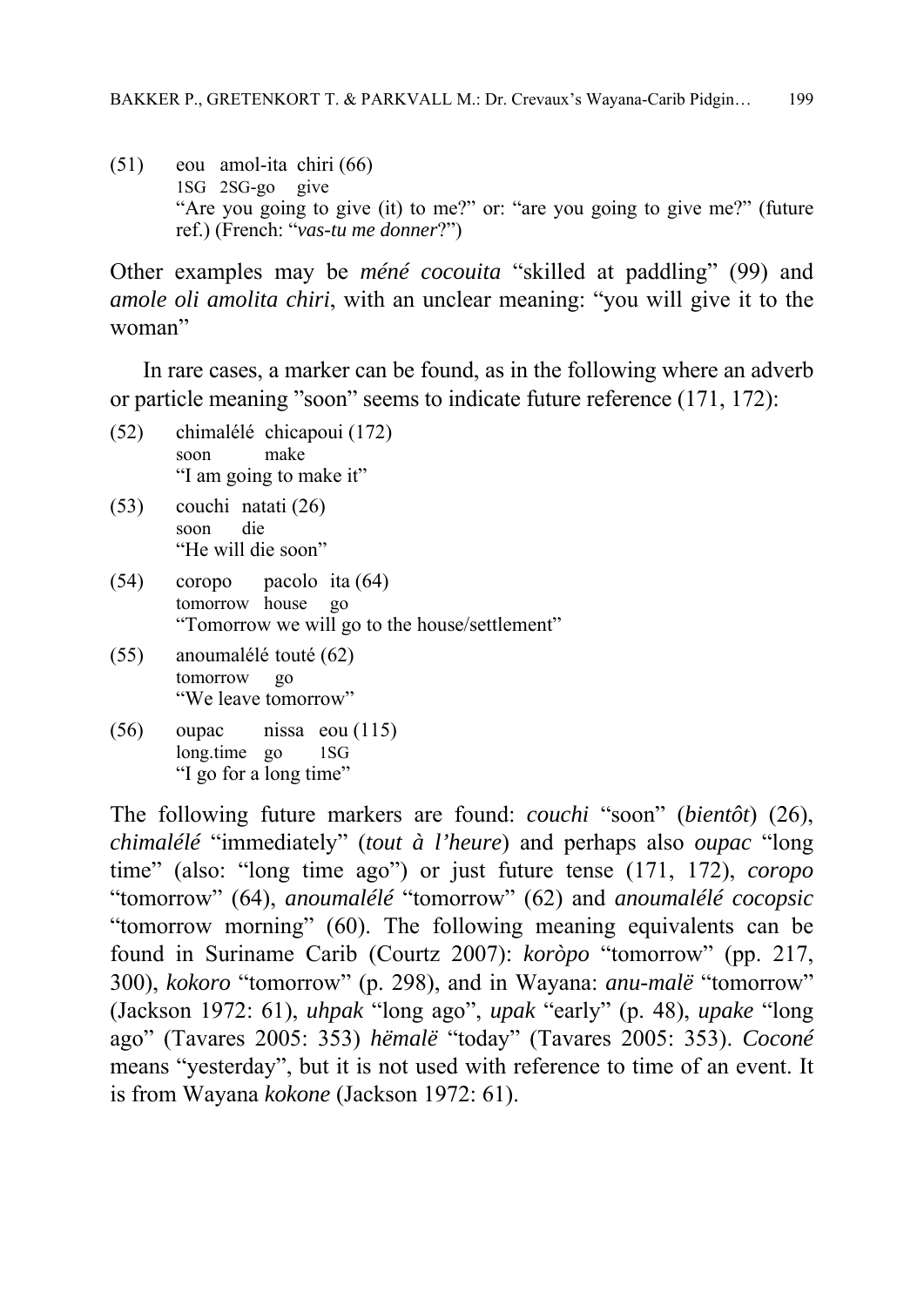4.3.2. mood: "want"

Modal references are few, no meanings in the material relate for instance to possibility, ability, obligation. The only mood marker found in the material is "to want". Desire is expressed with the particle *icé* which follows the verb and precedes the subject pronoun, if present, otherwise it is sentencefinal. The same marker is found in all Pidgin Carib sources from the 1600s to the 20th century.

|      | (57) Amolé étati chapoui icé ou (2)<br>2SG hamac buy want 1SG<br>"I want to buy your hammock"                          |
|------|------------------------------------------------------------------------------------------------------------------------|
|      | $(58)$ séré <b>icé</b> you $(44)$<br>this want 1SG<br>"I want this one"                                                |
| (59) | Yelemeu hé amolé etati chapoui ice (39)<br>NAME INTERJ 2SG hammock buy want<br>"Yelemeu, (I) want to buy your hammock" |
| (60) | enic maria icé (43)<br>which knife want<br>"Which knife do you want?" (also 115, 146, 147, 153, 157, 158)              |

The negative of "want" is expressed as *icé-pa* "want not" or "refuse" (150). This form is also widespread in Pidgin Carib sources. The similarity with the French negator *pas* is most likely incidental.

4.3.3. Negation: sentence-final <*oua*>

Negation is usually marked with a sentence-final *oua*, both with verbal and nominal predicates, and both with subjects and objects, and in transitive sentences.

- (61) nissa **oua** (5) go NEG "I am not going" (62) mompalélé **oua** (21)
- luggage NEG "I don't have any luggage"
- (63) amamhac **oua** (19) miserly NEG "He is not miserly"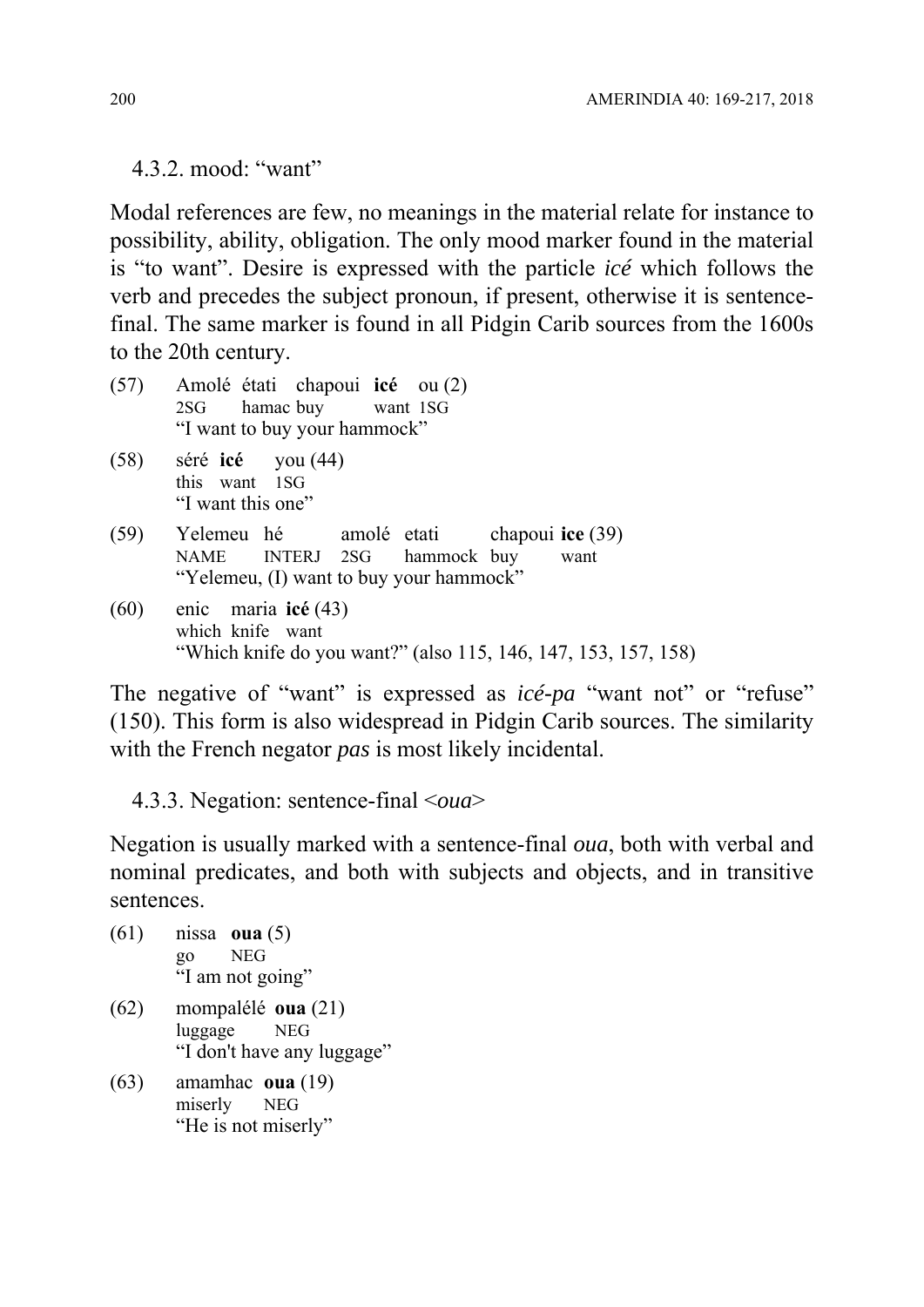(64) amolé omili soucouti **oua** (106) 2SG language know/understand NEG "I don't understand your language"

There is one exception, where a personal pronoun follows the negator:

(65) ehed **oua** you (122) name NEG 1SG "I don't have a name"

There is one negative sentence where  $\langle \text{ou} \rangle$  is not used, but the meanings given of two components are negative. The meanings of two of the components are somewhat unclear. The element *-imna* may be first person plural (see 4.2.1) or a particle meaning "without", and *ken* is probably "also".

(66) ehetimna amolé-ken (121) ehet imna amolé ken name 1PL? without? 2SG and? "I have no name, what about you?"

If this interpretation is correct, the form *imna* is probably the Wayana adverb *imna* "without" (Tavares 2005: 353). Adam (1882: 29) thought -*imna* was a negative element, but he was not aware of any equivalent in any Cariban language. If *(i)mna* indeed has a negative meaning, then it conforms with another source of Wayana mixed with Pidgin Carib a decade later, as in *anou-mna* "not strong" (Coudreau 1892: 42).

The same form *oua* is used for anaphoric negation:

(67) **Oua** éou etati tapé (40) NEG 1SG hammock BE? "No it is not my hammock" See also 52/78, 67, 126, 131, 132, 134, 147, 148.

Perhaps the sentence-final particle *oua* "no" can be understood also as a marker for questions, in that "not" is perceived as something facultative, and thus induces a question (like "you did it, didn't you?" or Dutch *jij deed het, niet?*). This assumption is based on the fact that phrases of the same structure but without the *oua* particle at the end are mostly translated in the first person of singular, while those who have it tend to be translated as questions directed towards a second person (*cf*. No.139).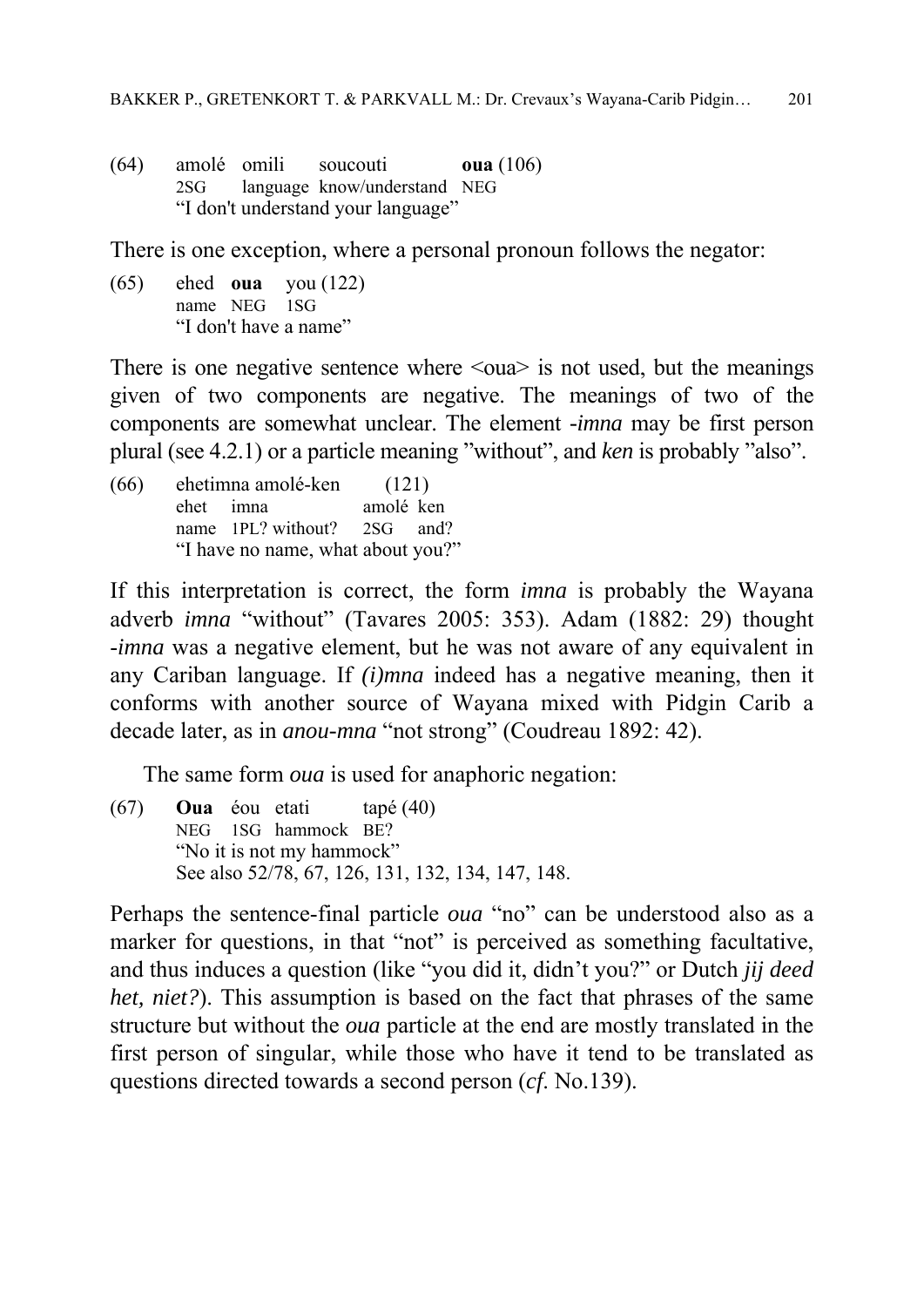### **4.4. Constituent order**

We will first deal with the order of elements in the noun phrase, then with order in intransitive sentences, then sentences consisting of an object and a verb and finally sentences with two arguments.

4.4.1. Order of elements in the noun phrase

Possessive pronouns precede the noun:

(68) Yelemeu hé **amolé** etati chapoui ice (39) NAME INTERJ 2SG hammock buy want "Yemeleu, I want to buy your hammock"

Numerals precede the noun (only one example):

(69) **Aouini** calina icé (158) one Indian want "I want one Indian"

Adjectives or noun modifiers of nouns precede the noun:

- (70) **chériman** cachourou (27) blue necklace "blue necklace"
- (71) **apsic** okiri (135) little man "a small/little man"
- (72) **yanemeu** poupourou (140) recent track "a fresh/recent track"
- (73) **pepita** couissa talé (116) big swamp here "Here is a big swamp"
- (74) éou papa nissa **amou** pati (17) 1SG father go another village "My father went to another village"

Adverbial modifiers follow the adjective:

(75) iroupa **appoï** (29) good very "very good"

The modified adjective may follow the noun, if this one case can be interpreted as such: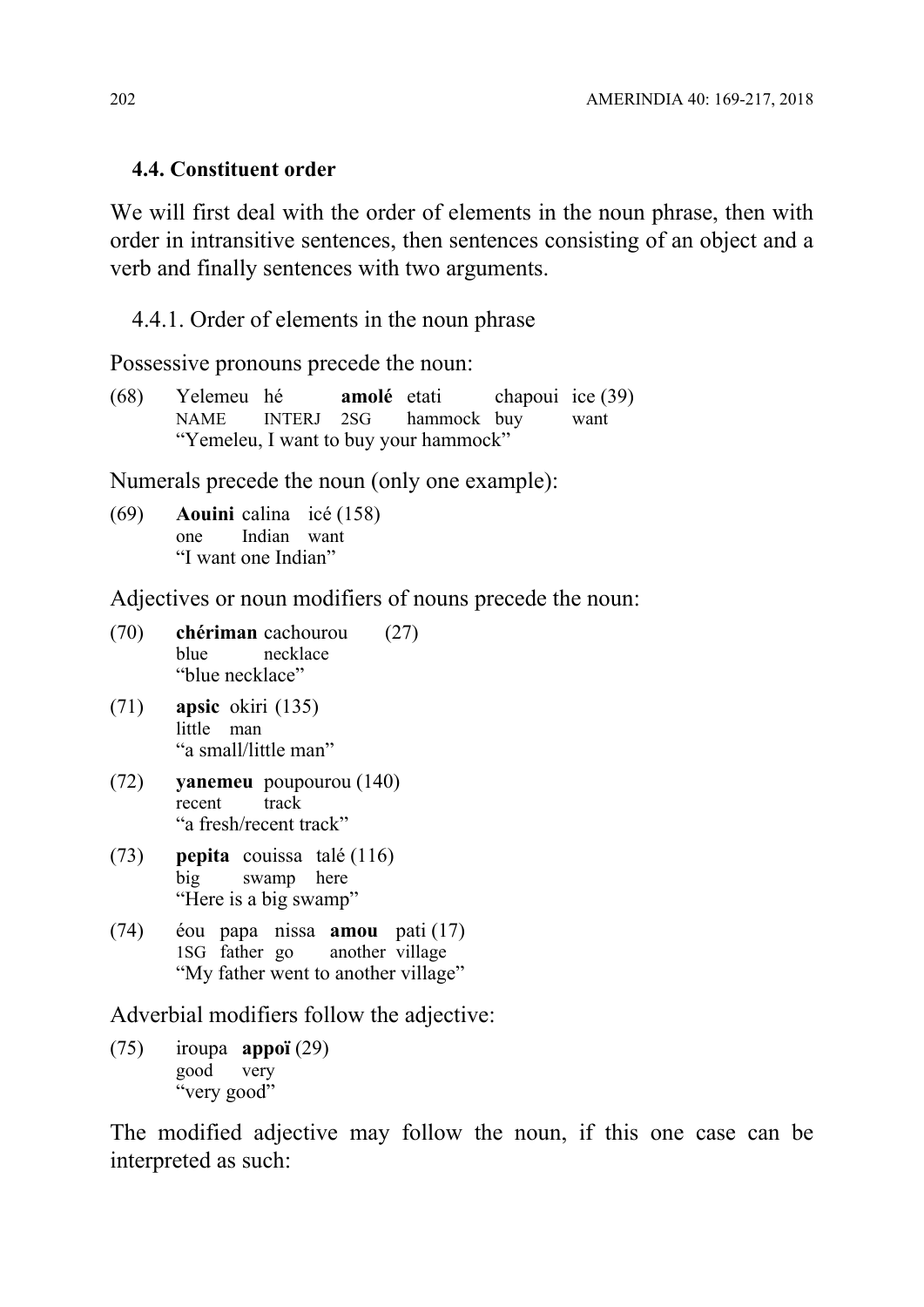(76) oli pétoucourou **appoï** (104) woman beautiful very "a very beautiful woman" (French: *"une femme très jolie"*)

Alternatively, this latter example would not be a modified noun phrase, but rather a sentence meaning "the woman is very beautiful". This would otherwise be the only exception to the ADJ-N order.

4.4.1.1. Quantifiers

Quantifiers follow or precede the noun, except that a numeral precedes the noun (see ex. 69). The meaning "much/many" follows the noun, and "little, few" precedes the noun. It is conceptually unlikely that this differentiation in order is systematic and dependent on the meanings of the quantifiers, but it is consistent in the corpus.

Note also that there is a diminutive suffix derived from a preverbal adjective meaning "small, little" (see section 4.5.3.).

- (77) touna tepou **colé** (151) water rock much/many "There are many rocks in the water"
- (78) mounou **colé** (152) blood much/many "much blood, haemorrhage"
- (79) **apsic** parana icé (153) little salt/sea want "I want a little salt"
- 80) **apsic** touna (70) little water "There is little water"

Examples (81) and (82) have a quantifier and a diminutive, but the meaning given is the same:

- (81) **apsic** ourou enepta (136) little manioc bring "Bring a little manioc"
- (82) ourou**psic** enepta (137) ourou-psic enepta manioc-little bring "Bring a little manioc"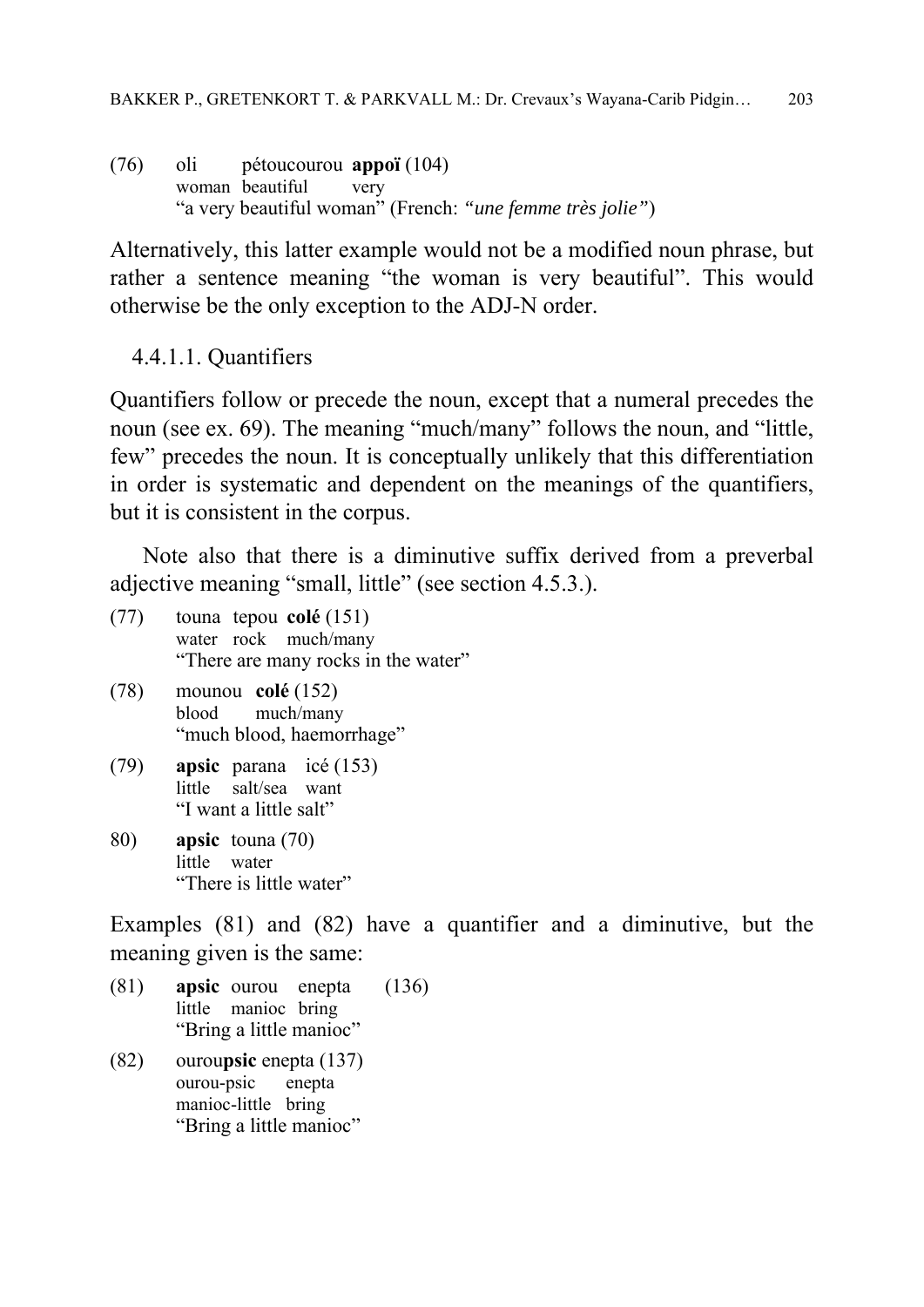(83) **cocopsic** (63) cocone-psic morning-little "morning"

The form *colé* is probably also part of this verbal root "to be many":

(84) **col**épsi eou peïto (163) many 1SG warrior "My warriors are quite big in number"

4.4.1.2. Adpositions

There are postpositions, not prepositions. The following postpositions are found: *akéré* "with", *malé* "for, with" and *amentaï* "under".

- (85) éou **akéré** nissa (20) 1SG with go "Go (come) with me"
- (86) éou **malé** omili-poc oua (134) 1SG with language-CAUS NEG "You don't speak with me"
- (87) nompui cololo **malé** (23) come bench with "Come with (your) bench"
- (88) parana touna **malé** tépourou (24) sea water with head "salty water to the head"
- (89) ippouï **amentaï** tiniksé (25) mountain below sleep "(to) sleep below the mountain"

4.4.1.3. Possessor precedes possessed

- (90) Oyampi omili (51) Wayampi language "the language of the Wayampis"
- (91) alimi ticaké (95) spider-monkey grease "spider monkey grease"
- (92) maïpouri poupourou (139) tapir track "track of a tapir"

Neither the possessor nor the possessed noun is modified in form.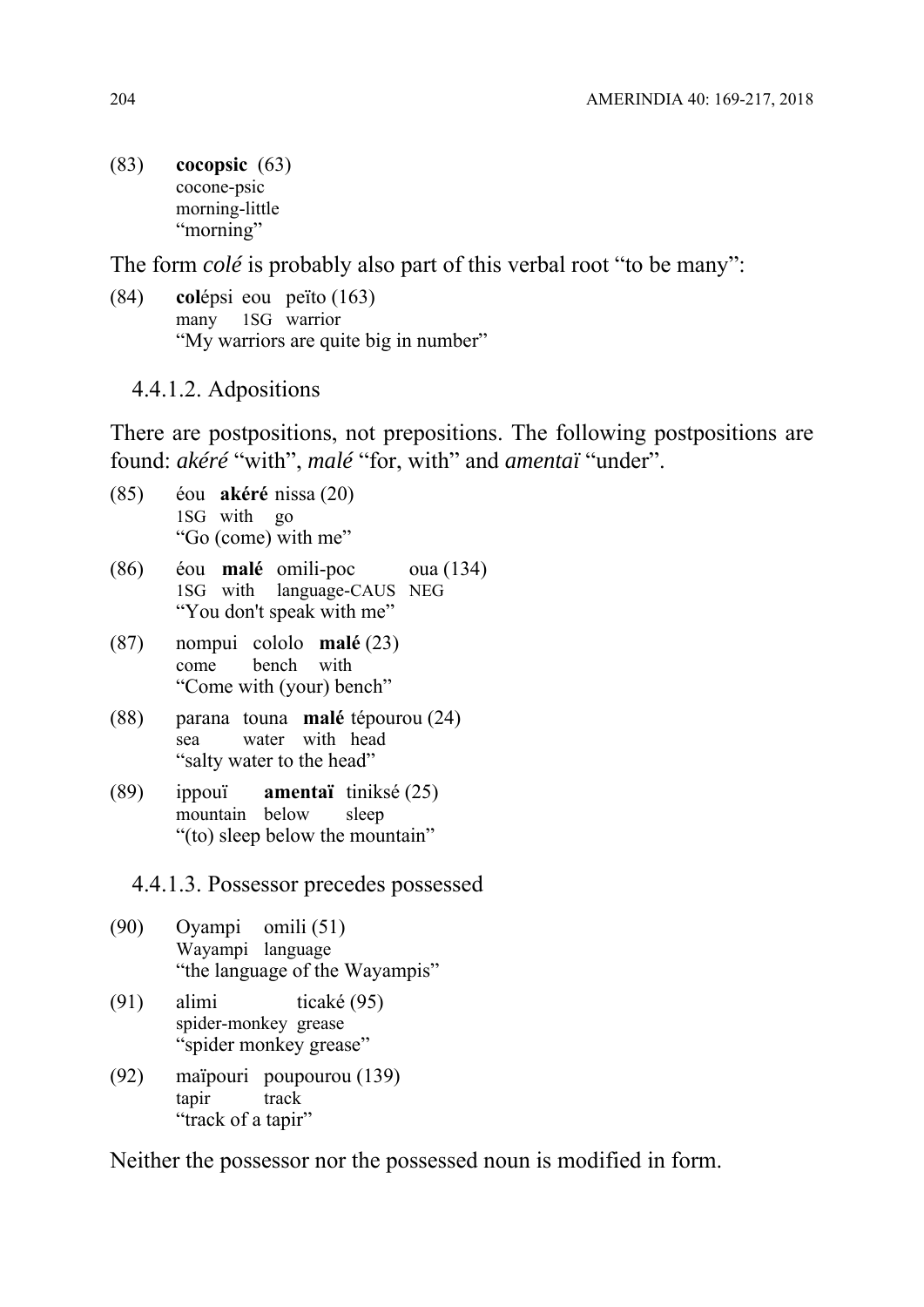### 4.4.1.4. Nominal compounds

It is not always easy to distinguish between compounds and possessive constructions. Compounds are always right-headed:

- (93) ouapott ouéoué (90) fire tree "firewood"
- (94) ouéoué yomset (92) tree hair "leaves of tree" ( $\leq$ yomset $\geq$  in the dictionary form is also spelled  $\leq$ yemcetti $\geq$ , p. 5)
- (95) oouoc éré (144) hoco (bird species?) feather "hoco feather"
- (96) ouéoué catori (168) tree hole "a hole in a tree"

One compound does not have a head: *ouapott-ouané* "honey fly" (Crevaux 1882: 13).

4.4.2. Order of elements in the sentence

The order of elements appears to be quite consistent throughout the material.

4.4.2.1. Intransitive verbs

In intransitive sentences, the nominal subject precedes the verb:

(97) yanemeu mourou nompoui (76) recent/new child come "A child was just born"

Simple sentences with a pronoun and a verb will have the verb first and then the subject pronoun (VS):

- (98) nissa éou (4) go 1SG "I go" (99) talé léken nissa éou (161) here only go 1SG
- "I go only here"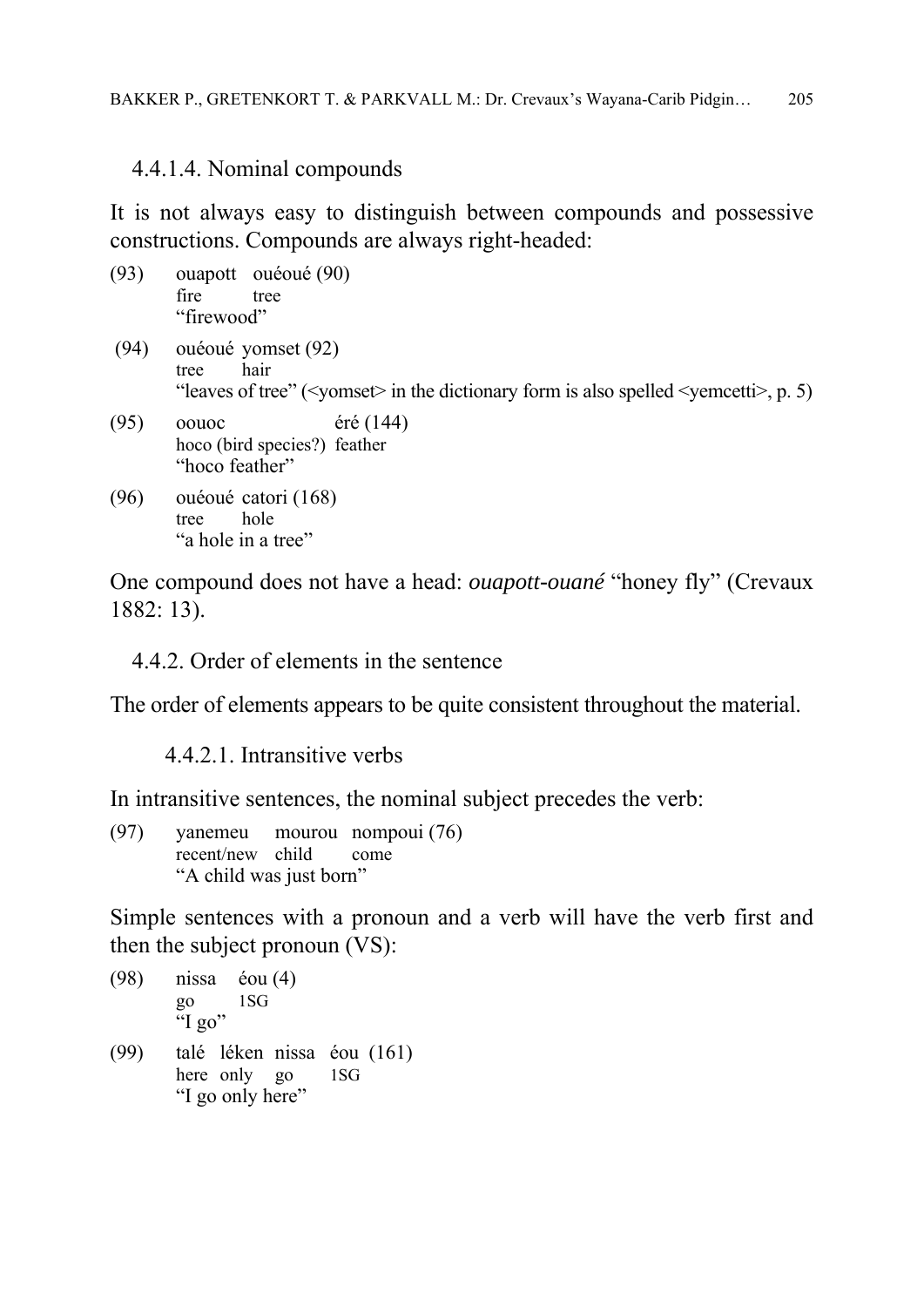# 4.4.2.2. Order of Object and Verb is Object-Verb

There are quite a few phrases with only verbs and objects. In some case, they are clearly commands, in other cases the translation suggests more a general, infinitival phrase. The order is always Object-Verb as found in e.g.

- (100) maïna aket (1) garden/entanglement build "(to) build a garden/entanglement"
- $(101)$  etati chicaï  $(61)$ hammock untie "(to) untie the hammock"
- (102) yépé, tamouchi caïké (9) comrade village.chief call "Comrade, call the village elder!"
- (103) yamourou sékéteï (57) arm cut "(to) cut the arm"
- (104) ouéyou enepta (94) torch bring "Bring a torch!"

4.4.2.3. Intransitives with locations and directions

In imperatives and infinitives with a location, the verb follows the location: LOC-V:

- (105) ippoui tanissa (96) mountain climb "to climb up a mountain"
- (106) touna ita (73) water go "to go to the water/river"

If there is a locative expression with a subject, the order may be S-V-LOC, both in statements and questions:

- (107) éou papa nissa amou pati (17) 1SG father go another village "My father has gone to another village"
- (108) ioti moro yara-po (32) meat BE grill-LOC "Is there any meat on the grill?"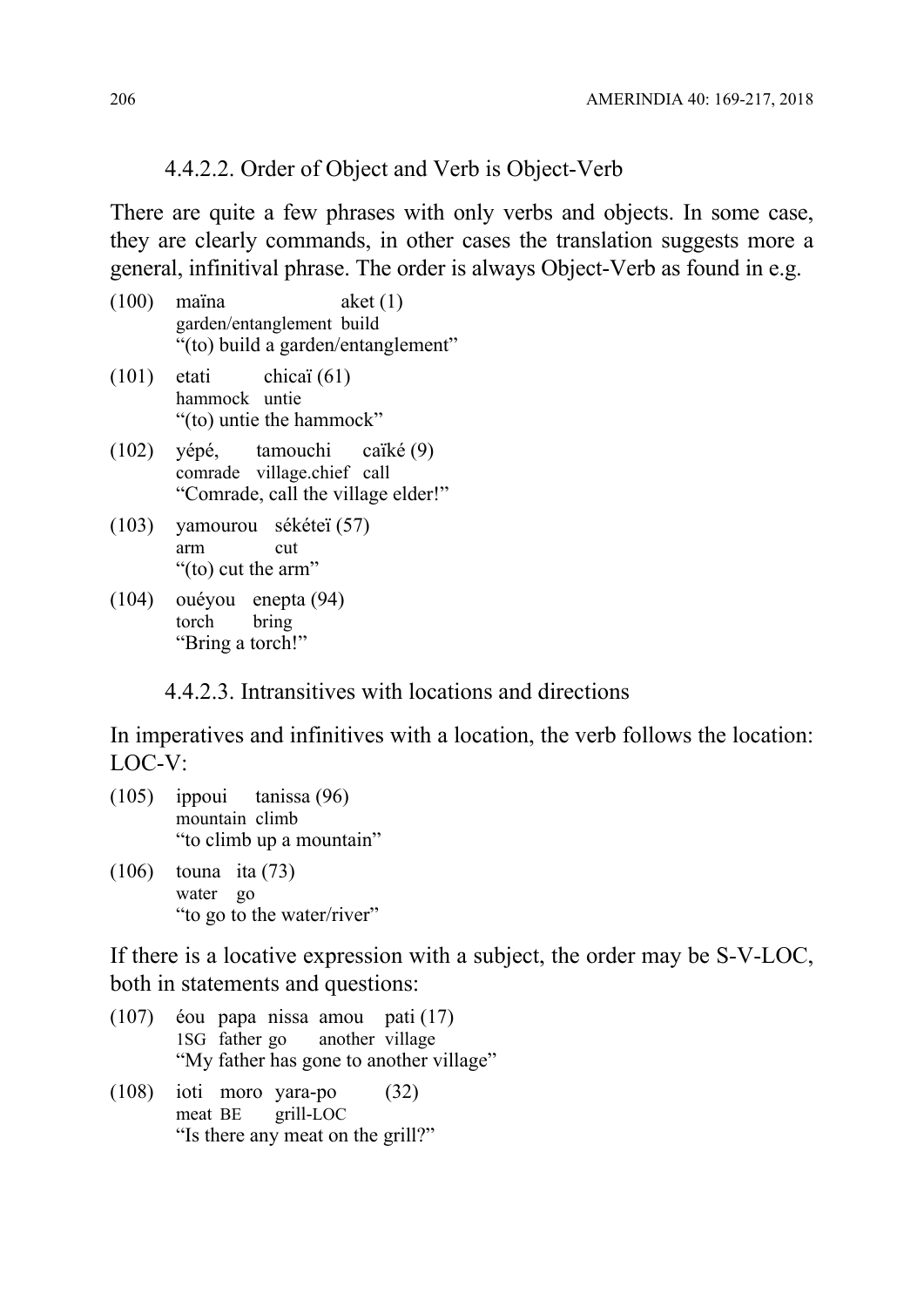A locative expression will follow the object and precede the verb (O-LOC -V) or follow both object and verb (O-V-LOC):

- (109) ourou catari courouapoc (15) manioc basket tie "Tie the manioc in a catouri basket"
- (110) ioti moro yara-po (32) meat BE grill-LOC "Is there meat on the grill?"
- (111) coropo pacolo ita (64) tomorrow dwelling go "Tomorrow we go to the dwelling"

The use of a locative case marker on locations seems to be optional.

4.4.2.4. Comitative

A comitative expression (where the order is: noun-comitative) may precede or follow the verb in an imperative sentence:

- (112) éou akéré nissa (20) 1SG with go "Go with me"
- (113) nompui cololo male (23) come bench with "Come with a bench"

4.4.2.5. Intransitives with adjectival predicates

In intransitive sentences with an adjectival predicate, the subject precedes the predicate. No copula is used.

- (114) chichi ouayameu (162) sun dangerous "The sun is dangerous"
- (115) parachichi amamhac (18) French(man) miserly "Is the French(man) miserly?"

4.4.2.6. Vocatives

Vocatives (which are morphologically unmarked) can appear sentenceinitially (also 12, 36, 37, 56, 145) or sentence-finally: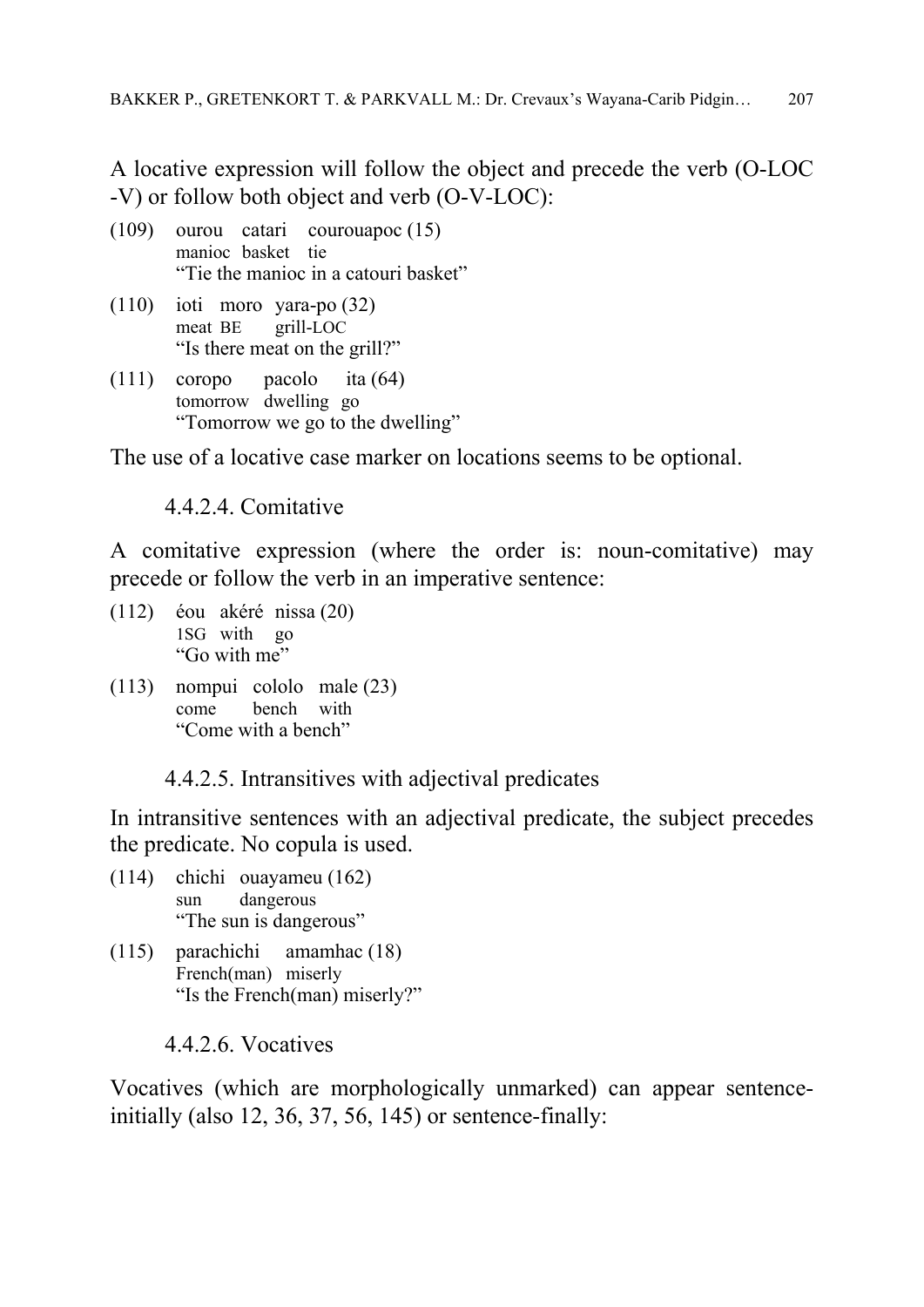- (116) yépé écou malé mompalélé saré (142) comrade 1SG with luggage carry "Comrade, carry the luggage with me"
- (117) coloho yepe (22) [*coloho* is probably a typo for *cololo*] bench comrade "Here is a bench, comrade"
	- 4.4.2.7. Sentences with subject, object and verb

In transitive sentences with a first, second or third person subject, the order is O-V, and the subject does not appear in the following sentences:

| (118) | amolé étati chapoui icé (2; OV) (39, also 146)<br>hammock buy<br>2SG<br>want<br>"I want to buy your hammock"                                       |
|-------|----------------------------------------------------------------------------------------------------------------------------------------------------|
| (119) | courachiri icé (157, also 158; OV)<br>hen<br>want<br>"I want hens"                                                                                 |
| (120) | yanemeu poupourou séné (140; OV)<br>track<br>recent<br>see<br>"I see fresh tracks"                                                                 |
| (121) | papourou peïto chapoui (166; OV)<br>warrior buy<br>all<br>"I buy/take/hire all of the warriors"                                                    |
| (122) | éou malé omili-poc<br>oua (134; also 132)<br>1SG with language-CAUS/speak NEG<br>"You don't speak with me"                                         |
| (123) | enic maria icé (43, also 147; OV)<br>which knife<br>want<br>"Which knife do you want?"                                                             |
| (124) | oua (51; also 139; OV V NEG)<br>Oyampi omili soucouti<br>Oyampi language understand/know NEG<br>"Don't you understand the language of the Oyampi?" |
| (125) | oupac oman soucouti (53; OV)<br>path<br>know<br>old<br>"Do you know the old path?"                                                                 |
| (126) | amou alina soueï (170; OV)<br>another Indian kill<br>"He has killed another Indian"                                                                |
|       | In one case, an object is lacking and a subject present (SV):                                                                                      |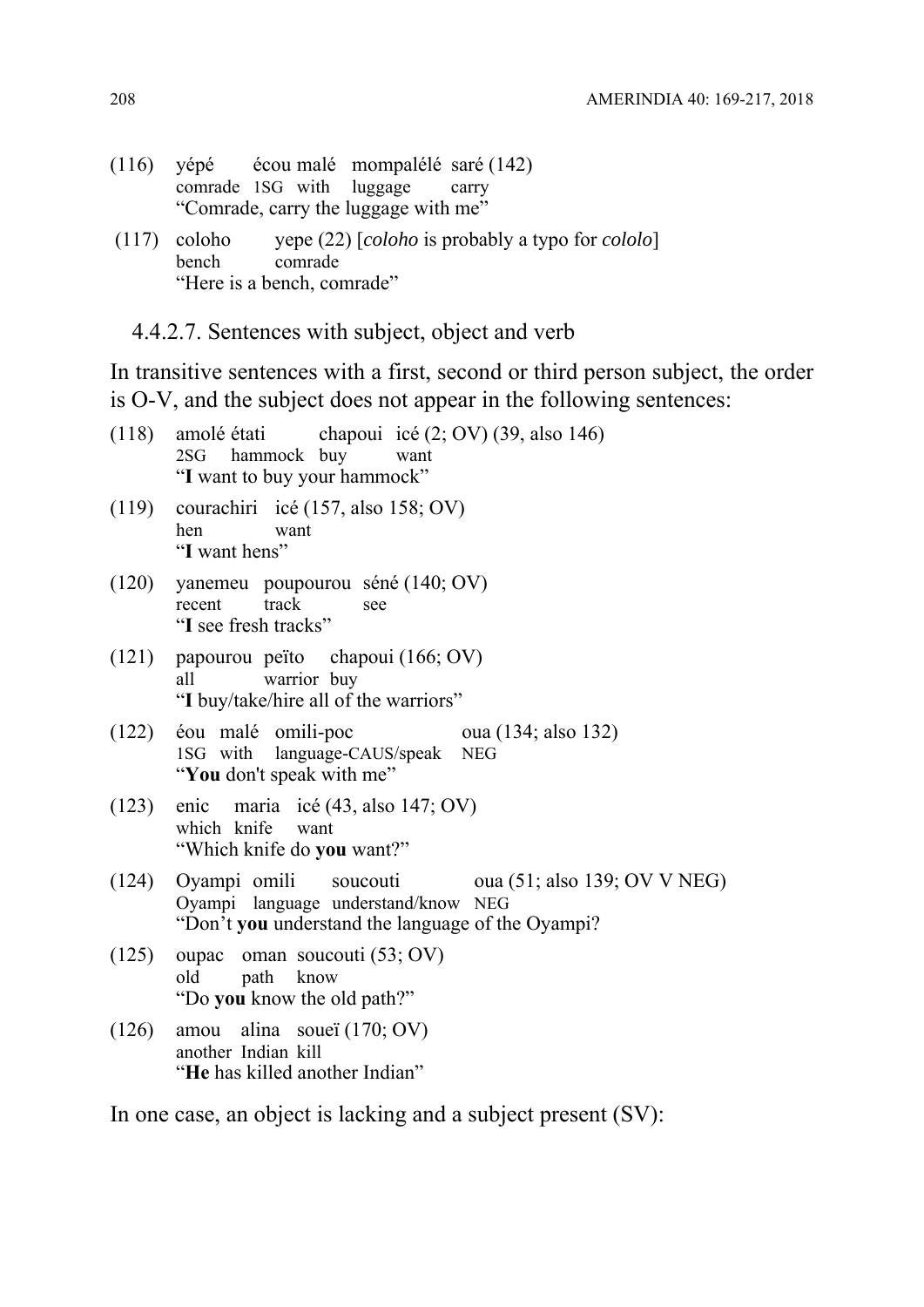(127) amolé panari sétaï oua (126; SV) 2SG ear hear NEG "Don't your ears understand?"

The verb can also be missing:

- (128) mompalélé oua (21) luggage/trade.item NEG "I don't have any luggage"
- (129) parica toumhac (173) belly bad "I have a stomach ache"

Omission of the subject is also common in Wayana.

In a few cases, the subject and the object are overtly present, and then the order may be SOV or OVS:

- (130) séré icé you (44; OVS) THIS want 1SG "I want this (one)"
- (131) eou maïna tamaminé (167; SOV) 1SG entanglement work "I work on my entanglement"

However, the *eou* element in (131) may also be a possessive pronoun in the last example, yielding an OV order.

The following sentence can be analyzed as two sentences, and then the orders would be S-V and LOC-O-V, or as one sentence with the order S-AUX-LOC-O-V. In the first interpretation, the verb "to go" would be an indicator of movement, in the second case possibly an indicator of future tense. The latter meaning, however, is not otherwise attested for Pidgin Carib.

(132) eou nissa calaïouas pati mompalélé saré (143) 1SG go Brazilian village luggage carry "I am going to carry some luggage to the village of the Brazilians"

The alternative translation for the two-sentence interpretation would be: "I will go. I carry some luggage to the village of the Brazilians"

In short, in sentences with subject, verb and object, there is a strong tendency to omit subject, verb or object, most often the subject. The order is OV or SV, and in rare cases with two arguments OVS and SOV.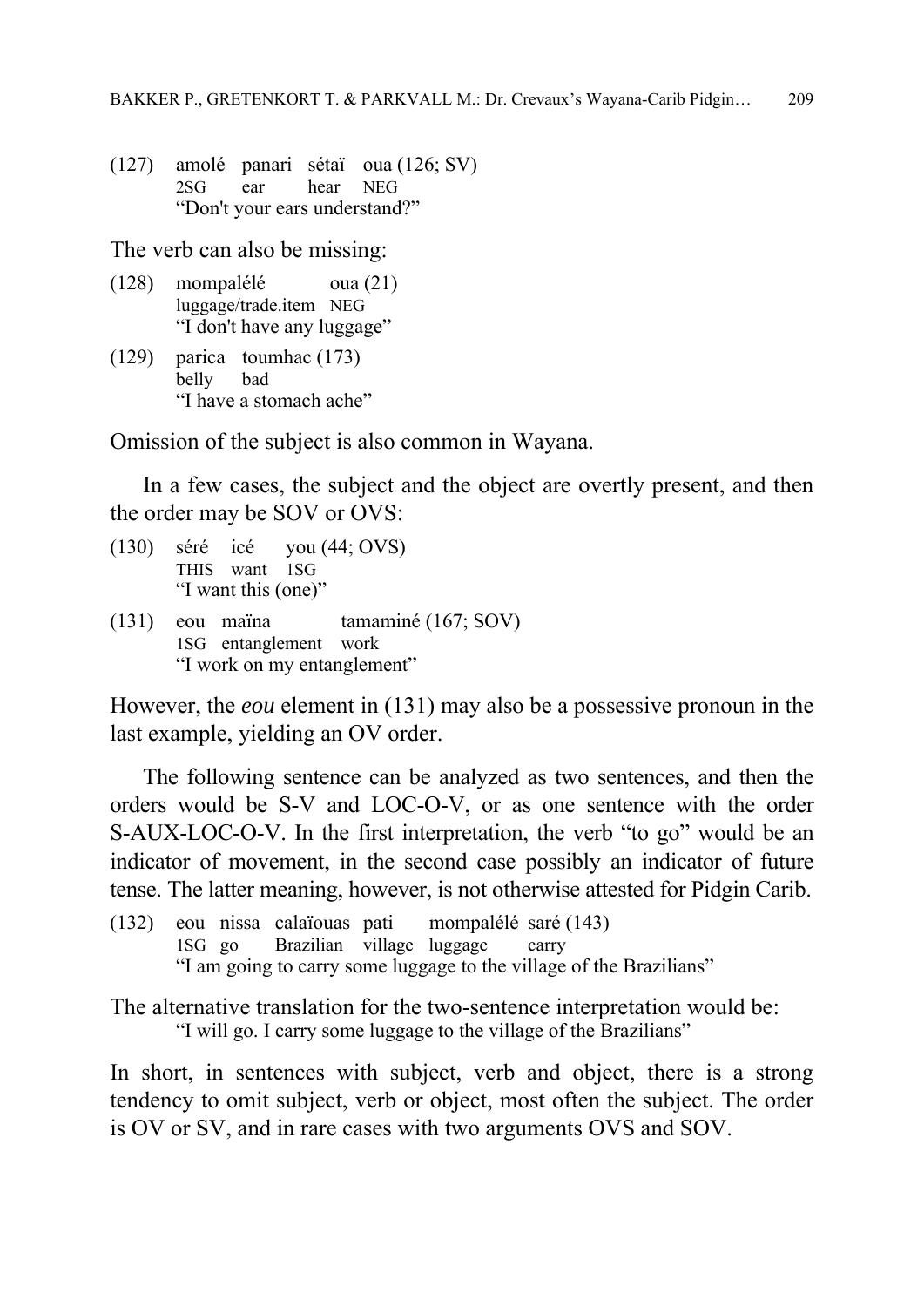# 4.4.2.8. Temporal expressions appear sentence-initially

Temporal expressions meaning "tomorrow", "tomorrow morning", "soon" appear sentence initially:

- (133) **anoumalélé cocopsic** nissa (63) tomorrow morning go "We leave tomorrow morning" (also 64)
- (134) **chimalélé** chicapoui (176) soon make/do "I do it soon, I will do it"

# **4.5. Morphology**

There is very little morphology in Pidgin Carib. Nominal and verbal inflection are absent, except for a locative suffix. There are a few derivational morphemes in Pidgin Carib, and one locative suffix.

The initial consonants in the verb, as discussed in 4.2.7, even though indicative of transitivity, should not be considered synchronically as morphological markers, as they have no grammatical function being just part of invariable verbal forms. They are fossilized remnants from a Cariban verb paradigm.

4.5.1. Verbal inflection is absent

There is no verbal inflection. This can be illustrated with the form *chicapoui*, which appears as an imperative, with personal pronouns, with different time reference, with no personal pronouns, but always in the same form.

| (135) | amou catouri chicapoui (85)<br>another basket make<br>"Make another basket!" (also 33) |                       |
|-------|----------------------------------------------------------------------------------------|-----------------------|
| (136) | io chicapoui (86)                                                                      | "yes I make"          |
| (137) | amolé chicapoui (87)                                                                   | "you make"            |
| (138) | inelé chicapoui (88)                                                                   | "he makes"            |
| (139) | pacolopsic chicapoui (89)                                                              | "make a hut!"         |
|       | (140) chimalélé chicapoui (172)                                                        | "I am going to do it" |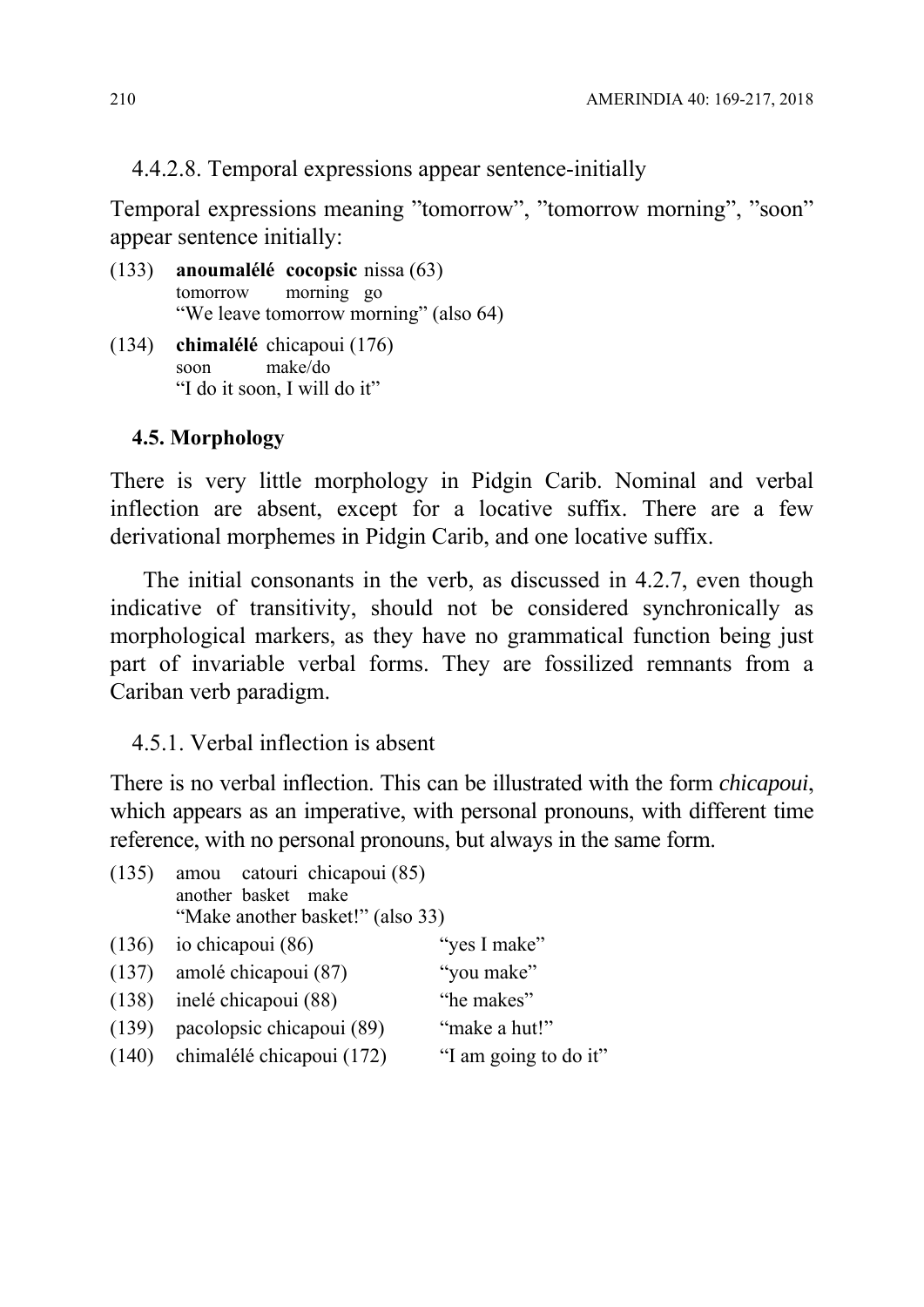# 4.5.2. Locative suffix *-po*

There is a locative suffix on nouns in *-po* (*yara-po* "on the grill/barbecue", 32), *maïna-po* "in the garden" (35), *inele pati-po* "in his village" (82), *canaoua-po* "in the boat" (84), *paon-po* "on the island" (102). This suffix is also found in Wayana, and may be derived from the postposition *polo* "on top of" (Jackson 1972: 67). In  $17<sup>th</sup>$  century Pidgin Carib, there was also a locative suffix, with the shape *-bo* or *-bonne* (Biet 1664: 398, 401).

# 4.5.3. Diminutive suffix -*psic*

If we can rely on the spelling, there would have also be a diminutive suffix: *pacolopsic* (89) "hut", from *pacolo* "house" and *apsic* "little", *amontapsic* (103) from *amonta* "island" and *aspic* "little", *ouroupsic* (137) "some cassava", from *ourou* "manioc" and *aspic* "little", and *cocopsic* (63) "dawn" from *coco* "night". In the dictionary entries, we also find *olipsic* "girl", from *oli* "woman" (Crevaux 1882: 9).

The diminutive suffix is derived from the quantifier *apsic/epsic,* which in turn is derived from an adjective *apsic* "little, small". In its adjectival function, it seems to precede the noun, as in **apsic** okiri (135) "a small/little man". See also the examples in section 4.4.1.1.

4.5.4. A verbalizing suffix *-poc*

A few additional verbal forms seem to have been formed with a suffix *-poc* which can be attached to nouns and turns them into verbs, similar to what causative suffixes do in many other languages. It is only used with nouns, not with verbs.

(141) verbalizing suffix *-poc*

| aracabousa-poc | "shoot rifle", derived from <i>aracabousa</i> "rifle, musket" (134)                |
|----------------|------------------------------------------------------------------------------------|
| couroua-poc    | "to tie", derived from <i>couroua</i> "rope" (13, 14, 15)                          |
| omili-poc      | "to speak", derived from <i>omili</i> "language" (133, 134)                        |
| paria-poc      | "shoot arrows" derived from <i>paria</i> "arrow" (114)                             |
| sousou-poc     | "breastfeed" (from <i>sousou</i> "milk"; <i>cf.</i> French <i>allaiter</i> ) (105) |
| toto-pock      | "wage war against" (from <i>toto</i> "enemy" (Crevaux 1883: 236)                   |
| touroua-poc    | "boil" (transitive), from <i>touroua</i> "cooking pot" (34)                        |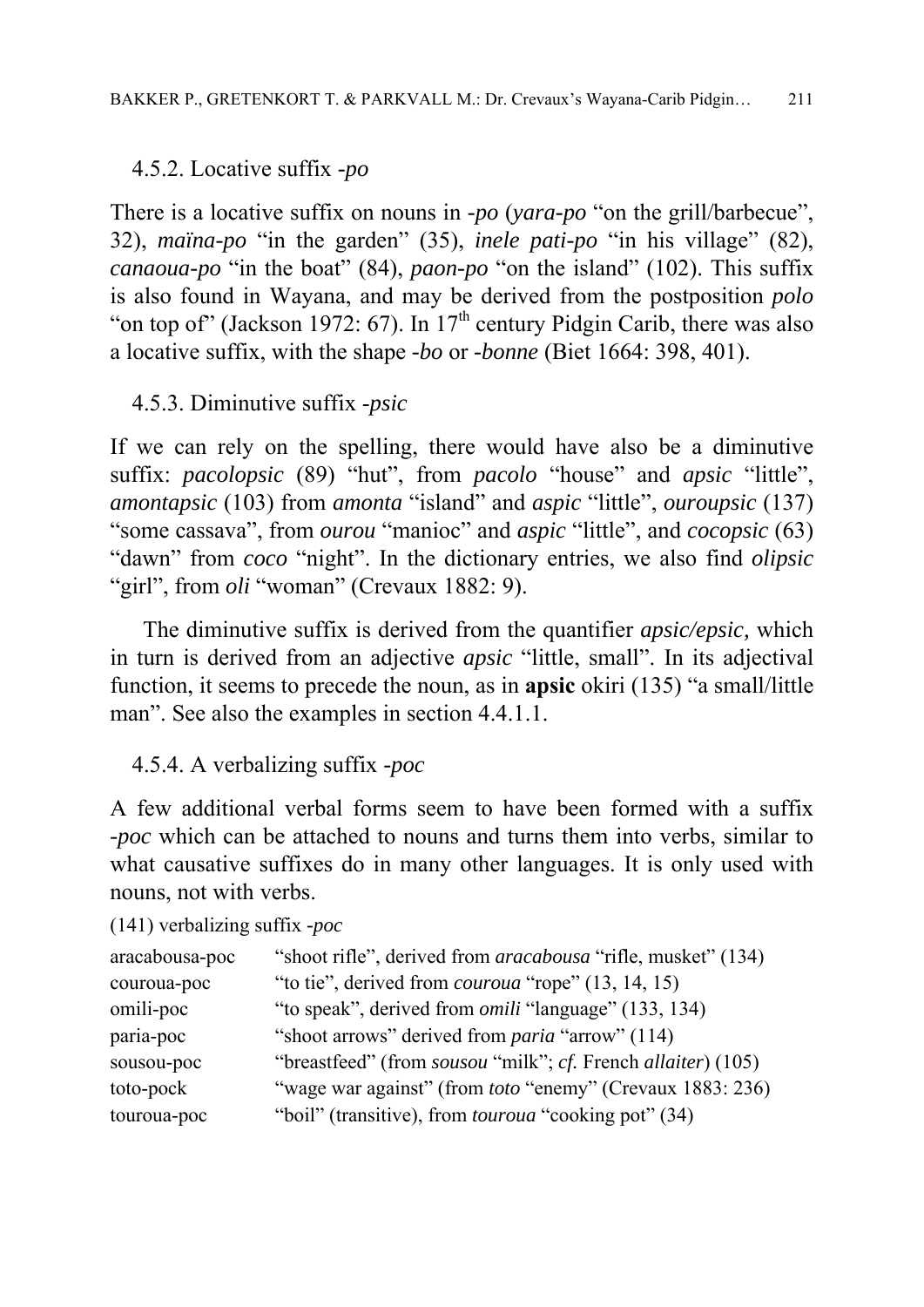The last one is also found in Nimuendajú's (1929) rendering of Pidgin Wayana as *turapok.* 

Adam (1882: 29) links the suffix to the verb *bogué* "to make", which, if we can rely on spelling in Boyer (1654: 404) may have been a suffix already before in Pidgin Carib, as in *oütabogué* "make a fire", from *ouato* "fire" (Crevaux: *ouapott*). The grammaticalization of a verb meaning "make, do" into a causative is of course a common process.

### **4.6. Sentence types**

The materials contain declarative sentences, imperative/hortative sentences, and question sentences (both yes/no questions and question word questions).

No formal differences can be spotted between the sentences, in the form of different word orders, or particles marking speech acts, except for the obvious presence of question words in one type. We can assume that intonation plays some role in distinguishing between questions and statements, but there is no evidence for this in the text.

WH-questions always have the question word in the beginning of the sentence.

### 4.6.1. Clause combining

There are almost no complex sentences in the materials, as is often the case in pidgin materials. Clause combinations in pidgins are often not formally marked with e.g. conjunctions or other indicators of the semantic relation between the two clauses. There are only two multi-clause utterances in the word list, but there are a few that could be combinations of clauses, at least if we take the translations as a point of departure, in the travel account. Sometimes, we have a sentence that translates as a complex sentence, but the original appears not. This sentence translates as "let us stop here to stay overnight", but the words just mean "here sleep":

```
(142) talé tiniksé (68) 
        here sleep 
        "(Let us) sleep here" (French: arrêtons-nous ici pour camper)
```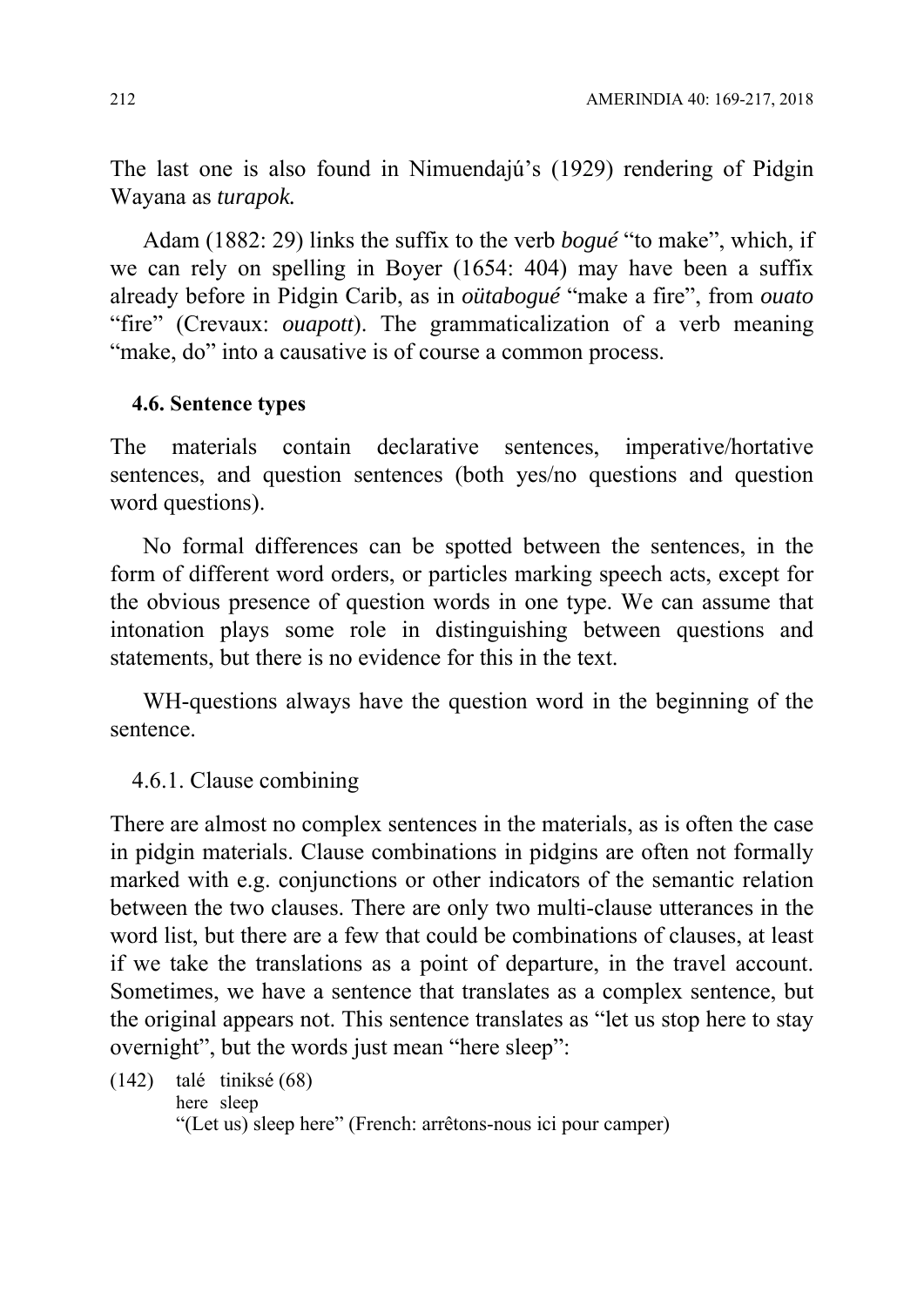Otherwise there are no complex sentences in the dictionary materials, neither in the pidgin texts nor in the translations. There are a few in the second travel account. Some sentences express a form of causal relation between two clauses, but the nature is not marked with a conjunction, there are just two main clauses.

- (143) yepé, ippouï aouempo, polili séné (59) comrade mountain finished creek see "Comrade, the (crossing of the mountain) is over, I see a creek"
- (144) nissa oua, ippoui colé (183) go NEG mountain many "Don't go, because there are many mountains" (In simplified French: *aller pas, montagne beaucoup*)
- (145) nissa, aptaü, omà ita natati (184) go ?? road go dead (French: *Aller, dis-je, en chemin mort*) "If you take the path, you will die" (?)

This is a purpose clause without formal marking:

(146) piay ice, amou Câlina souéi ice eou. (185) shaman want other Indian kill want 1SG "I want a shaman as I want to kill another Indian" (French: *J'ai besoin d'un piay, c'est-à-dire d'un remède pour tuer un autre Indien.*)

And finally a complement clause after a verb of perception:

(147) sene oua inele peïto capsac? (280) see NEG 3SG soldier fat "Don't you see that his soldier is fat" (or: "that all of his soldiers are fat") (French: *Ne vois-tu pas, me dit-il, que ces soldats sont tous gras?*)

If we can generalize over so few examples, we can observe that (1) there is no overt marking through conjunctions (2) and that the embedded clause follows the matrix clause.

#### **4.7. Phonology**

It is not easy to make a phonological assessment on the basis of exclusively written materials. If there are special speech sounds, the author may have missed them because of his lack of perception and training.

There are probably five, six or seven vowels: /a i u e o/, to which may be added a schwa (written as  $\leq e$ ), and another vowel, probably high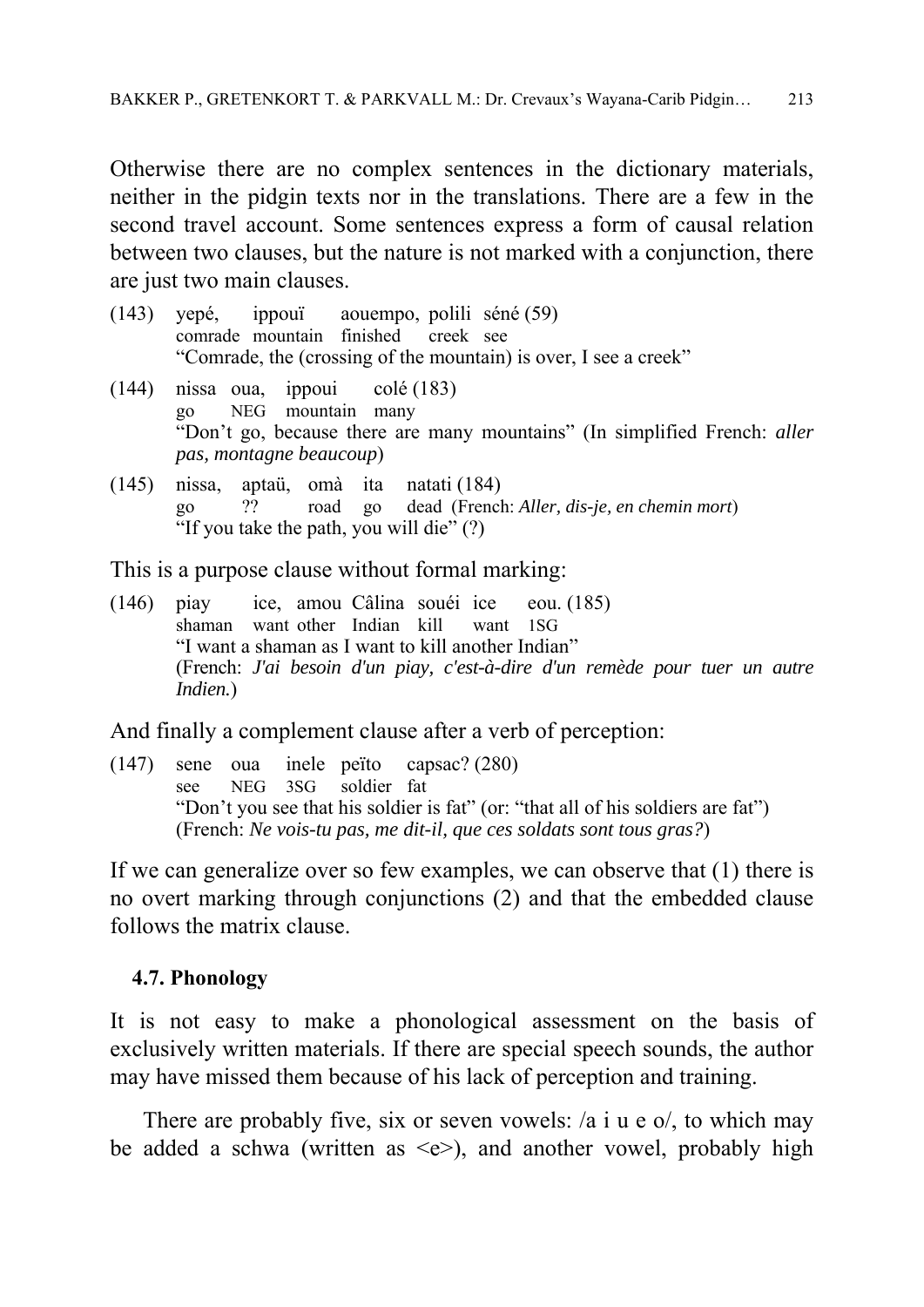central one written as  $\langle eu \rangle$  (76). The grapheme  $\langle \dot{e} \rangle$  could mean that there is a phoneme / $\varepsilon$ /, which could imply also the presence of / $\sigma$ /.

There is no indication of length, nasality, glottalization, etc. for any of the vowels. A few words end in -*n*, which may or may not indicate vowel nasalization, e.g. *chériman* (27).

There may be following diphthongs:  $\frac{ai}{(35)}$   $\frac{ai}{(12)}$   $\frac{7ia}{(32)}$ ,  $\frac{3ai}{(32)}$ (58), /ei/ (56). Some may be digraphs, reflecting a special vowel rather than a diphthong, however.

There are the following consonants: /p t k m n s  $\sinh(1)$  w/.

A few words are written with double consonants, e.g. *ippouï* (25), *nissa*  (63), *ouapott* (90) but it is not likely that these indicate geminates.

Most words end in a vowel, or in one of the consonants /p t k/  $(34)(75)$ , perhaps also in /n/ (27), if this is not an indicator of vowel nasalization.

The predominant syllable shape is a simple CV sequence, and we can assume the following consonant clusters:  $/pw/$  (2),  $/pt/$  (10),  $/ps/$  (63),  $/mh/$ (18), /mp/ (21), /mb/ (38), /mn/ (30), /ms/ (92), /nt/ (103), /ks/ (25), /tr/ (47), /mph/ (138).

If we compare this with the inventory of Wayana as given in Jackson (1972) and Camargo (1996), we can assume that the inventory is more or less identical. Wayana has seven vowels  $\alpha$ , i, u, e, o, i,  $\alpha$ , which is compatible with above. Vowels before nasal consonants tend to be nasalized.

As for the consonants, it appears that in Wayana /s/ and /š/ are allophones. Camargo's Wayana (1996) has only one liquid, /r/, and Jackson's Wayana has only /l/. Jackson describes the phoneme as "reverse flap with a lateral opening". This may mean that there is dialectal variation, or that  $\langle r \rangle$  and  $\langle r \rangle$  are allophones, or a phoneme bordering  $\langle r \rangle$  and  $\langle r \rangle$ , perceived differently by speakers of French and English.

Phonotactically, Wayana is mostly CV(C) but consonant clusters can be observed, both with nasal as first members, with two stops and also /ts/ and /ps/.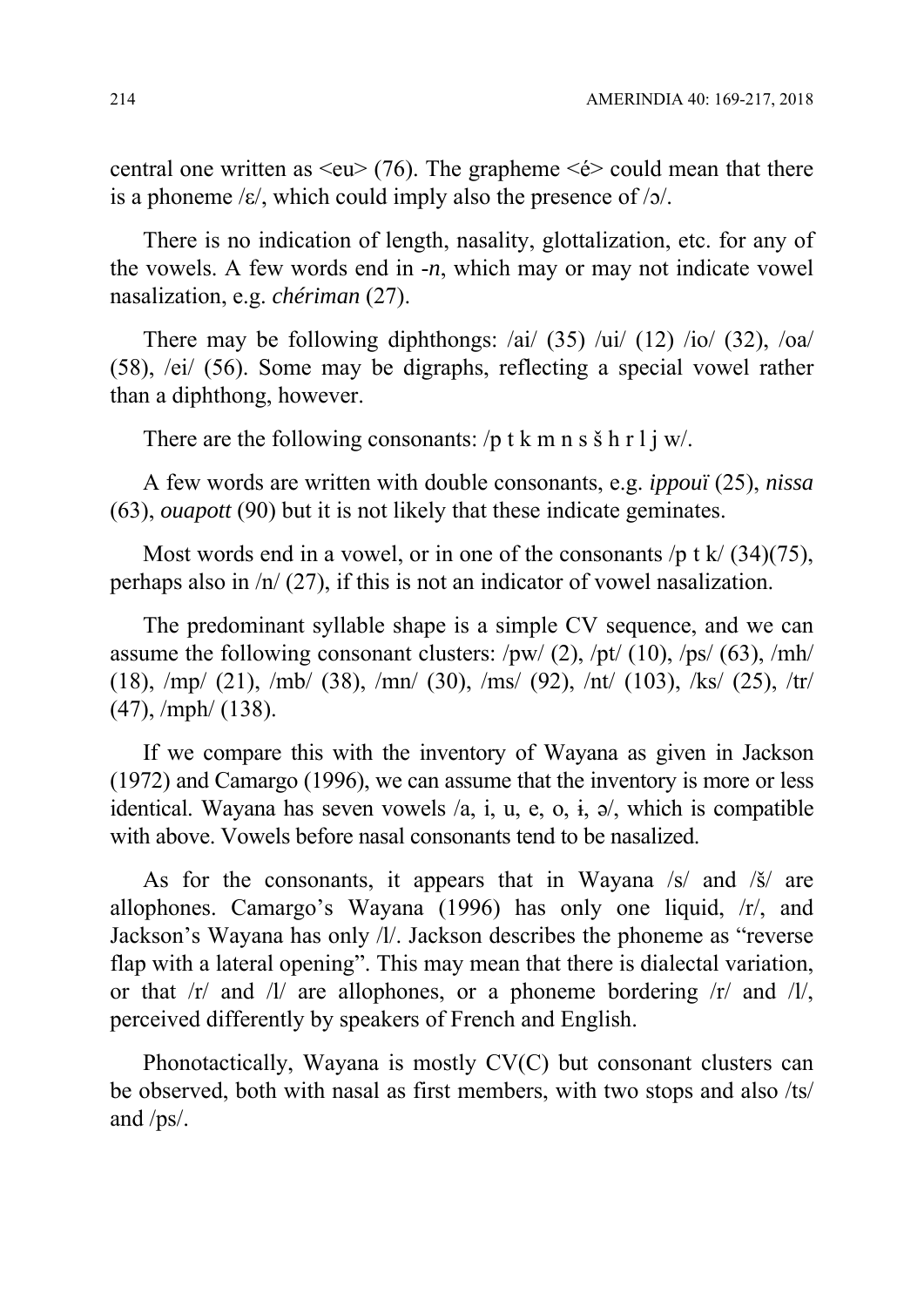### **5. Conclusions**

Based on the ca. 200 *Roucouyenne* phrases and sentences in Crevaux, we were able to establish that his materials constituted a stable pidgin, used by Wayanas in their contacts with outsiders, and also other Amerindian groups and some Aluku Eastern Maroons.

Pidgin Wayana is structurally unusual among pidgins in having SV, OV, VSpro, SOV and VSO constituent order and postpositions. There are three bound morphemes: a diminutive, a verbal and a locative suffix. Most properties are typical for pidgins, such as the use of personal and possessive pronouns rather than person inflection, and the use of tense and mood adverbs. Adjectives may have special endings. Phonologically, Pidgin Wayana follows its lexifiers closely. The Pidgin also displays influence from Pidgin Carib.

#### **References.**

- Adam, Lucien. 1882. Grammaire de la langue Roucouyenne. *Grammaires et vocabulaires roucouyenne, arrouague, piapoco et d'autres langues de la région des Guyanes,* J. Crevaux, P. Sagot & L. Adam (eds), 21-31*.* Paris: Maisonneuve.
- Adam, Lucien. 1892. Introduction. *Vocabulaires méthodiques des langues ouayana, aparaï, oyampi, émérillon,* H. Coudreau (ed.), 1-9. Paris: Maisonneuve.
- Aloema, Nardo, Pierre Marie Jeanne & Ziel Cornelis N. van der (eds). 1987. Kalihna Nederlands Woordenboek, Paramaribo, unpublished.
- Biet, Antoine. 1664. *Voyage de la France équinoxiale en l'Isle de Cayenne*. Paris: François Clouzier.
- Bilby, Kenneth. 2004. The explorer as hero: Le Fidèle Apatou in the French wilderness. *New West Indian Guide* 78 (3/4): 197-227.
- Boyer, Paul. 1654. *Véritable relation de tout ce qui s'est fait et passé au voyage que Monsieur de Bretigny fit à l'Amérique occidentale*. Paris: Pierre Rocolet.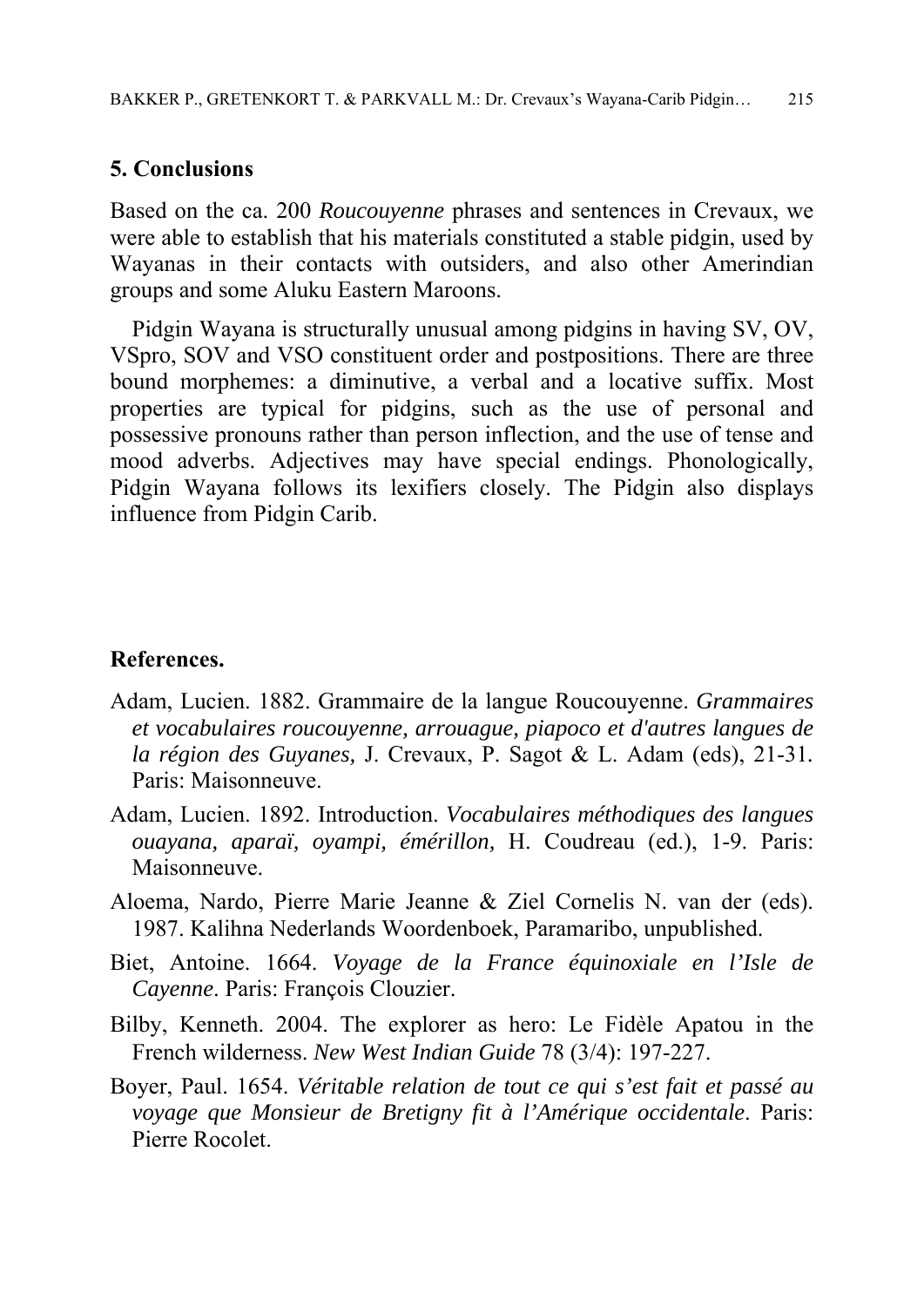- Camargo, Eliane. 1996. Aspects de la phonologie du Wayana. *Amerindia* 21: 115-136.
- Camargo, Eliane & Tapinkili. 2010. *Hakëne omijau eitop. Dictionnaire bilingue. Wajana-Palasisi. Wayana-Français*. Cayenne: CELIA/DRAC-Guyane/TEKUREMAI.
- Coudreau, Henri. 1892. *Vocabulaires méthodiques des langues ouayana, aparaï, oyampi, émérillon*. Paris: Maisonneuve.
- Coudreau, Henri. 1893. *Chez nos Indiens: quatre années dans la Guyane française (1887-1891)*. Paris: Hachette.
- Courtz, Henk. 2007. *A Carib Grammar and Dictionary*. Toronto: Magoria.
- Crevaux, Jules. 1876-1877. Voyage d'Exploration dans l'Intérieur des Guyanes. *Le Tour du Monde* 37: 337-416.
- Crevaux, Jules. 1882. Vocabulaire Français-Roucouyenne. *Grammaires et vocabulaires roucouyenne, arrouague, piapoco et d'autres langues de la région des Guyanes,* J. Crevaux, P. Sagot & L. Adam (eds), 1-20*.* Paris: Maisonneuve.
- Crevaux, Jules. 1883. *Voyage de l'Amérique du Sud*. Paris: Hachette.
- Crevaux, Jules, Sagot, Paul & Adam, Lucien. 1882. *Grammaires et vocabulaires roucouyenne, arrouague, piapoco et d'autres langues de la région des Guyanes.* Bibliothéque linguistique américaine VII. Paris: Maisonneuve.
- De Goeje, Claudius H. 1906. *Bijdrage Tot de Ethnographie Der Surinaamsche Indianen* [Contribution to the Ethnography of the Surinamese Indians]. Leiden: Brill.
- De Goeje, Claudius H. 1946a. Grammaire de la l'Oyana. *Études linguistiques Caribes II*, C.H. De Goeje (ed.), 104-136. Amsterdam: North Holland Publishing Company.
- De Goeje, Claudius H. 1946b. Jargon de traite. *Études Linguistiques Caribes*, C.H. De Goeje (ed.), 100-101. Amsterdam: North Holland Publishing Company.
- Hoff, Berend J. 1968. *The Carib language: phonology, morphonology, morphology, texts and word index*. 's Gravenhage: De Nederlandsche Boek- en Steendrukkerij Smits.